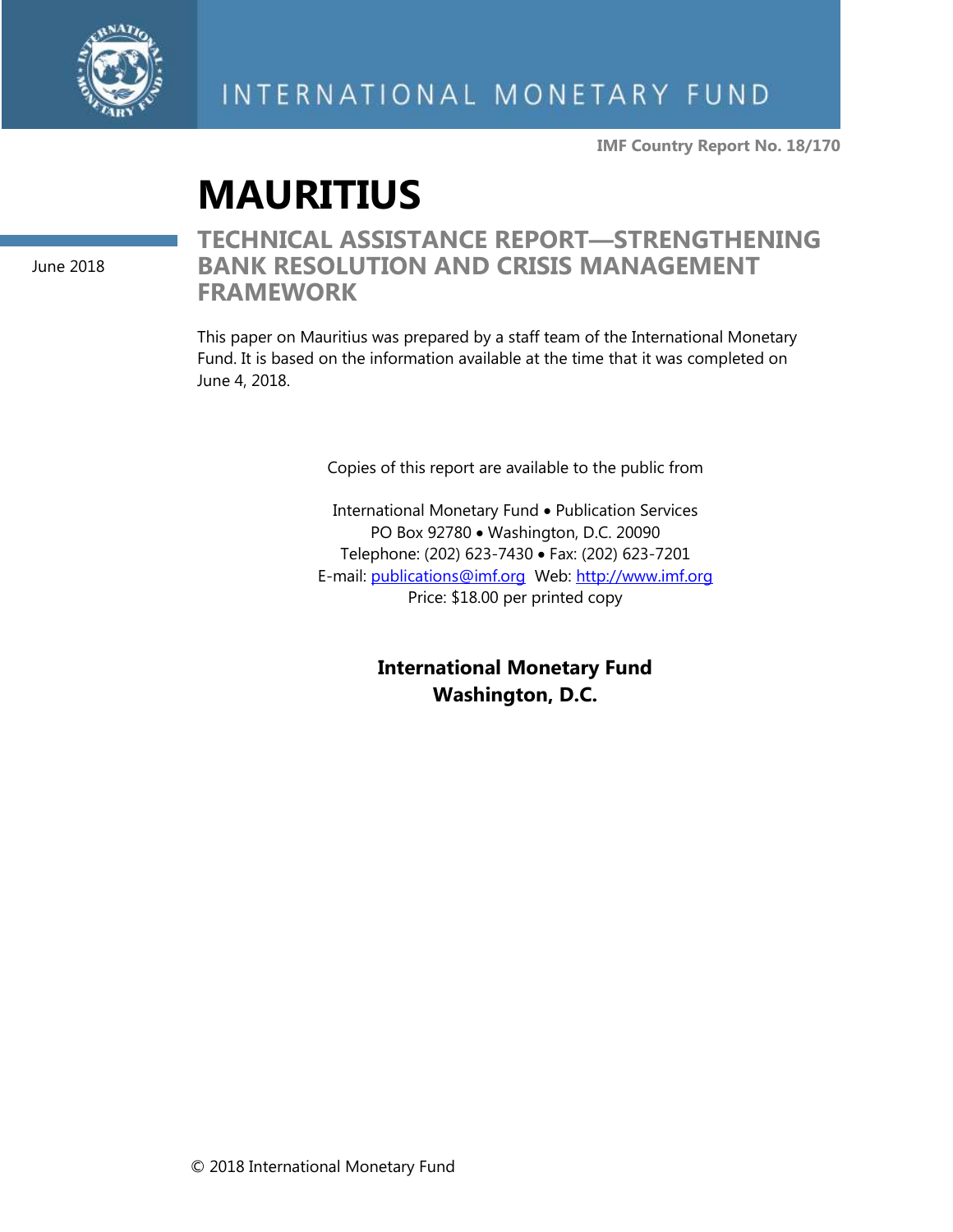Monetary and Capital Markets and Legal Departments



# **MAURITIUS**

# **TECHNICAL ASSISTANCE REPORT**

**STRENGTHENING BANK RESOLUTION AND CRISIS MANAGEMENT FRAMEWORK** 

**Mesmin Koulet-Vickot (Lead, MCM) and David Scott (External Expert, MCM) Karla Vasquez Suarez (Lead, LEG) and Panos Papapaschalis (Senior Counsel, LEG)** 

**June 2018**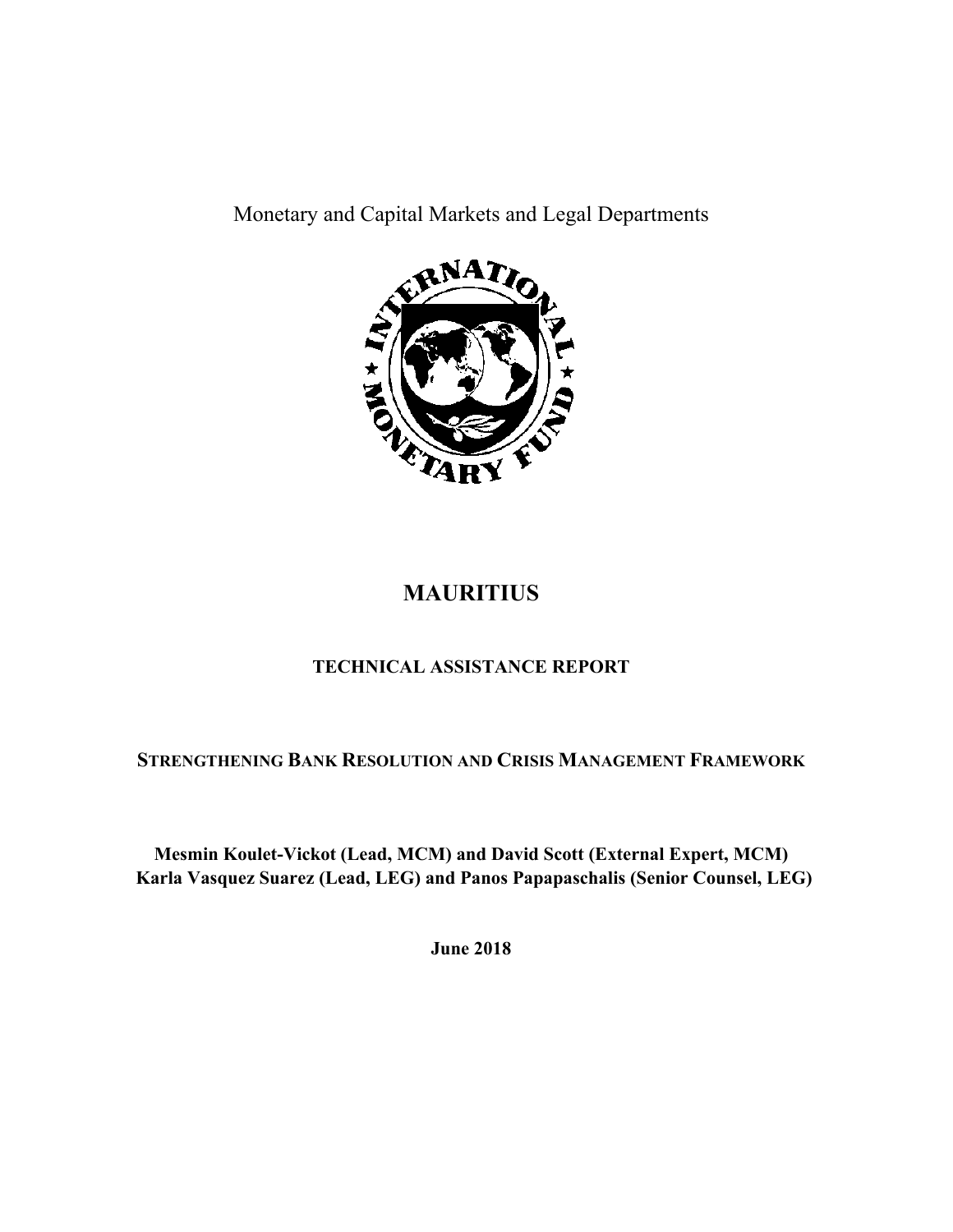The contents of this report constitute technical advice provided by the staff of the International Monetary Fund (IMF) to the authorities of Mauritius (the "TA recipient") in response to their request for technical assistance. This report (in whole or in part) or summaries thereof may be disclosed by the IMF to IMF Executive Directors and members of their staff, as well as to other agencies or instrumentalities of the TA recipient, and upon their request, to World Bank staff and other technical assistance providers and donors with legitimate interest, unless the TA recipient specifically objects to such disclosure (see Operational Guidelines for the Dissemination of Technical Assistance Information http://www.imf.org/external/np/pp/eng/2013/061013.pdf).

Disclosure of this report (in whole or in part) or summaries thereof to parties outside the IMF other than agencies or instrumentalities of the TA recipient, World Bank staff, other technical assistance providers and donors with legitimate interest shall require the explicit consent of the TA recipient and the IMF's Monetary and Capital Markets Department.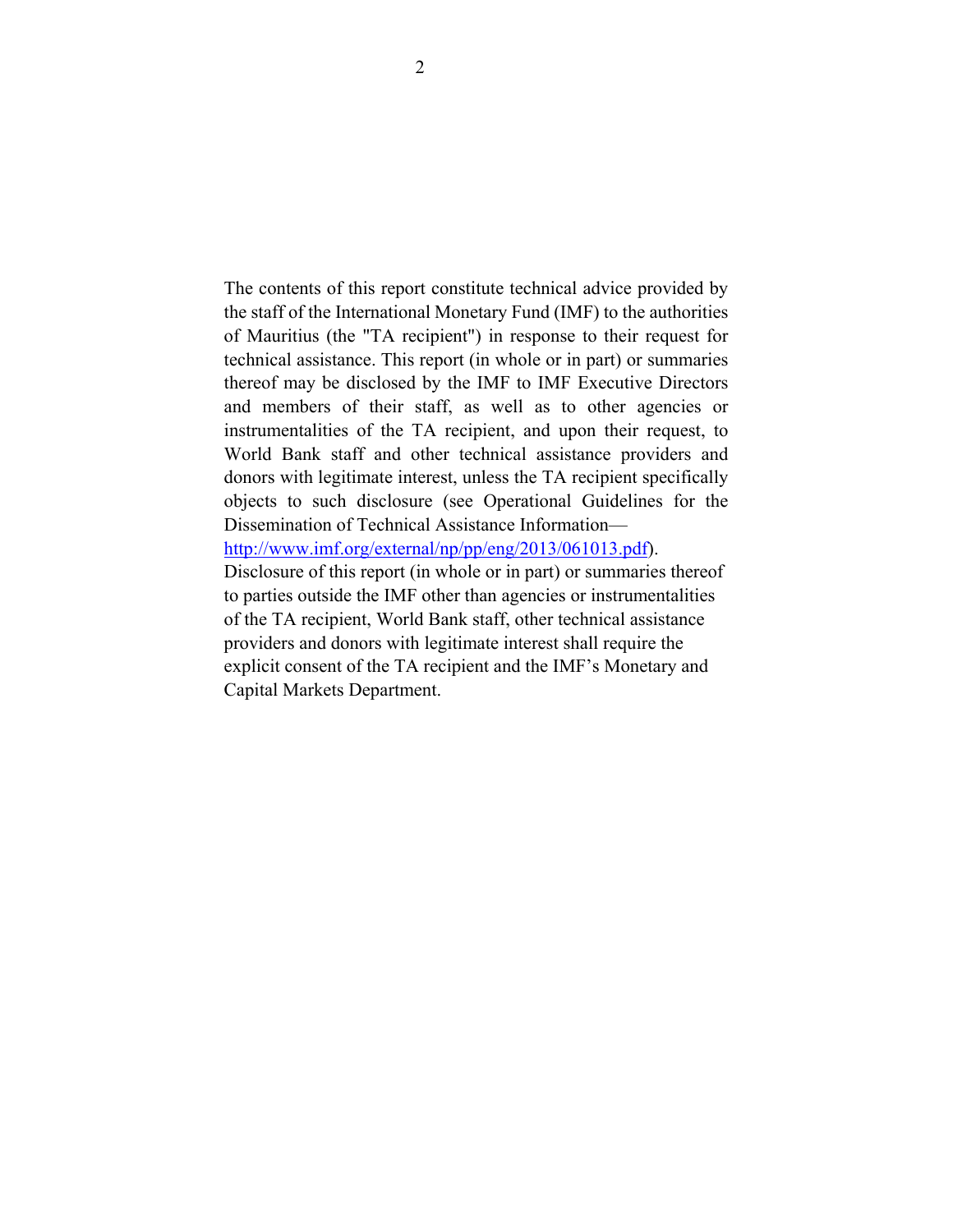|       | Contents                                                                            | rage |
|-------|-------------------------------------------------------------------------------------|------|
|       |                                                                                     |      |
|       |                                                                                     |      |
|       |                                                                                     |      |
|       |                                                                                     |      |
|       |                                                                                     |      |
|       |                                                                                     |      |
|       |                                                                                     |      |
|       |                                                                                     |      |
|       |                                                                                     |      |
|       |                                                                                     |      |
|       |                                                                                     |      |
|       |                                                                                     |      |
|       |                                                                                     |      |
|       | C. Emergency Liquidity Assistance and Other Forms of Financial Stability Lending 32 |      |
|       |                                                                                     |      |
|       |                                                                                     |      |
| Table |                                                                                     |      |
|       |                                                                                     |      |
|       | Annexes                                                                             |      |
|       |                                                                                     |      |
|       |                                                                                     |      |

# $Contents$

 $\overline{\mathbf{3}}$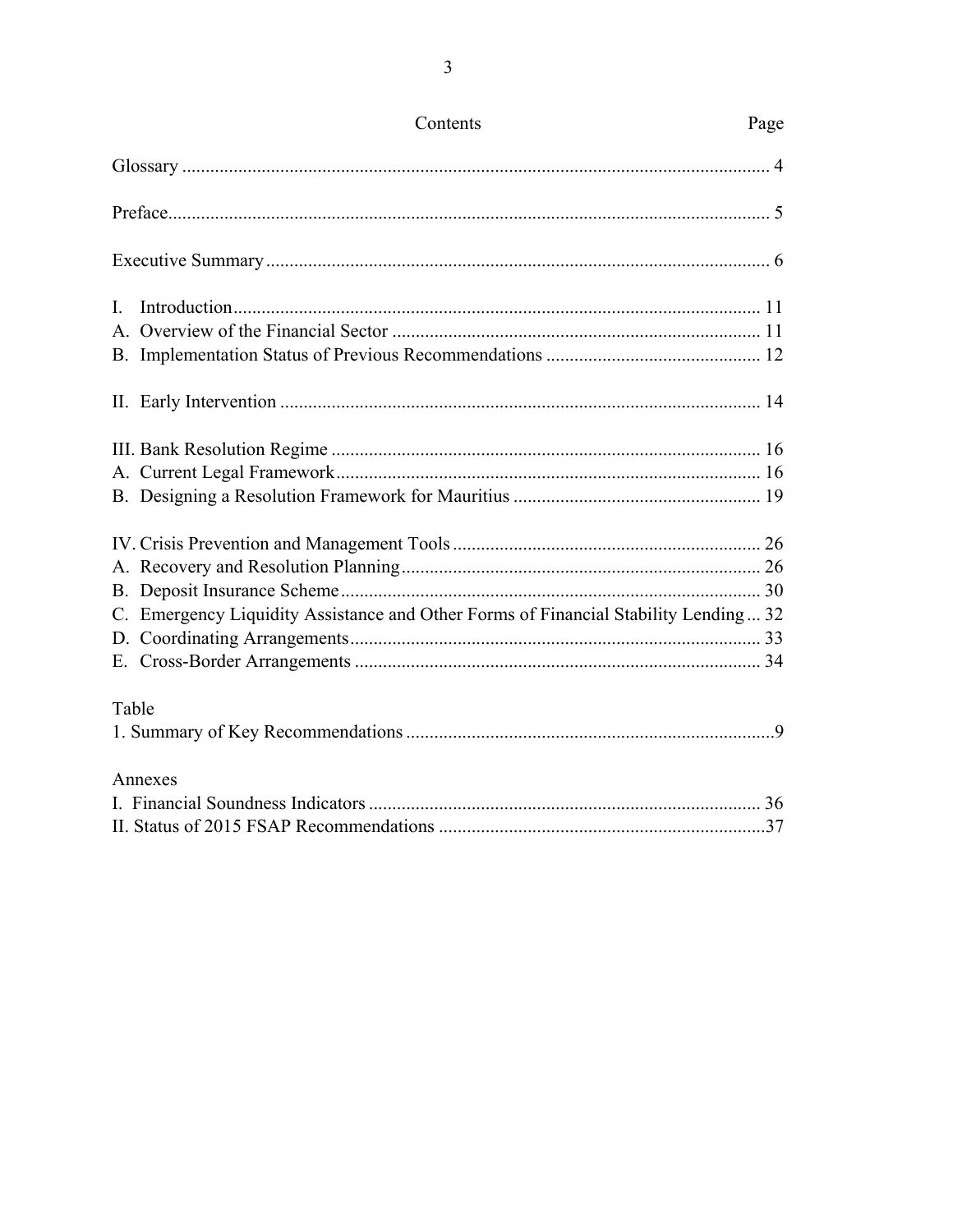# **GLOSSARY**

| <b>AML/CFT</b> | Anti-Money Laundering/Combating the Financing of Terrorism            |
|----------------|-----------------------------------------------------------------------|
| <b>BA</b>      | Banking Act 2004                                                      |
| <b>BCBS</b>    | The Basel Committee on Banking Supervision                            |
| BoM            | Bank of Mauritius (Central Bank)                                      |
| <b>BOMA</b>    | Bank of Mauritius Act 2004 Resolution Unit                            |
| <b>CAR</b>     | Capital Adequacy Ratio                                                |
| CMG            | <b>Crisis Management Groups</b>                                       |
| <b>DIS</b>     | Deposit Insurance Scheme                                              |
| $D-SIB$        | <b>Domestically Systemically Important Banks</b>                      |
| <b>DTAA</b>    | Double Taxation Avoidance Agreement                                   |
| <b>ELA</b>     | <b>Emergency Liquidity Assistance</b>                                 |
| FinStab        | <b>Financial Stability Committee</b>                                  |
| <b>FSAP</b>    | <b>Financial Sector Assessment Program</b>                            |
| <b>FSB</b>     | <b>Financial Stability Board</b>                                      |
| <b>FSC</b>     | <b>Financial Stability Committee</b>                                  |
| FX             | Foreign Exchange                                                      |
| <b>GBC</b>     | <b>Global Business Coalition</b>                                      |
| <b>GDP</b>     | <b>Gross Domestic Product</b>                                         |
| $G-SIB$        | Globally Systemic Bank                                                |
| <b>IADI</b>    | International Association of Deposit Insurers                         |
| <b>IHCs</b>    | Intermediate Holding Company                                          |
| KAs            | FSB Key Attributes of Effective Resolution for Financial Institutions |
| <b>LEG</b>     | Legal Department of the IMF                                           |
| <b>MCB</b>     | The Mauritius Commercial Bank Ltd.                                    |
| <b>MCM</b>     | Monetary and Capital Markets Department of the IMF                    |
| <b>MoFED</b>   | Ministry of Finance and Economic Development                          |
| MoU            | Memorandum of Understanding                                           |
| <b>NBDTI</b>   | Nonbank deposit-taking institution                                    |
| <b>NPLs</b>    | Nonperforming Loans                                                   |
| P&A            | Purchase and Assumption                                               |
| Rupee          | Local Currency                                                        |
| <b>SBM</b>     | SBM Bank (Mauritius) Ltd                                              |
| <b>SME</b>     | Small and Medium Enterprises                                          |
| TA             | <b>Technical Assistance</b>                                           |
| <b>UHC</b>     | <b>Ultimate Holding Company</b>                                       |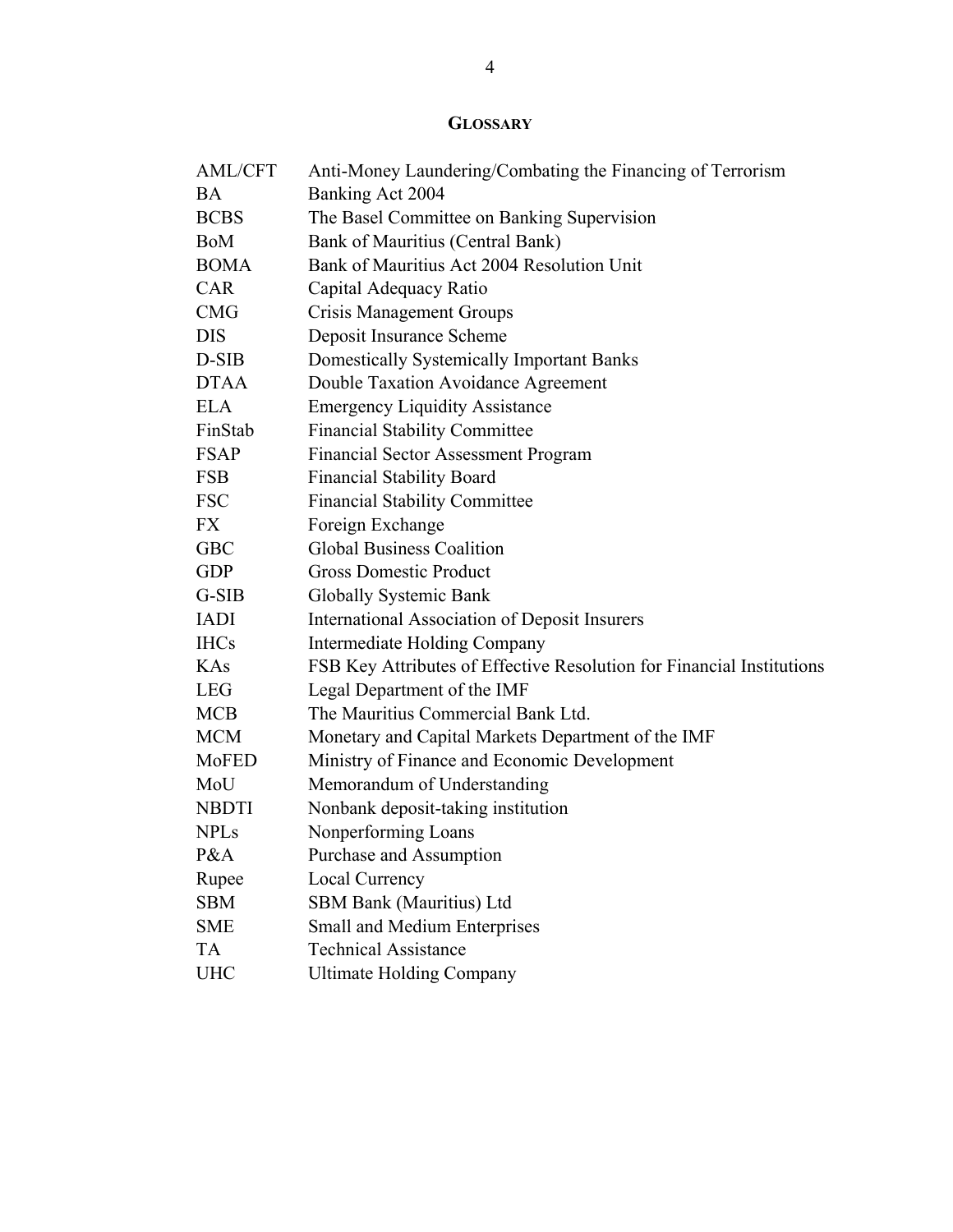#### **PREFACE**

In response to a request from the Bank of Mauritius (BoM), a technical assistance (TA) mission visited Mauritius, during the period February 27–March 6, 2017 to advise the authorities on legal, policy and operational aspects of bank resolution and crisis management.

The mission met with officials of the BoM, the Ministry of Finance and Economic Development (MoFED), the Financial Services Commission (FSC), the Solicitor General, and Representatives of the Mauritius Commercial Bank (MCB), and SBM Bank (Mauritius) Ltd (SBM).

The mission team would like to express its appreciation to Governor Rameswurlall Basant Roi, G.C.S.K.; and to the staff of the BoM for the excellent cooperation and arrangements made to facilitate its work, as well as for the constructive and open discussions held during its stay.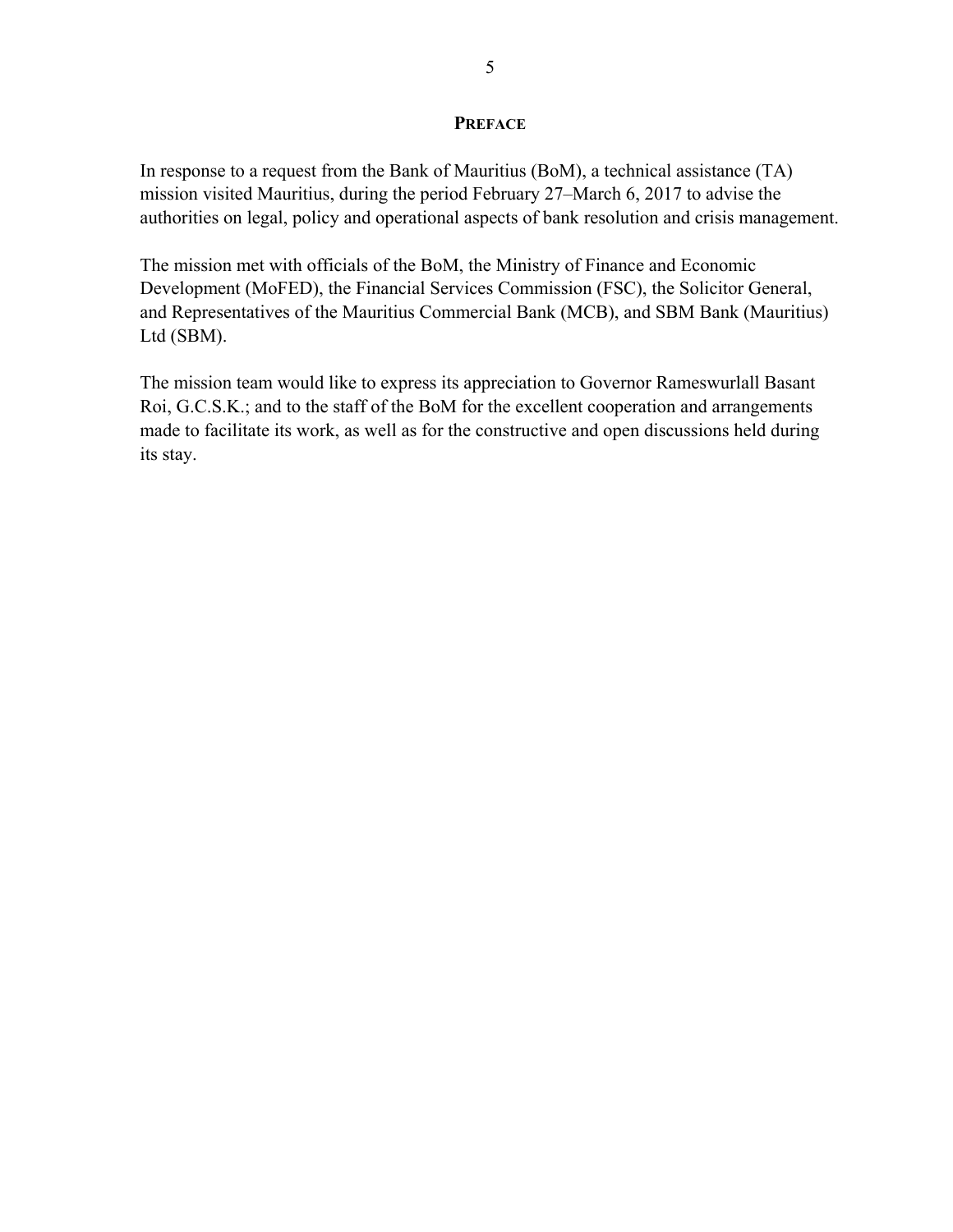#### **EXECUTIVE SUMMARY**

**The Mauritius authorities have indicated their interest in formalizing and making the resolution and crisis management framework more efficient**. Following extensive TA provided by Fund staff on bank resolution and crisis management, the following priorities were identified:

- Formally designate which administrative bodies are to be responsible for the resolution of individual financial institution failures, as well as for the various forms of financial and mixed groups;
- Refine the existing legal framework for early intervention and triggering resolution;
- Adopt new legal powers to support timely and effective resolution of systemically important banks;
- Issue guidance to banks to routinely prepare recovery plans for dealing with potential shocks to their capital and/or liquidity, and to review and provide feedback to banks on those plans;
- Prepare resolution plans for banks and their groups;
- Identify and remedy impediments to timely and effective resolution of banks;
- Submit Deposit Insurance Scheme (DIS) legislation to parliament;
- Adopt a formal policy framework for emergency liquidity assistance (ELA);
- Specify the role of the Financial Stability Committee (FinStab) in resolution activities; and
- Put in place cross-border cooperation arrangements with relevant foreign supervisory and resolution authorities.

**The current legal framework does not provide the supervisor with adequate triggers and powers to mitigate risks at a sufficiently early stage**. The law should provide for a broader range of corrective tools that allow the supervisor to restore weak banks to sound financial conditions. Clarifying these triggers and powers would also help reduce arbitrariness and promote transparency (e.g., by providing guidance on a logical progression of increasingly intrusive actions to deal with situations ranging from minor breaches to insolvency).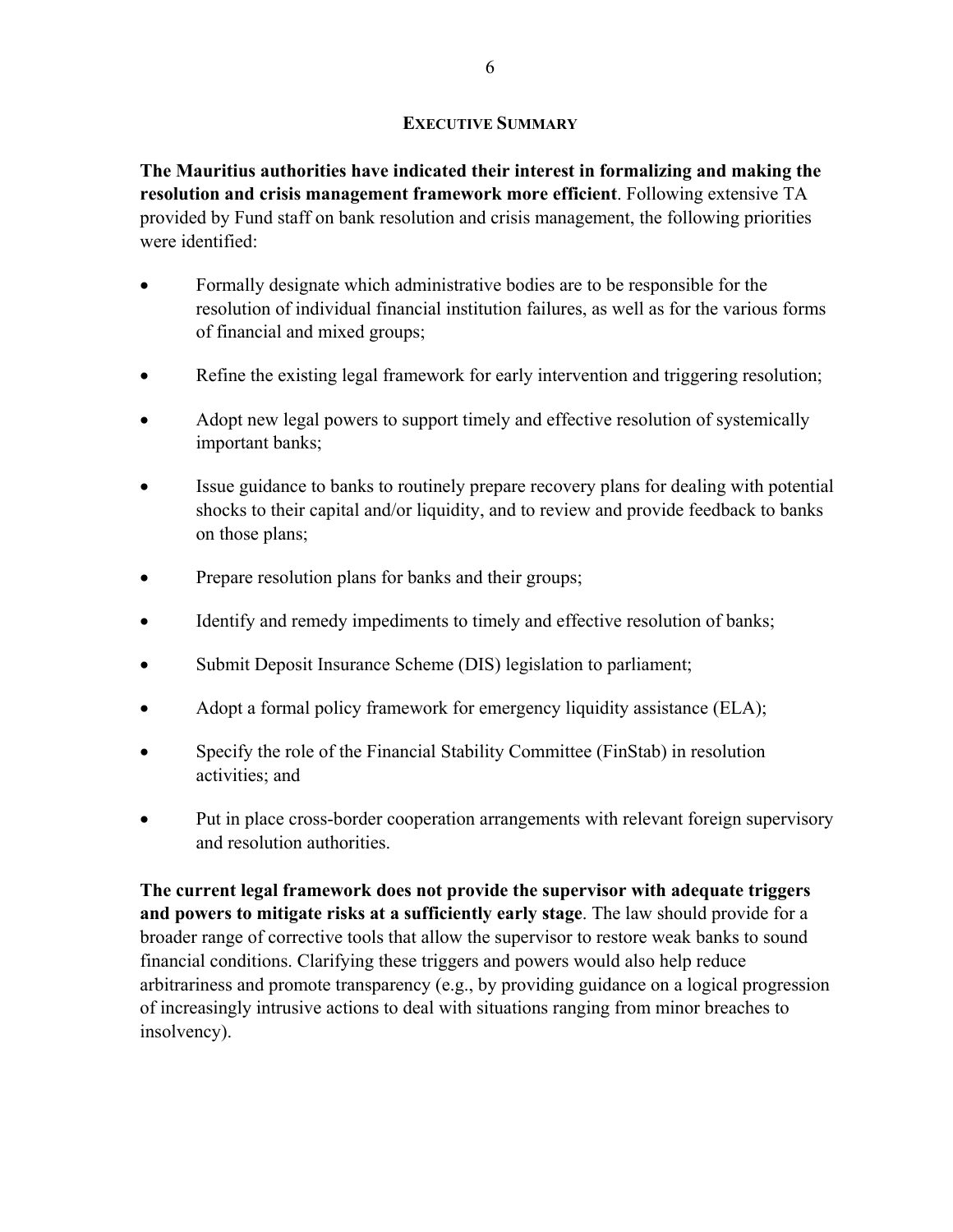**A new resolution framework is needed to effectively manage failing banks, safeguard financial stability as well as limit moral hazard**. The current legal framework for dealing with failing banks is limited to: (i) a bailout of the entities in trouble that does not fully allocate losses to shareholders and creditors; and (ii) the application of a compulsory liquidation that is ill equipped to restructure the failing institution in a way that both preserves value and safeguards financial stability. Notably, the new resolution framework will need to address the scope of institutions covered by the framework, objectives of the framework, resolution powers and tools, and institutional arrangements between the BoM (resolution authority and provider of ELA in its central bank capacity), the DIS (to be created deposit insurance scheme) and the FSC (Financial Stability Committee responsible, among others, for crisis prevention and crisis management). Limits to judicial review could be explored to provide the supervisory and resolution authorities the ability to exercise their legal powers with adequate flexibility and speed, while ensuring due process and legal remedies for injured parties.

**Guidance to banks on requirements for preparing and maintaining up-to-date recovery plans, specifying steps they would take to deal with shocks to their capital and/or liquidity, should be prepared and circulated**. The substantial body of material in these areas that has been published by the international and regional standard-setting bodies and many national authorities should provide a sufficient basis upon which to develop guidance relevant to the Mauritian context. Once issued, the BoM will need to review plans and provide feedback to banks for improvements. It is anticipated this will be an iterative process over several years until all banks adequately imbed recovery planning into their internal riskmanagement functions.

**Formal plans describing how the resolution authority will manage the failure of individual banks and their groups need to be developed**. This will involve identifying those banks' activities related to critical economic and financial functions, that cannot be put into receivership under the compulsory liquidation provisions of the Banking Act and, thus, must be resolved using other, strong legal powers. In the course of developing those plans at the bank and group levels, impediments to timely and effective resolution will be identified, and the resolution authority and supervisors should collaborate to eliminate those impediments to the extent possible.

**To strengthen the financial safety net, the DIS Bill needs to be revised, agreed between the MoFED and the BoM, and submitted to the parliament**. Revisions to the existing Bill that should be considered include ensuring an efficient cost structure for the DIS, reducing the amount of time to initiate payout to seven days or less, specifying the mechanics of an insured deposit transfer under a purchase and assumption (P&A) transaction, and eliminating the provision that the fund cannot be used for the first five years.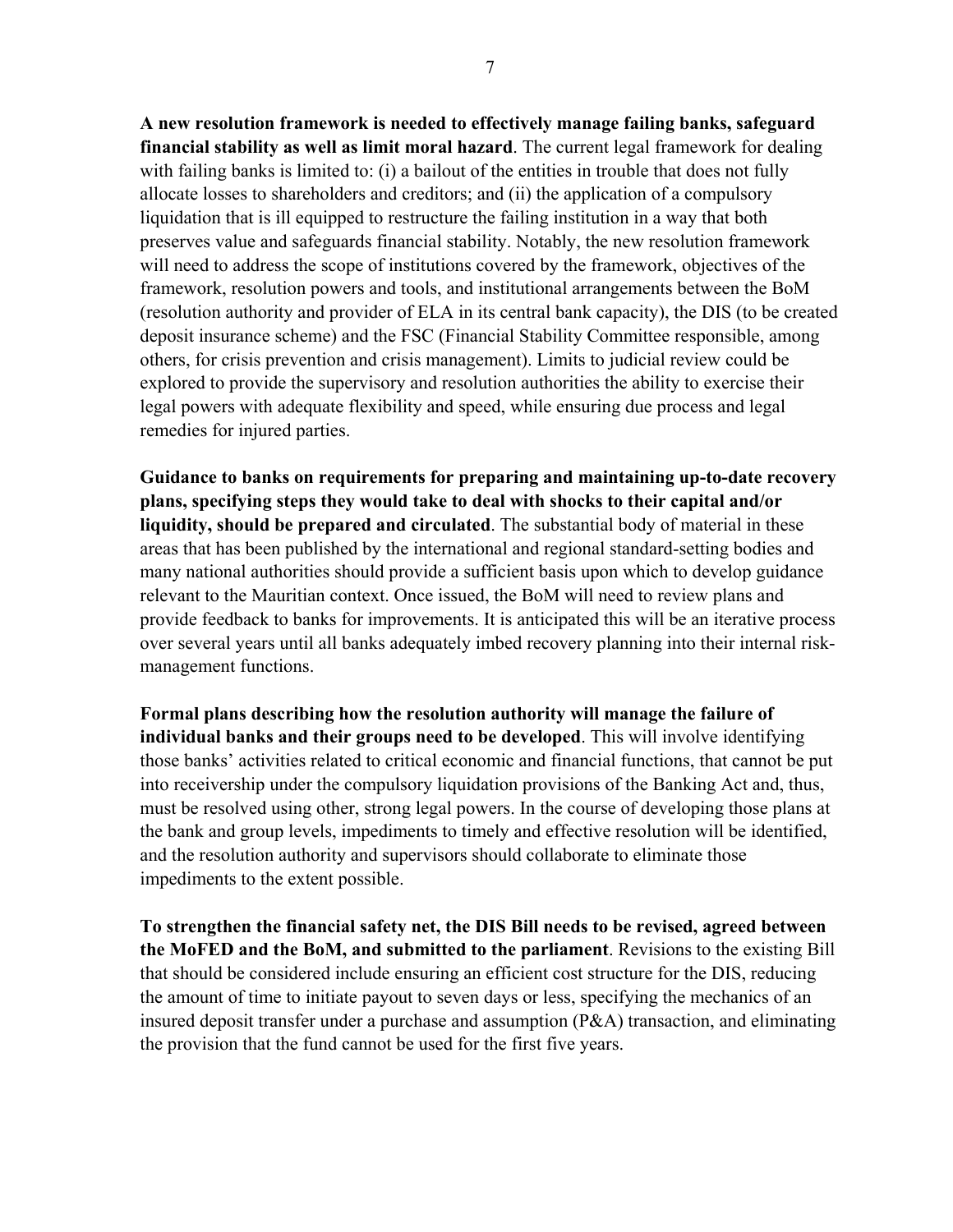**Conditions for providing ELA in the Bank of Mauritius Act (BOMA) have to be revised to limit moral hazard, and a formal policy and operational framework has to be adopted**. ELA should be subject to strict conditions to protect the BoM balance sheet and minimize moral hazard. A formal policy and operational ELA framework to clarify the operational aspects and lay out the basic principles governing its provision (circumstances for its use, solvency requirement, eligible collateral, terms, and conditionality) has to be adopted.

**The local financial sector's reliance on foreign currency (FX) funding poses challenges for securing FX liquidity in times of stress**. Consideration should be given to entering into swap arrangements with foreign central banks, and to incentivize foreign parent banks to provide liquidity to their subsidiaries. Macroeconomic policy should aim at building adequate FX buffers, and prudential and macroprudential measures to reduce potential FX calls.

**The mandate of FinStab should be detailed in a charter, and a permanent secretariat be set up to provide the necessary logistical and technical support**. The charter should include, notably, provisions for contingency plans, information exchange rules, and a "onevoice" crisis communication plan. The permanent secretariat should, in particular, coordinate the development of contingency plans prepared by relevant staff of the BoM and the FSC.

**The BoM should take steps to engage with relevant home and host authorities**. As host authority, it should gain an understanding of the implications of the recovery and resolution plans of the two domestic systemically important banks (D-SIBs) that are subsidiaries of globally systemic important banks (G-SIB). The BoM can pursue such engagement by, in part, relying on relevant Financial Stability Board (FSB) guidance. As home authority, the BoM has an obligation to keep relevant host supervisory and resolution authorities apprised of information relevant to recovery and resolution of Mauritian banks' foreign subsidiaries and branches. The effectiveness of the BoM's ability to resolve the failure of a Mauritian bank with overseas operations will depend on good cooperation with relevant host authorities.

Main recommendations of the mission are summarized in Table 1.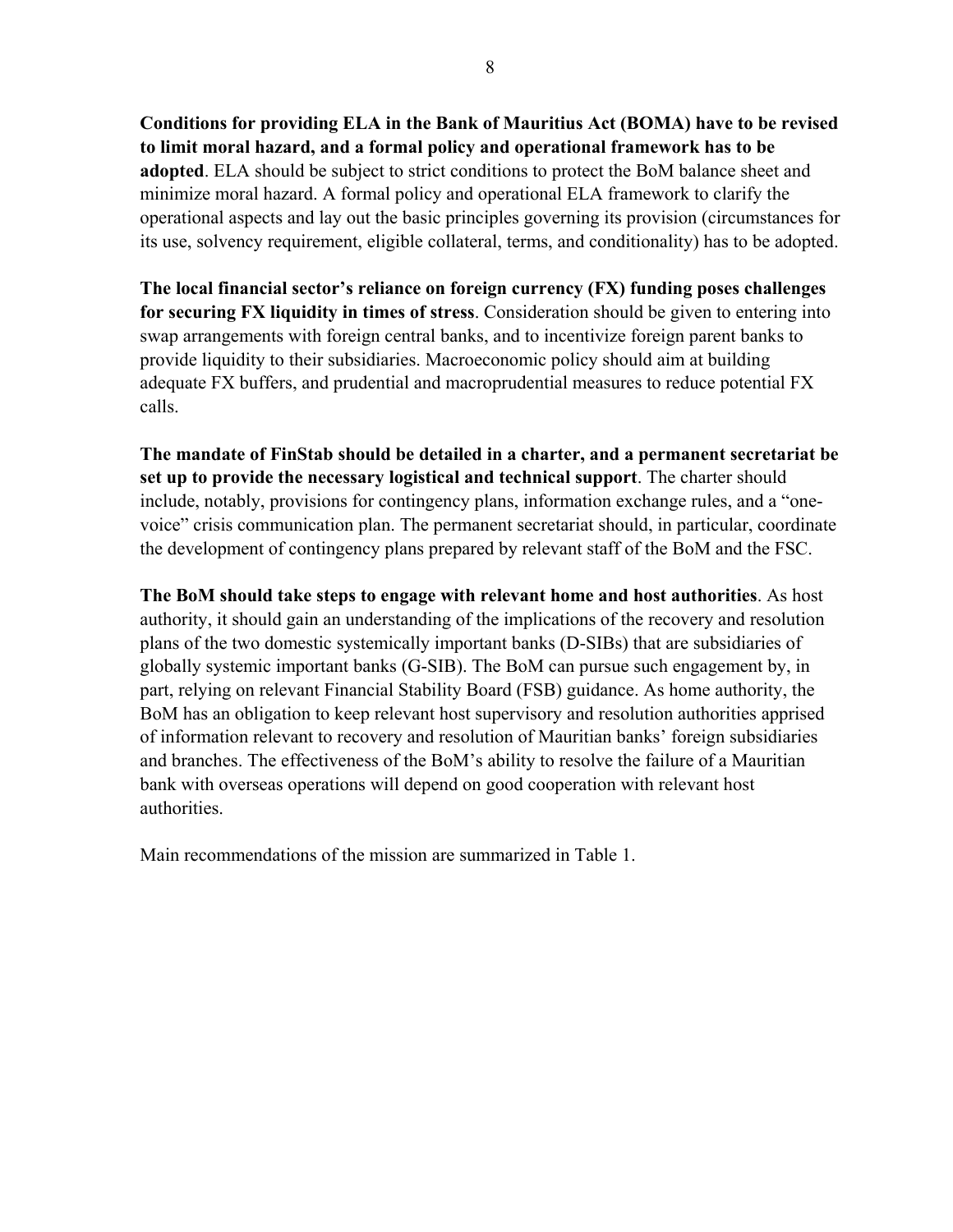|                                                                                                                                                                                                                                                                                                                                    | Near-term       | Paragraph            | Institution          |
|------------------------------------------------------------------------------------------------------------------------------------------------------------------------------------------------------------------------------------------------------------------------------------------------------------------------------------|-----------------|----------------------|----------------------|
| <b>Early Intervention</b>                                                                                                                                                                                                                                                                                                          |                 |                      |                      |
| The supervisory regime for early intervention of a<br>distressed bank should be strengthened. Clarify triggers<br>(quantitative and qualitative) for graduated powers and<br>broaden corrective action tools available to the<br>supervisor.                                                                                       | Near-term       | $10 - 12$            | MoFED,<br><b>BoM</b> |
| <b>Bank Resolution Regime</b>                                                                                                                                                                                                                                                                                                      |                 |                      |                      |
| Designate the BoM as the resolution authority for deposit<br>taking institutions and financial holding companies, as<br>well as for nonregulated related group companies that<br>provide essential services necessary to ensure continuity<br>of banks' critical functions.                                                        | Near-term       | 21 & 22<br>$26 - 30$ | MoFED,<br><b>BoM</b> |
| Clarify the institutional arrangements for resolution and,<br>in particular, the role of the BoM as resolution authority,<br>with the DIS acting as a paybox plus insurer.                                                                                                                                                         |                 | 23                   |                      |
| Provide sufficient clarity for resolution triggers reflecting<br>indicators of nonviability but before a bank becomes<br>balance-sheet insolvent, while building in adequate<br>flexibility for qualitative judgement in the interest of<br>financial stability.                                                                   |                 |                      |                      |
| Limit the scope of judicial review to ensure that courts do<br>not vary, suspend, or reverse resolution actions.                                                                                                                                                                                                                   |                 |                      |                      |
| Provide for a full range of resolution powers and<br>techniques, including powers to override shareholders in<br>forcing a merger or recapitalization or other measure, to                                                                                                                                                         |                 | 31 & 32              |                      |
| transfer assets and liabilities to a healthy bank or bridge<br>bank, transfer bad assets to an asset management<br>company, and restructure of liabilities by haircuts or<br>conversions; revoke the bank's license when its return to<br>viability is unlikely, and appoint a receiver for winding up<br>the affairs of the bank. |                 | 33 & 34              |                      |
| <b>Recovery and Resolution Planning</b>                                                                                                                                                                                                                                                                                            |                 |                      |                      |
| Issue guidance to banks requiring that they prepare and<br>maintain up-to-date recovery plans.                                                                                                                                                                                                                                     | Near-term       | $39 - 40$            | <b>BoM</b>           |
| Prepare resolution plans for banks engaged in critical<br>economic and financial functions.                                                                                                                                                                                                                                        | Medium-<br>term | $41 - 50$            | <b>BoM</b>           |
| <b>Deposit Insurance Scheme</b>                                                                                                                                                                                                                                                                                                    |                 |                      |                      |
| Revise provisions of the DIS Bill, in particular with<br>relation to the appointment criteria for Board members,<br>clarify the mechanisms for P&A transactions, reconcile<br>views with the MoFED and resubmit the Bill for approval.                                                                                             | Near-term       | $51 - 53$            | BoM,<br><b>MoFED</b> |

# **Table 1**. **Mauritius: Summary of Key Recommendations**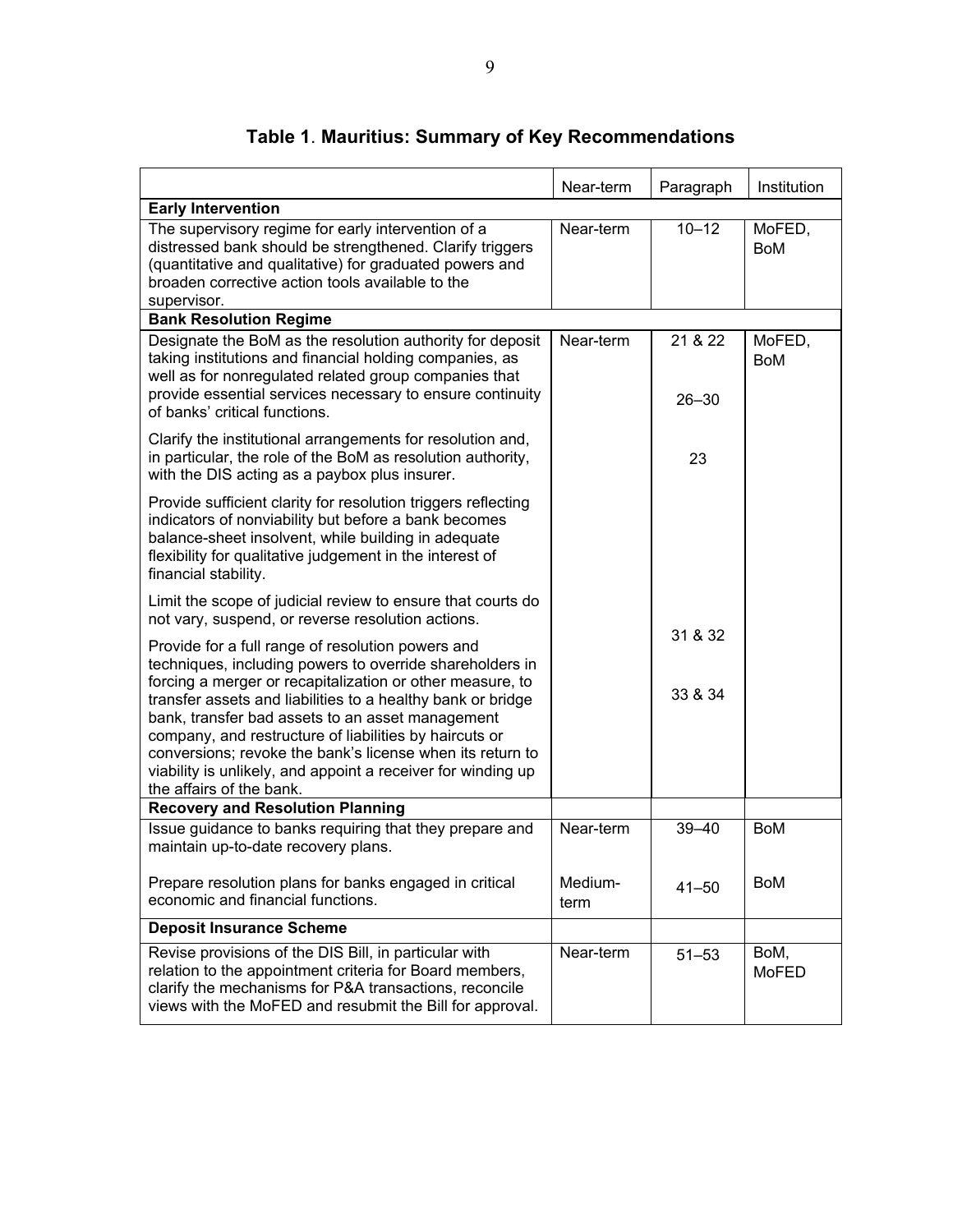# **Table 1**. **Mauritius: Summary of Key Recommendations (concluded)**

|                                                                                                                                                                                                    | Timeframe                            | Paragraph | Institution          |
|----------------------------------------------------------------------------------------------------------------------------------------------------------------------------------------------------|--------------------------------------|-----------|----------------------|
| <b>Resolution Funding</b>                                                                                                                                                                          |                                      |           |                      |
| Make advance arrangements to allow, as a last<br>resort, the quick mobilization of public funds to<br>support resolution, and establish that any losses are<br>recouped from the banking industry. | Medium -term                         | $36 - 38$ | MoFED,<br><b>BoM</b> |
| <b>Emergency Liquidity Assistance</b>                                                                                                                                                              |                                      |           |                      |
| Streamline conditions for ELA in the BOMA.                                                                                                                                                         | Near-term                            | 55        | <b>BoM</b>           |
| Develop a formal policy and operational framework<br>for ELA.                                                                                                                                      | Near-term                            | 56        | <b>BoM</b>           |
| Negotiate swap arrangements with international<br>authorities, central banks, and private institutions in<br>order to have access to sufficient FX.                                                | Medium -term<br>and long -term       | 57        | <b>BoM</b>           |
| <b>Financial Stability Committee (FinStab)</b>                                                                                                                                                     |                                      |           |                      |
| Adopt a charter detailing the responsibility of FinStab<br>for crisis preparedness and management.                                                                                                 | Near-term                            | 59        | MoFED,<br>BoM, FSC   |
| Set up a permanent Secretariat to provide the<br>necessary logistical and technical support to FinStab.                                                                                            | Near-term                            | 60        | MoFED,<br>BoM, FSC   |
| <b>Cross-Border Issues</b>                                                                                                                                                                         |                                      |           |                      |
| Gain an understanding of the implications of the<br>recovery and resolution plans of the two D-SIBs that<br>are G-SIB subsidiaries.                                                                | Near-term                            | 62        | <b>BoM</b>           |
| Keep relevant host supervisory and resolution<br>authorities apprised of information relevant to<br>recovery and resolution of Mauritian banks' foreign<br>subsidiaries and branches.              | Medium and<br>long-term<br>(Ongoing) | 62        | <b>BoM</b>           |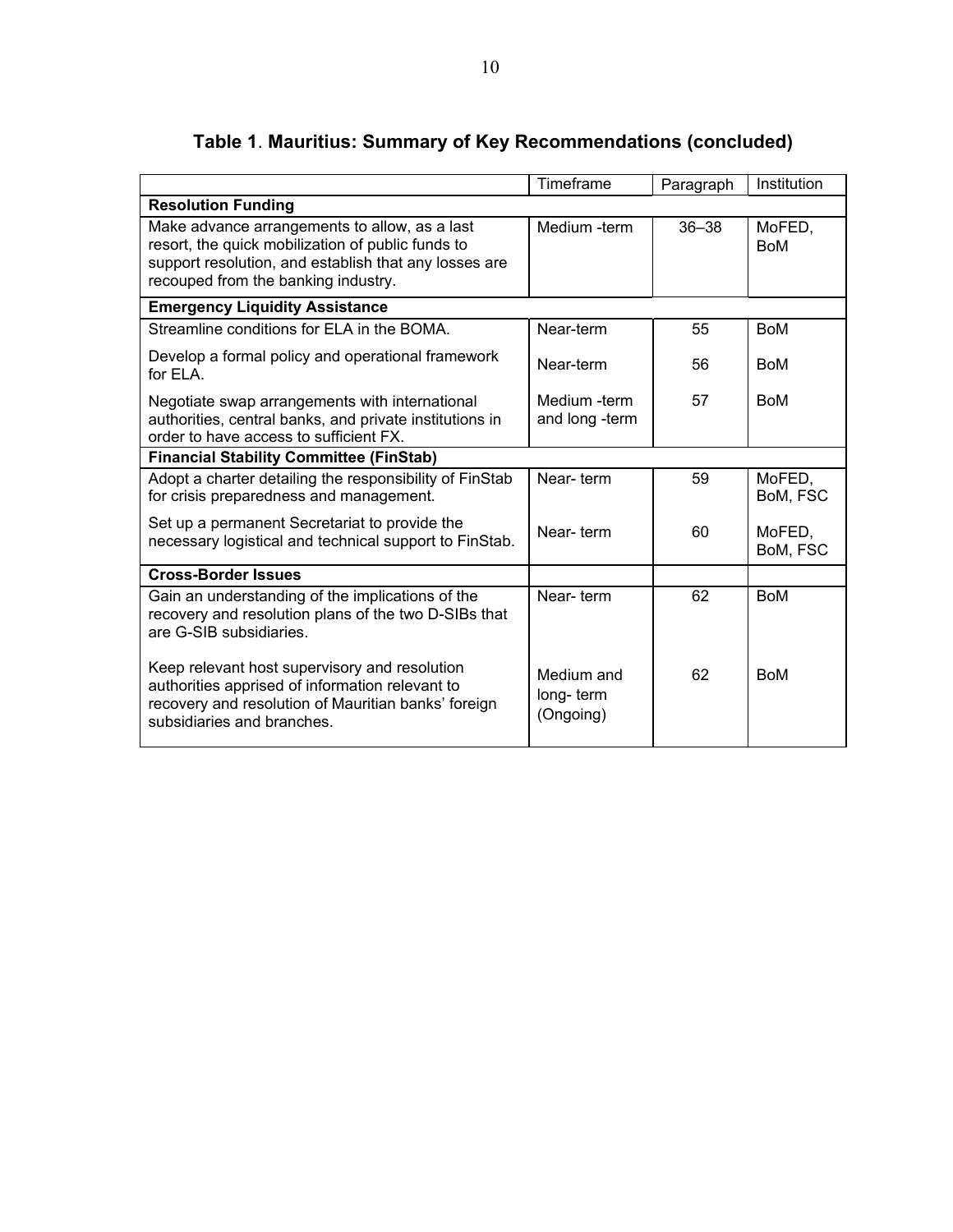#### **I. INTRODUCTION**

#### **A. Overview of the Financial Sector**

1. **Mauritius has a large, bank-dominated financial sector**. Total financial system assets exceed four times Gross Domestic Product (GDP) and banking sector assets are over three times GDP. MoFED estimates that, overall, the financial sector contributes about 10 percent to GDP, with cross-border banking contributing roughly 3 percent. Of the 21 banks, 5 are domestically owned, including the largest bank, with a roughly 40 percent market share of total deposits<sup>1</sup>; 13 are subsidiaries of foreign banks; 4 are branches of foreign banks; and 1 is a domestic/foreign joint venture. Cross-border business accounts for approximately 60 percent of banking sector assets and income, and foreign currency deposits of cross-border corporate sector and nonresidents represent about two-thirds of banks' deposits. The five largest banks account for two-thirds of total assets. Many banks in Mauritius are part of financial or mixed<sup>2</sup> conglomerates that include other financial services firms, but, in no case, insurance companies.

2. **The BoM introduced a domestic systemically important bank (D-SIB) designation assessment process in 2014, with the primary purpose of assigning a D-SIB capital surcharge**. The assessment follows closely the methodology promulgated by the Basel Committee on Banking Supervision (BCBS) in 2011, modified to the circumstances of the Mauritius banking system. It is based only on the banks' domestic (onshore) operations. The assessment and assignment of a capital surcharge are updated annually. Currently, five banks (three domestic and two foreign) are designated as D-SIBs. The two foreign D-SIBs are subsidiaries of G-SIBs.3

3. **To improve its capacity to supervise the largest conglomerates, the BoM required large bank groups to simplify their legal structures**. The two largest D-SIBs are now wholly owned subsidiaries of Intermediate Holding Companies (IHCs), which in turn are wholly owned subsidiaries of stock-exchange listed Ultimate Holding Companies (UHCs).4 Under the UHC structure, group banking operations (domestic and foreign) are subsidiaries of a single banking IHC,<sup>5</sup> all other financial businesses are subsidiaries of a separate nonbanking IHC, and all non-financial companies are subsidiaries of a third group

1

 $1$  The government directly and indirectly owns 60.1 percent of the second largest domestic bank and 100 percent of another domestic bank as the result of the failures and merger of two small banks. In both cases, the government controls the nomination of the Board of Directors.

 $<sup>2</sup>$  Mixed groups include nonfinancial businesses, though these are reported to be very small relative to financial sector assets.</sup>

<sup>&</sup>lt;sup>3</sup> Globally systemically important banks as designated by the Financial Stability Board.

<sup>&</sup>lt;sup>4</sup> The D-SIBs themselves now have no subsidiaries.

 $<sup>5</sup>$  One bank subsidiary in a foreign jurisdiction remains a subsidiary of the Mauritius bank, pending approval of the local</sup> authorities to transfer ownership to the IHC.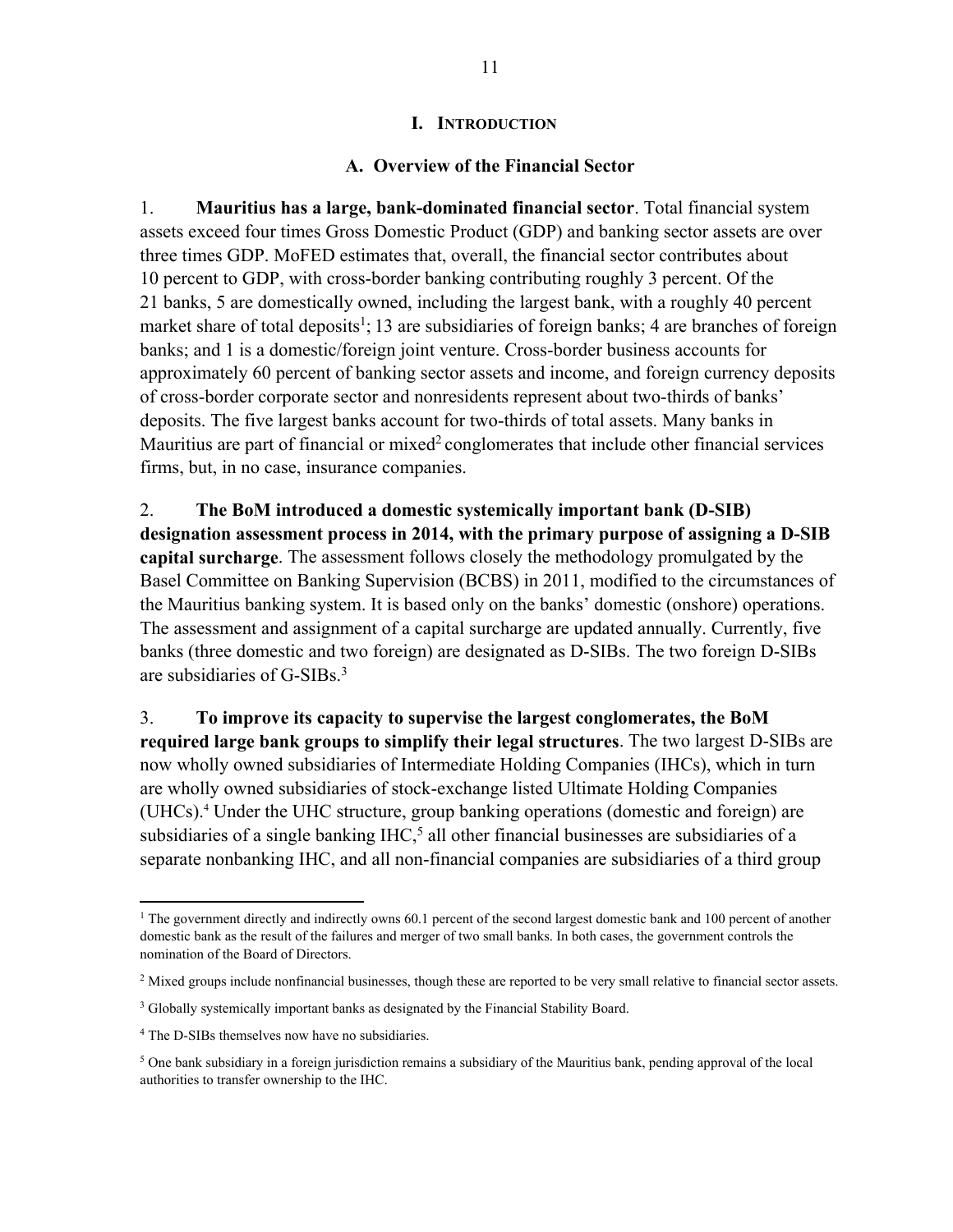IHC.6 While motivated by supervisory objectives, the resulting simplified and streamlined legal entity organizational structure simultaneously enhances the resolvability of the largest two domestic D-SIBs. The smaller of the three domestic D-SIBs was not required to undertake a legal entity restructuring and the bank remains the parent of a number of other financial subsidiaries.7

4. **The banking system is relatively sound (Cf**. **Table 1 in Annex 1)**. The capital adequacy ratio (CAR) of the banking system stood at 17.5 percent at end-June 2016, above the regulatory minimum of 10 percent. Liquidity ratios of the banking sector as a whole remained adequate, and the sector continues to be profitable in spite of a deterioration in asset quality (nonperforming loans were 8.2 percent in June 2016, up from 5.7 percent a year earlier).<sup>8</sup> There is no sign of deposit flight from the "cross-border" global business companies (GBCs) in the wake of the renegotiation of the Double Taxation Avoidance Agreement (DTAA) with India in 2016, reflecting—according to the authorities and several market participants—the competitive platform for investments into Asia and Africa provided to GBCs, even after accounting for tax advantages.

## **B. Implementation Status of Previous Recommendations**

5. **MCM TA missions9 and the 2015 FSAP exercise conducted in the wake of the British American Investment Company (BAI) financial conglomerate failure highlighted significant gaps in Mauritius' financial stability framework (cf**. **Annex II)**. These include, notably, weaknesses in consolidated supervision and the supervision of mixed conglomerates, absence of a formal framework for contingency planning for bank resolution and crisis management, and absence of a formal institutional framework for macroprudential policy.

6. **Overall, implementation of MCM previous recommendations has been slow due to a large extent to change in the management of the BoM**. Some progress however has been made to strengthen the supervision framework. Indeed, the parliament has recently adopted amendments to the Bank of Mauritius Act 2004 (BOMA) and the Banking Act 2004 (BA), reinforcing the BoM's powers to regulate and supervise bank holding companies and monitor intra-group transactions, as well as those between the bank's group entities and its related parties. Furthermore, to align the regulatory and supervisory regime with international

 $\overline{a}$ 6 All IHCs are subsidiaries of the listed UHC.

 $<sup>7</sup>$  The restructuring was not required because the BoM felt the current legal structure was sufficiently supervisable.</sup> Resolvability has yet to be assessed.

<sup>&</sup>lt;sup>8</sup> One foreign bank accounts for the bulk of the increase, and the loan exposures in question are guaranteed by its parent bank.

<sup>&</sup>lt;sup>9</sup> See Technical Assistance Reports "Contingency Planning for Crisis Preparedness and Management," D. Parker (MCM), September 2016; and "Bank and Insurance Resolution, and Deposit Insurance," D. Parker (MCM), and S. Kobayashi (External expert), May 2016.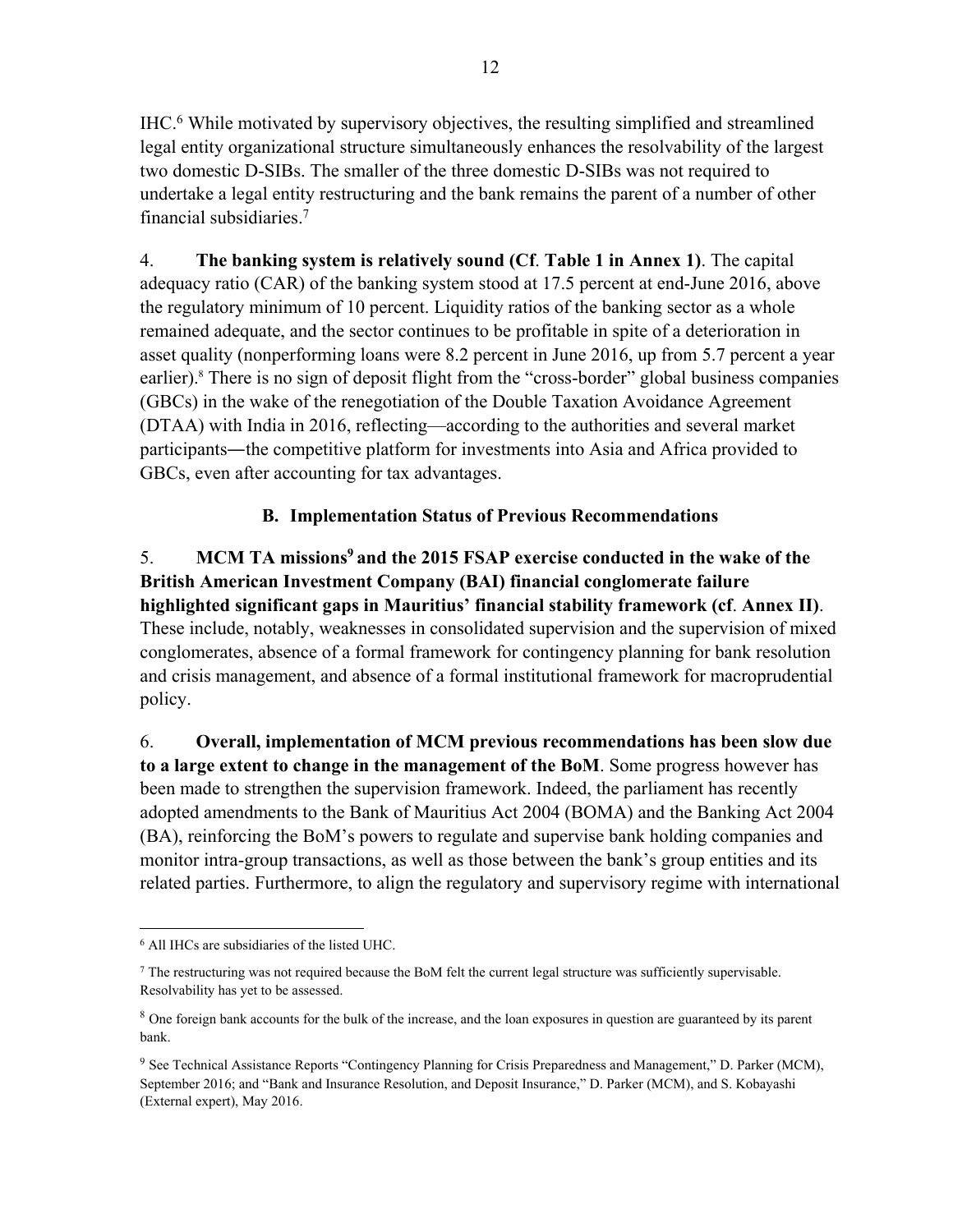standards, new guidelines on corporate governance, credit impairment, measurement and income, and the use of external credit assessment institutions have been issued. Finally, progress has been made in the adoption of a risk-based approach to supervision.

# 7. **Furthermore, steps have been taken to implement several MCM recommendations on contingency planning for crisis preparedness and management**:

- The BoM has put in place a framework for D- SIBs. The five banks identified as systemically important are subject to a capital surcharge (ranging from 1 percent to 2.5 percent) for their systemic importance with effect from January 1, 2016, in a phased manner to become fully effective from January 1, 2019. Also, a capital conservation buffer of 2.5 percent, effective January 1, 2017, has been applied to all banks in a phased manner to become fully effective from January 1, 2020;
- The BoM has enhanced collaboration with host supervisors of the two largest domestic banks with cross-border operations. Findings of onsite examinations are shared during exit meetings and supervisory issues are discussed. In addition, joint inspections have been carried out with the home supervisor of two foreign-owned banks in October 2016. It has been an established practice of the BoM to request for commitment letters/letters of comfort from foreign parent banks;
- Work is underway to set up a DIS to better protect small, financially unsophisticated depositors in case of failure of a bank or nonbank deposit-taking institution, and prevent contagion and deposit runs in other healthy banks. In this respect, the BoM issued in February 2016 a draft DIS Bill for public consultation. The draft DIS Bill is under review by the MoFED;
- The BoM is considering holding discussions with subsidiaries of international banks on their resolution plans; and
- The BoM has developed a stress testing model to assess the ability of the banking industry to withstand shocks. The stress testing results could then be used as an indication for areas of focus.

8. **The government and financial authorities have yet to implement the principal elements of the Key Attributes for Effective Resolution Regimes for Financial Institutions (KAs) relevant for Mauritius**. Guidance to banks requiring that they prepare and regularly update recovery plans, addressing how they would respond to shocks to their capital and/or liquidity, has yet to be issued by the BoM. The KAs specify that each jurisdiction should have a designated administrative authority, or authorities, responsible for exercising resolution powers over financial institutions within the scope of the resolution regime ("resolution authority") and that where there are multiple resolution authorities, their respective mandates, roles, and responsibilities be clearly defined and coordinated but the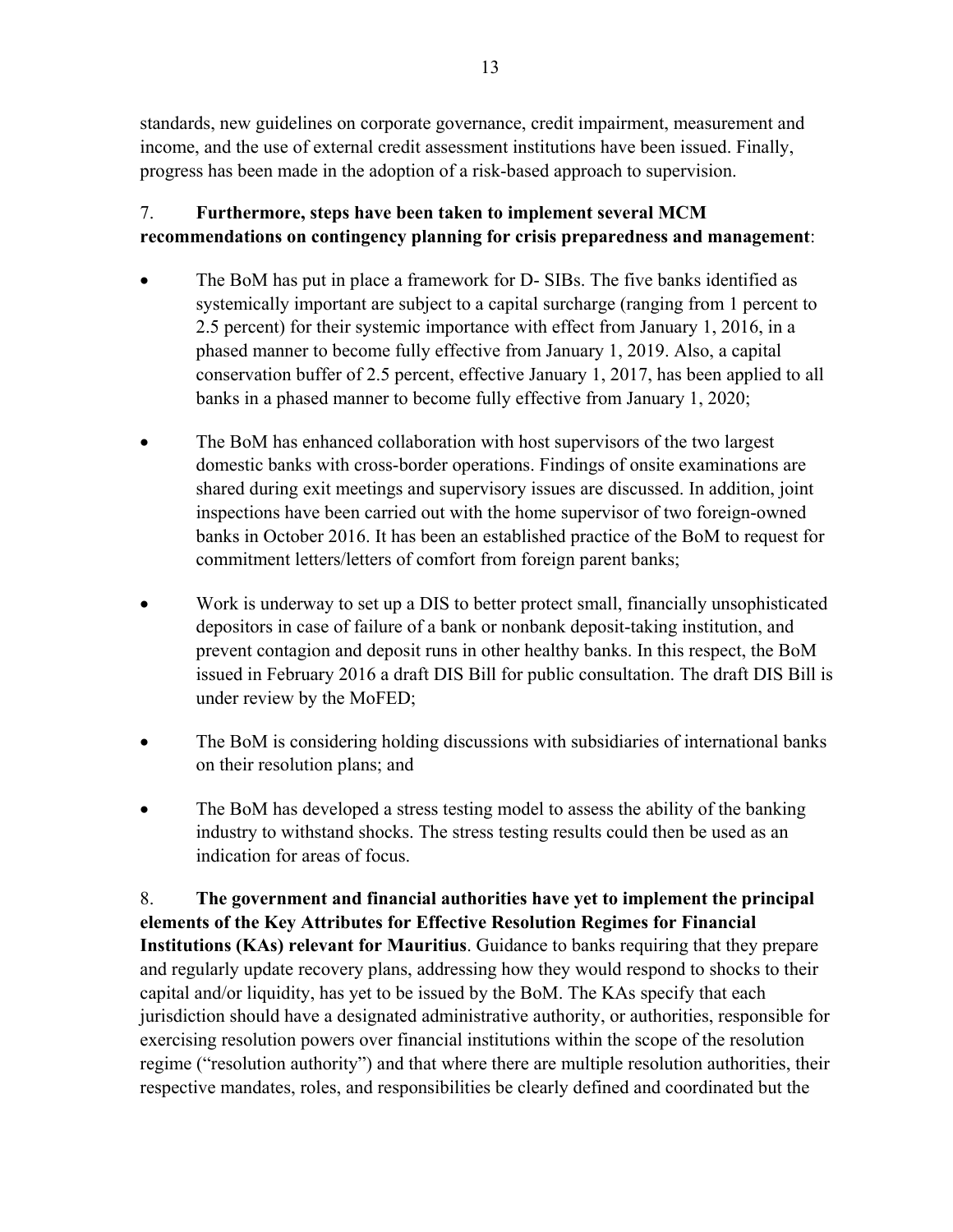government has yet to take these steps. Some of the extraordinary resolution powers set out in the KAs for use in the case of the failure of systemically important financial institutions are not present in the current legislation and remain to be drafted and included in law. Resolution planning to help ensure the authorities' ability to effectively manage the failure of systemically important financial institutions has not yet been initiated. Deposit insurance legislation has been drafted by the BoM but has not yet been agreed with MoFED. The role of FinStab in systemic bank resolution and crisis management has not been defined.

9. **This report is organized as follows:** First, the report briefly discusses the current early intervention framework available to the BoM as supervisory authority. A second chapter identifies the weaknesses of the bank resolution regime and lays out the main recommendations for a design of an effective new framework. Finally, the third chapter discusses a number of institutional and operational issues of crisis prevention and management tools such as recovery and resolution planning, deposit insurance scheme, ELA, and cross-border arrangements.

#### **II. EARLY INTERVENTION**

10. **The current legal framework does not provide for adequate triggers to intervene at a sufficiently early stage to mitigate risks with respect to a bank's deteriorating financial condition**. There are two principal weaknesses:

- First, as a general matter, the BoM may only take enforcement action against a bank when the bank, or any of its directors or senior officers have engaged in unsafe and unsound practices, have "knowingly or negligently permitted" violations to "any" provision of the BA (or guidelines, regulations, instructions thereunder) or any legal act relating to anti-money laundering or prevention of terrorism. The reference to volition elements, such as "knowingly or negligently permitted" unnecessarily constrain the actions of the supervisor. Volition is difficult to prove (in case the actions are challenged in courts) and, as a result, may lead to regulatory forbearance. Moreover, volition should be irrelevant where restoring compliance with the law/and or the financial condition of the bank is the main objective.
- Second, specific triggers for enforcement actions that relate to restoring the financial condition of the bank (i.e., early intervention measures) occur too late to reverse or halt the deterioration, such as the inability of the financial institution to cover its liabilities or serious impairment of capital. These should instead enable the opening of more intrusive actions under a resolution procedure.

11. **The range of actions that can be taken after the triggers are activated is not clearly defined in the law**. Under the current legal framework, upon the identification of the situations described in Section 45 of the BA, the BoM can impose the following measures: (i) appoint a person to advise the financial institution in the proper conduct of its business and fix their remuneration; (ii) issue a cease-and-desist order; (iii) suspend temporarily or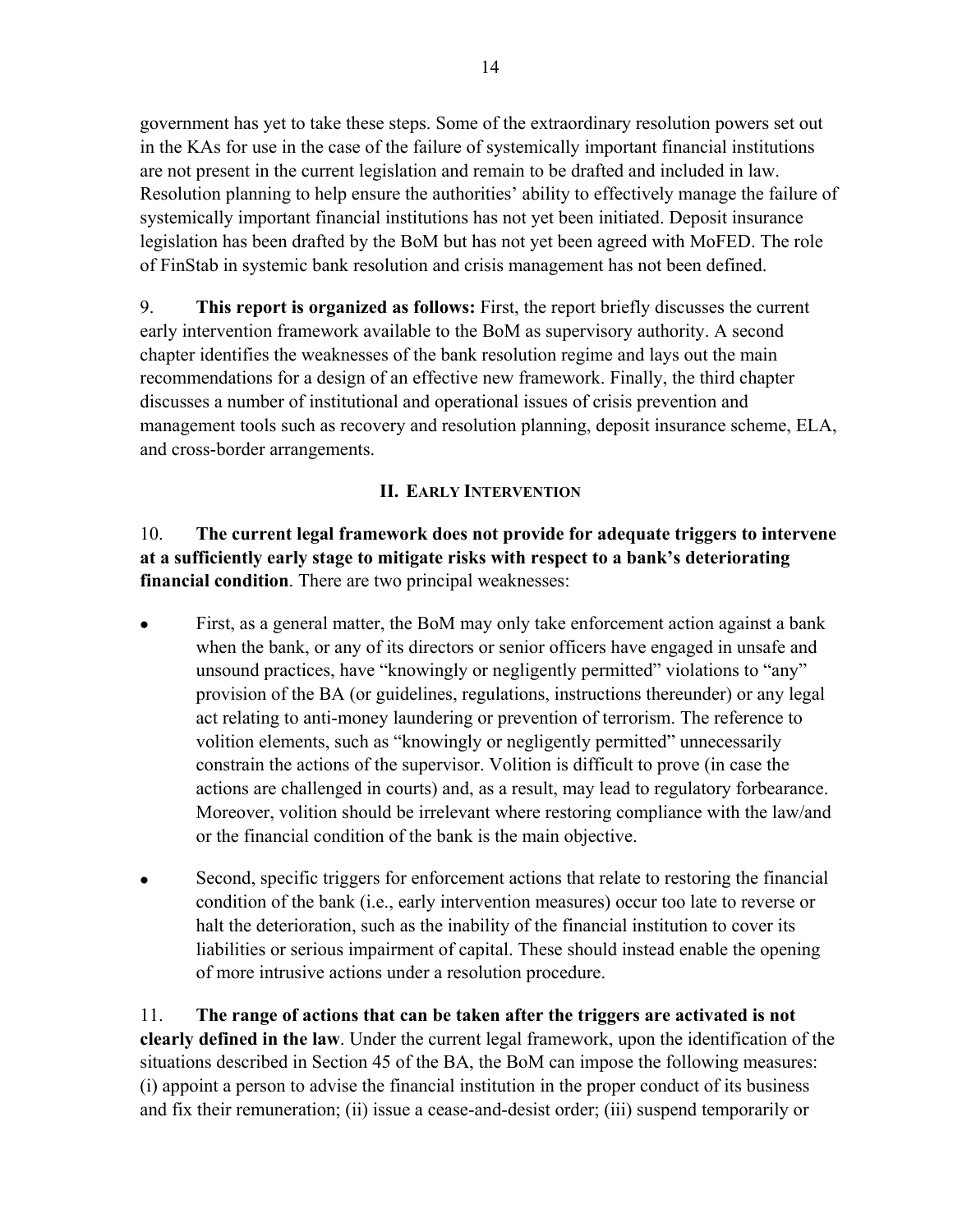15

permanently from office any director, senior officer or employee; and (iv) with court approval, freeze assets in case of commission or likely commission of an offence. In addition to these powers, the authorities informed the mission they interpret the BA as enabling the BoM to take any action "it deems necessary," including revocation of license even though the relevant powers are not specifically enumerated in the BA.<sup>10</sup> This framework raises the following concerns:

- It is unclear whether the application of more intrusive actions by the BoM, other than those explicitly enumerated in the BA, could withstand legal challenges.
- The effectiveness of the appointment of an "advisor" to the bank is doubtful if direct instructions of the supervisor to the entity do not have the desired effect, the appointment of an advisor, who does not have any control or administration powers over the entity, is not likely to be effective to remedy the problems. The authorities should reconsider the effectiveness of maintaining the figure of "advisor" during the early intervention phase and if so, specify his powers.

12. **The early intervention regime should be strengthened by incorporating triggers that allow for timely intervention and by explicitly providing for a wider range of powers**. Clear triggers for the use of enforcement powers—and, in particular, early intervention powers—should be established in the law, to ensure that the authorities will be able to deal with any situation ranging from relatively minor breaches of law or regulations or prudential standards to severe breaches that require license revocation. Qualitative<sup>11</sup> and quantitative<sup>12</sup> indicators outlined in banking law as triggers for early intervention measures, accompanied where necessary by an illustrative, open-ended description, are recommended. In relation to the powers, while flexibility is desirable, a careful balance must be struck with the need for transparency and proportionality by clarifying what powers may be exercised and when. This could be done by broadening the enumerated powers<sup>13</sup> but also including an

 $\overline{a}$ <sup>10</sup> Based on the authorities' interpretation of Sections 10, 16, 17, and 45 of the BA.

<sup>&</sup>lt;sup>11</sup> For example, failure to comply with the requirements to operate in a "safe and sound manner" or to put in place an "adequate risk management and internal controls."

<sup>&</sup>lt;sup>12</sup> For example, failure to comply capital requirements, liquidity requirements, risk concentration limits, etc.

<sup>&</sup>lt;sup>13</sup> Notably, the wider set of enumerated powers could provide for powers to: require the implementation of recovery actions as set out in bank's recovery plan (as described in the next section below) to the extent that the bank has not taken recovery actions on its own initiative as set forth in the plan, require restructuring (free from the procedure of S. 32A that calls for an agreement of creditors), require additional liquidity levels as deemed appropriate by the BoM, limit compensation of directors and senior executives, require capital injections by shareholders within a specified limit of time, require the bank use its net profits to strengthen its capital base by restricting dividends and other discretionary payouts, require a specific provisioning policy, prohibit particular lines of businesses, restrict new loans, investments and refinancing, restrict acquisition or sale of assets, require a reduction in operating expenses, restrict increase of capital, etc.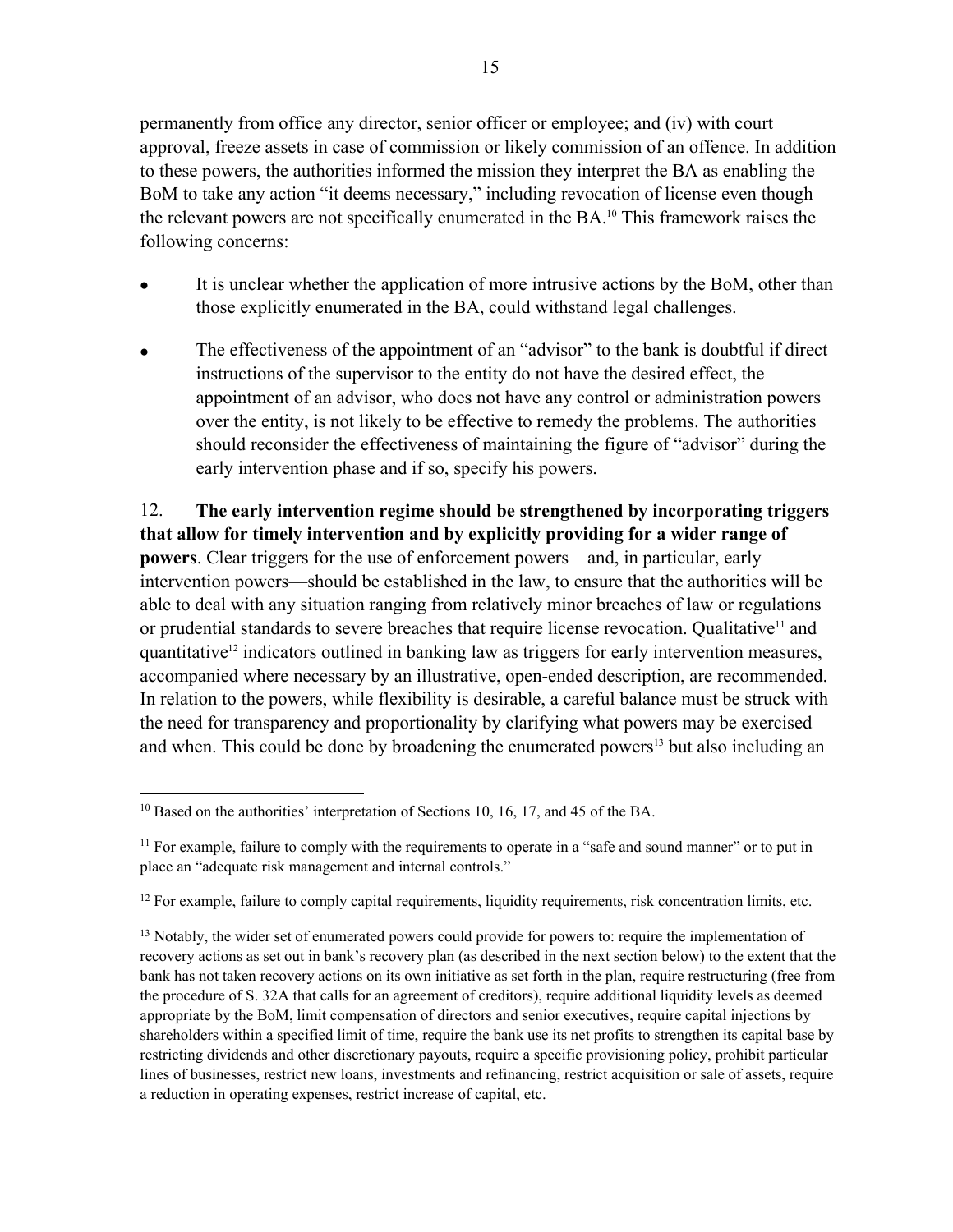express catchall provision that would enable the BoM to "take any other action it deems necessary and appropriate." These amendments would provide a transparent basis for the exercise of intervention powers and reduce potential legal risks for supervisors to take intrusive measures to address the deterioration of a bank's financial condition.

#### **III. BANK RESOLUTION REGIME**

#### **A. Current Legal Framework**

#### 13. **Under the current framework, options for dealing with failing, or likely to fail, banks are limited to conservatorship and receivership**.

#### *Conservatorship*

 $\overline{a}$ 

14. **Conservatorship under Part IX of the BA can be imposed by the BoM under a broad range of circumstances**. These include when: (i) the capital of the bank is impaired or there is threat of such impairment; (ii) the bank or its directors have engaged in practices detrimental to the interest of its depositors; (iii) the bank or its directors have violated any provision of the banking laws, AML/CFT<sup>14</sup> enactments, guidelines or instructions, or when such violations are about to occur; or (iv) the assets of the financial institution are not sufficient to give adequate protection to the bank's depositors or creditors. Once appointed, the conservator takes control of the bank, suspending the rights and powers of the Board of Directors and senior management, and proceeds with the entity's rehabilitation or reorganization.

15. **Procedures under the conservatorship are lengthy and cumbersome, and risk hampering the BoM's ability to ensure business continuity, protect depositors' interests, and avoid loss of value of the bank's assets**. A reorganization performed under the conservatorship requires the conservator to propose a reorganization plan, after notifying all depositors and creditors who would not receive full repayment under such plan and conducting a hearing with all interested parties. Unless the plan is rejected in writing (in the period of 30 days) by one-third of the aggregate amount of deposits and one-third of creditors, other than subordinated creditors, the plan is approved by the BoM Board. It is unclear whether refusal by creditors and depositors of the thresholds established in the law would lead to an automatic opening of a compulsory liquidation (see below). Also, there is no time limit established in the BA restricting the duration of conservatorship.<sup>15</sup> The deterioration of the value of the bank's assets during this period is imminent (inter alia depositors, banks and other financial sector participants may suspend or minimize their

<sup>&</sup>lt;sup>14</sup> Anti-Money Laundering/Combating the Financing of Terrorism.

<sup>&</sup>lt;sup>15</sup> However, in theory, the bank should be put in compulsory liquidation under section 75, in case its capital/assets ratio falls below 2 percent.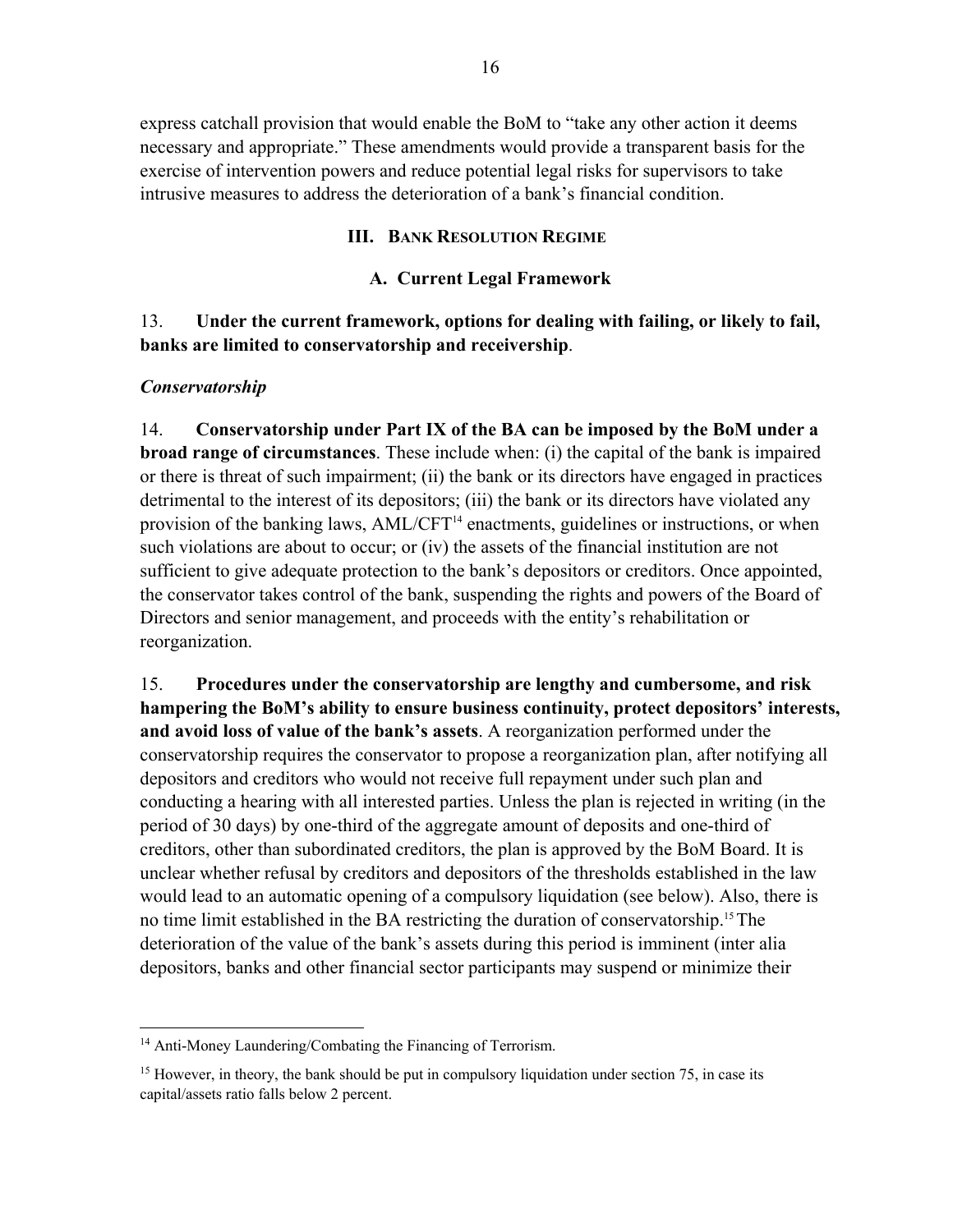operations with the bank under conservatorship, borrowers will stop payment under the belief the bank will fail, etc.).

16. **More importantly, reorganization measures seem to be applied in accordance with the Companies Act, and therefore the conservator does not fully replace the bank's shareholders**. Under Section 66 of the BA, the conservator "may" overrule or revoke actions of the Board of Directors and bank's management, suspend powers of the Board of Directors, suspend repayment or withdrawal of deposits and other liabilities, disaffirm or repudiate any contract or lease other than financial contracts such as securities contract, forward, repo, swap agreements or other similar as the BoM determines,  $16$  and enforce other contracts notwithstanding termination, default or acceleration clauses. It remains unclear whether shareholders' rights would be suspended also during this phase. As a result, it is unlikely that the conservator could perform transactions that would typically require shareholders' approval, such as the transfer of substantially all of the assets and liabilities of the bank, a merger or sale of shares of the bank, a recapitalization, or a restructuring of claims, including through debt-to-equity conversions. Furthermore, Section 67 clearly states that the aim of the conservatorship is to reestablish the institution to a sound and solvent operation so it can be "returned" to management or a new management and restore the exercise of shareholders' rights. However, as currently designed, the conservatorship tool is far from effective to preserve the "going concern" value of the institutions, and could provide an undue windfall profit to the original shareholders responsible for the bank being in trouble.

17. **As recommended by the 2015 FSAP and previous Fund TA, temporary management should be used in very limited cases and for a very short period of time**. Effectiveness of this temporary public management outside resolution needs to be further discussed with the authorities. Although current features of conservatorship could be useful in the case of fraudulent and criminal activities, so as to assist in ascertaining the facts, adequate safeguards should be put in the legislation to avoid this tool being used as a postponement of taking resolution actions against nonviable entities.

# *Receivership*

18. **Receivership is the default mechanism to wind-up insolvent institutions in Mauritius**. Receivership is triggered when: (i) the capital of the bank is impaired or its condition otherwise unsound; (ii) ratio of its capital to assets is less than 2 percent; (iii) business is conducted in an unlawful, unsafe or unsound manner; (iv) continuation of its activities its detrimental to depositors; and (v) the license of the bank is revoked. Under Part XI of the BA, once a receiver is appointed by the BoM, he assumes legal control of the bank's estate (Section 76 and 78) and commences proceedings leading to compulsory liquidation, such as, collecting and realizing its assets, and distributing the proceeds to

 $\overline{a}$ <sup>16</sup> Under subsection 5, the conservator may repudiate or disaffirm financial contracts that, in their opinion, are fraudulent.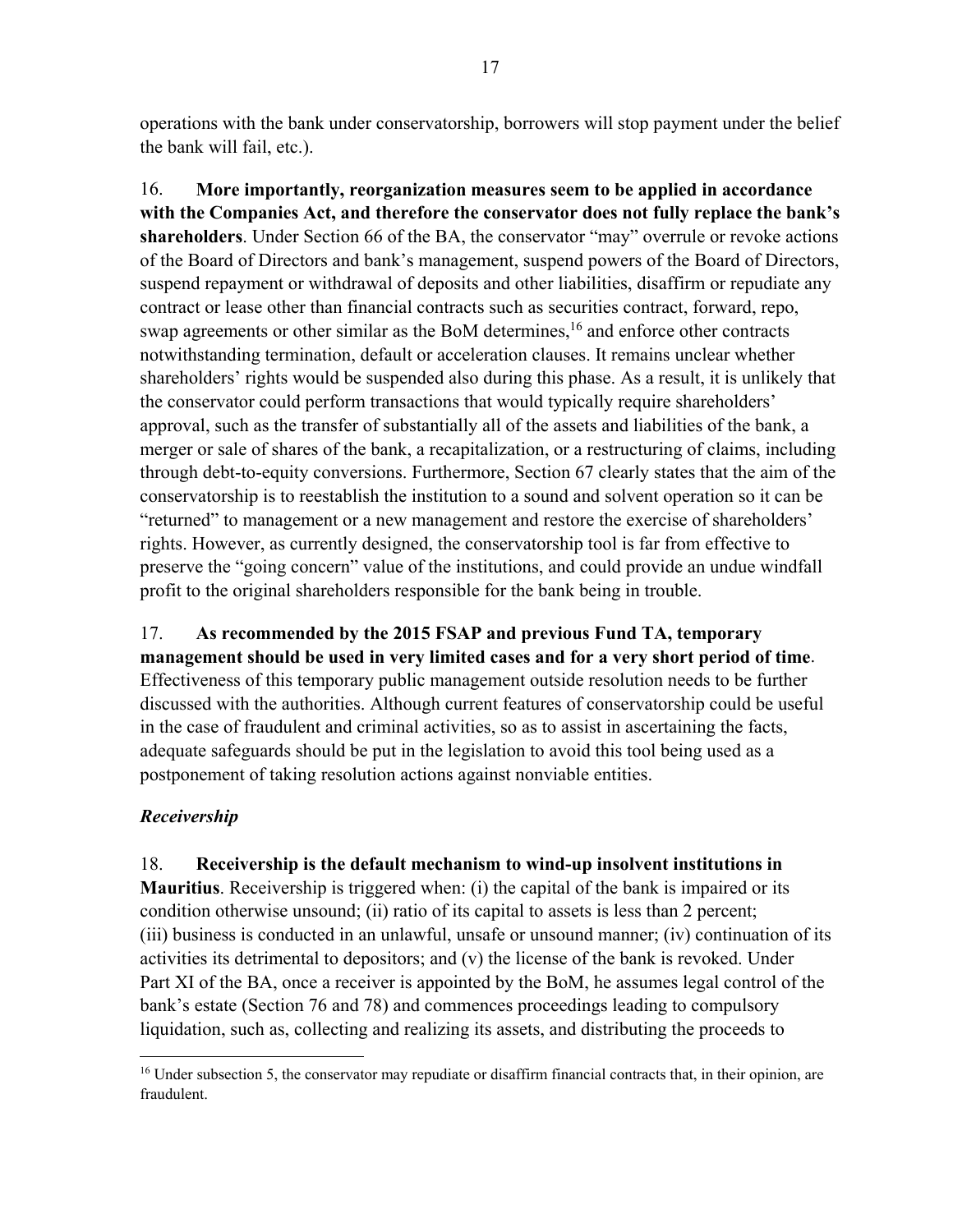creditors in full or partial satisfaction of their claims, with the surveillance of the Bankruptcy Court (Section 85), and in accordance with the principle of equal treatment of similarly situated creditors and the applicable hierarchy of claims (Section 86).

19. **Several deficiencies in the legal framework may result in a disorderly closure of the bank**. The following observations can be made regarding the current regime:

- i. *Resolution funding by the BoM*. The BoM is authorized to purchase any assets of the bank in liquidation or assume any of its liabilities. It is authorized also to make loans to any other financial institution and any other investors for merging or purchasing assets of the bank under liquidation. This provision is inconsistent with good practices, as it hampers the BoM's financial autonomy, and should be eliminated. Any official financing assistance for resolution measures should be the government's responsibility, and be granted under strict rules that ensure market discipline and preserve the interest of the public purse. Recommendations for the legal framework for public funding for the support of resolution measures are discussed in the following section.
- ii. *Triggers for receivership are not aligned with those of enforcement measures and conservatorship*. The interaction between these three phases is not clear. On one hand, qualitative triggers show significant overlap (e.g., violation of the BA or other secondary legislation, unlawful activities, unsafe and unsound practice, threat to depositors). On the other hand, quantitative triggers for receivership are not activated at an early juncture but only when the bank is already insolvent (impaired capital, assets/capital ratio less than 2 percent).
- iii. *The range of tools is very limited*. The framework only provides for the opening of compulsory liquidation and transfer of assets and liabilities, including the use of a bridge bank. However, it does not allow the Resolution Authority to treat effectively going concern failing banks. In systemic cases this could increase the spillover effects and impede the continuity of essential services and functions.
- iv. Although minimal, *the interaction between the receiver and the Bankruptcy Court<sup>17</sup> should be clarified* to avoid lengthy liquidation proceedings that impede access to critical deposits frozen for the duration of the liquidation. The authorities should assess whether the constitutional framework allows the liquidation procedure to be conducted in the administrative sphere only and subject to judicial review.

 $\overline{a}$ 

 $17$  Under Section 85 of the BA, the receiver is required to file with the Bankruptcy Court a schedule of steps to be taken during liquidation and submit for approval the newspaper for publication of claims not allowed in full. The Bankruptcy Court may mandate the modification of the schedule if an objection is sustained.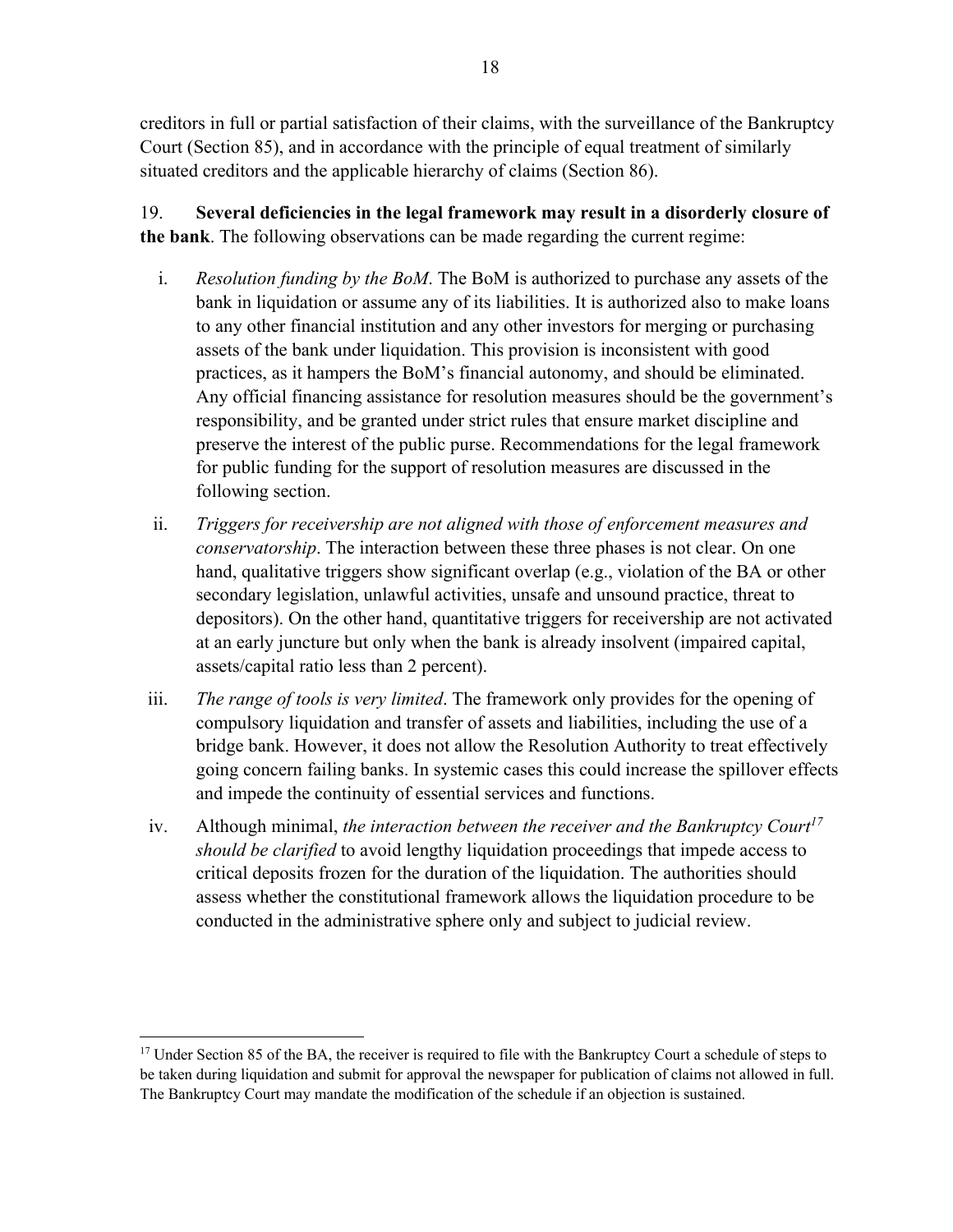v. *Once the DIS is created, its legal framework should be reconciled with the BA to avoid discrepancies and allow timely depositors' payout.* The priority of claims established in Section 86 of the BA should also be modified to recognize the subrogation of the DIS in the same hierarchy of creditors as insured deposits. Note that nonresident depositors in Mauritius will be granted a lower priority of claim, as they are not covered by the DIS. the draft DIS Bill should be revised to ensure coherence in terms of the procedure followed for the payment of the depositors' claims and the deadlines for the disbursements of the funds. (See section on DIS.)

## **B. Designing a Resolution Framework for Mauritius**

20. **Strong legal underpinnings for orderly bank resolution could be introduced**. International best practice requires that resolution be initiated at a sufficiently early stage following signs of bank distress to minimize the potential consequences of a disorderly failure. This is, resolution should be triggered when a bank is no longer viable or likely to be no longer viable, and before it becomes balance-sheet insolvent. Additionally, the legal framework should provide for a broad range of resolution powers available to an identified resolution authority and adequate tools and techniques for ensuring the orderly exit of nonviable banks. Legal safeguards must be also put in place to ensure the right balance between the mechanisms that support prompt and effective resolution and protection of shareholders' and creditors' rights.

#### *Resolution authority and scope of the resolution regime*

 $\overline{a}$ 

21. **The personal scope of the resolution regime should be clearly defined**. This regime could cover banks, branches of foreign banks, and nonbank deposit-taking institutions.18 Holding companies should be covered insofar as that is necessary to resolve a bank or a financial group as a whole. In the case of financial holding companies, in principle, they should be covered. In the case of mixed activity holding companies there are several alternatives: (i) if their nonfinancial activities are minimal, they could be included in the resolution regime; (ii) if their nonfinancial activities do no provide services to banks in the group and their failure would not impede resolution of the bank or financial group, they can be excluded from the scope of the resolution regime; and (iii) the BoM could require all mixed activity holding companies to establish financial holding companies (as has already

<sup>&</sup>lt;sup>18</sup> On the assumption that the FSC is designated the resolution authority for financial institutions, there is a need to designate which authority (BoM or FSC) is the lead resolution authority for each financial group in Mauritius. There are several options. One is that if the group includes a bank the BoM is the lead resolution authority. Another is that if the group is predominately comprised of FSC-regulated institutions and includes a nonbank deposit-taking institution (NBDTI), the FSC is the lead resolution authority. A third option is that, in addition to any group that includes a bank, the BoM is the lead resolution authority for any group that includes an NBDTI. In principle, the decision could be based on which agency is the consolidating supervisor for each group. The mission understands that this decision has not yet been taken in all cases.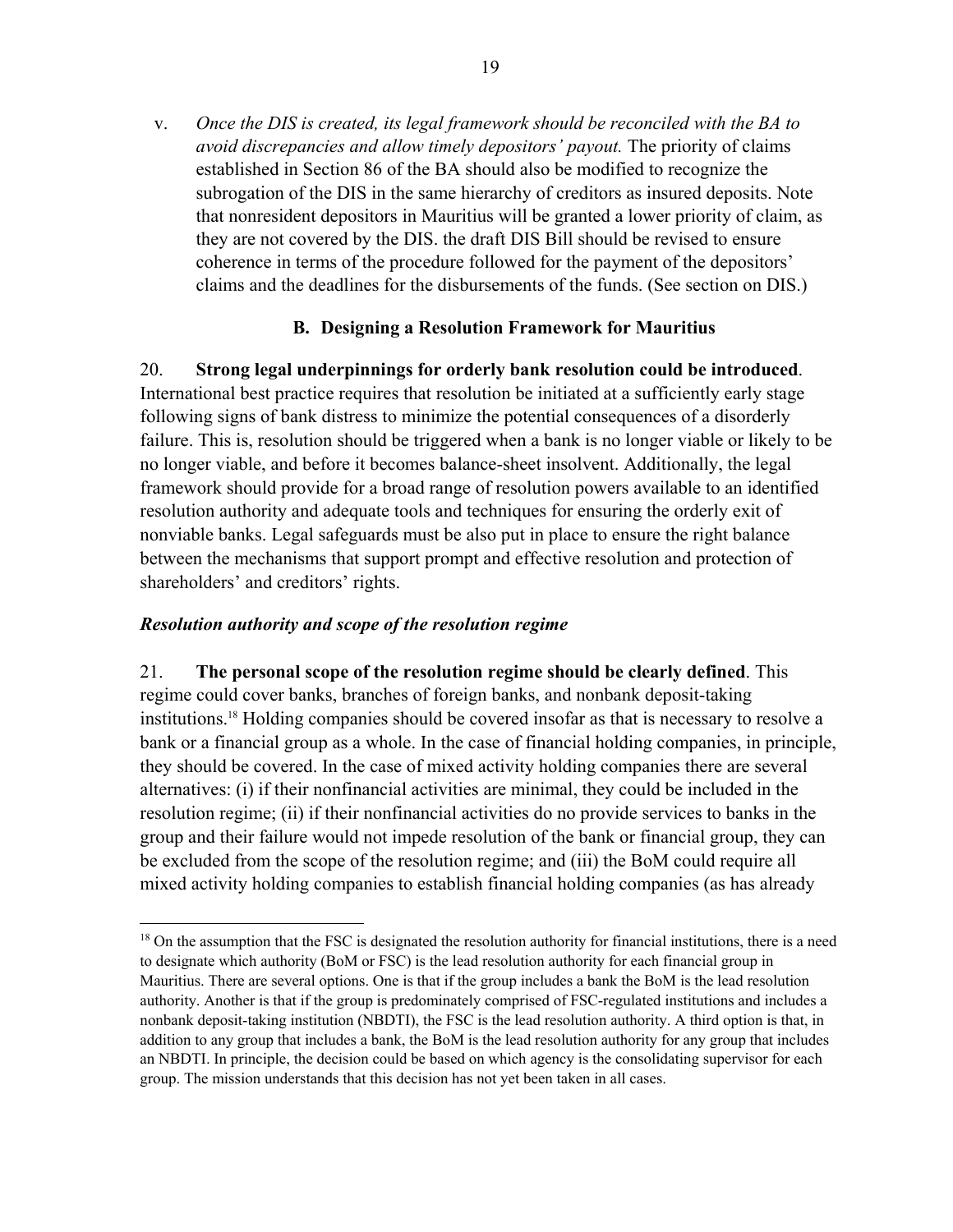been done in the case of the two largest domestic banks, with their banking IHCs and nonbanking IHCs) and to include those holding companies (i.e., the IHCs) in the scope of the regime but not the mixed activity holding companies (the UHCs).

## 22. **Governance arrangements of the resolution authority could be somewhat**

**strengthened**. In line with international standards,<sup>19</sup> the designated resolution authority should have sound governance, including operational independence, transparent processes, adequate resources, and be subject to rigorous evaluation and accountability mechanisms to assess the effectiveness of any resolution measures. The BoM satisfies such requirements. Furthermore, given the current division of labor between the different financial sector authorities, the considerable size of the financial system (including the nature of the business of institutions considered systemically important or critical at failure), skills, abilities, and resources available to the BoM, designation of the BoM as resolution authority seems reasonable.20 Nonetheless, allocation of roles and responsibilities in resolution within the BoM and between the BoM and other institutions participating in crisis management and resolution should be clarified.

23. **Checks and balances should be put in place to mitigate potential conflicts with the BoM's expanded mandate, which would include monetary policy, prudential supervision, ELA operations, and resolution**. While such integration creates potential synergies (e.g., readily available supervisory information allows for swift resolution action), potential conflicts should be recognized, for example, in resolution the BoM will need to balance its roles as creditor (ELA), seller (resolution authority), and supervisor (of potential buyers). Building on other jurisdictions' experience, an effective governance arrangement within the BoM could be designed to ensure the separation of functions to minimize conflicts of interests and enable appropriate focus on each mandate. Implementation should be based on a different decision-making structure (e.g., creating a Unit or Department for Resolution with permanent personnel) in charge of resolution planning and resolutions processes subject to a single reporting line to the Board. The oversight of the department could be allocated to a deputy governor, who should not share the responsibilities for prudential supervision. Although this arrangement could mitigate the conflict of interests at one level of the decisionmaking structure, concentration of powers at the level of the governor remains an issue for sound governance. Further analysis should be provided in this regard.

24. **Desirability of including nonregulated related companies of the financial group within the scope of the resolution regime could be considered**. With the systemic implications evidenced in the case of the failure of Bramer Bank Corporation and its related companies in the financial conglomerate (British American Investment Company), it is

 $\overline{a}$ 

<sup>&</sup>lt;sup>19</sup> The Key Attributes.

 $^{20}$  In practice, the BoM should establish a Resolution Unit with a small permanent staff to undertake ongoing tasks (see Section IV), with the capacity to mobilize additional staff to support any actual bank resolution work.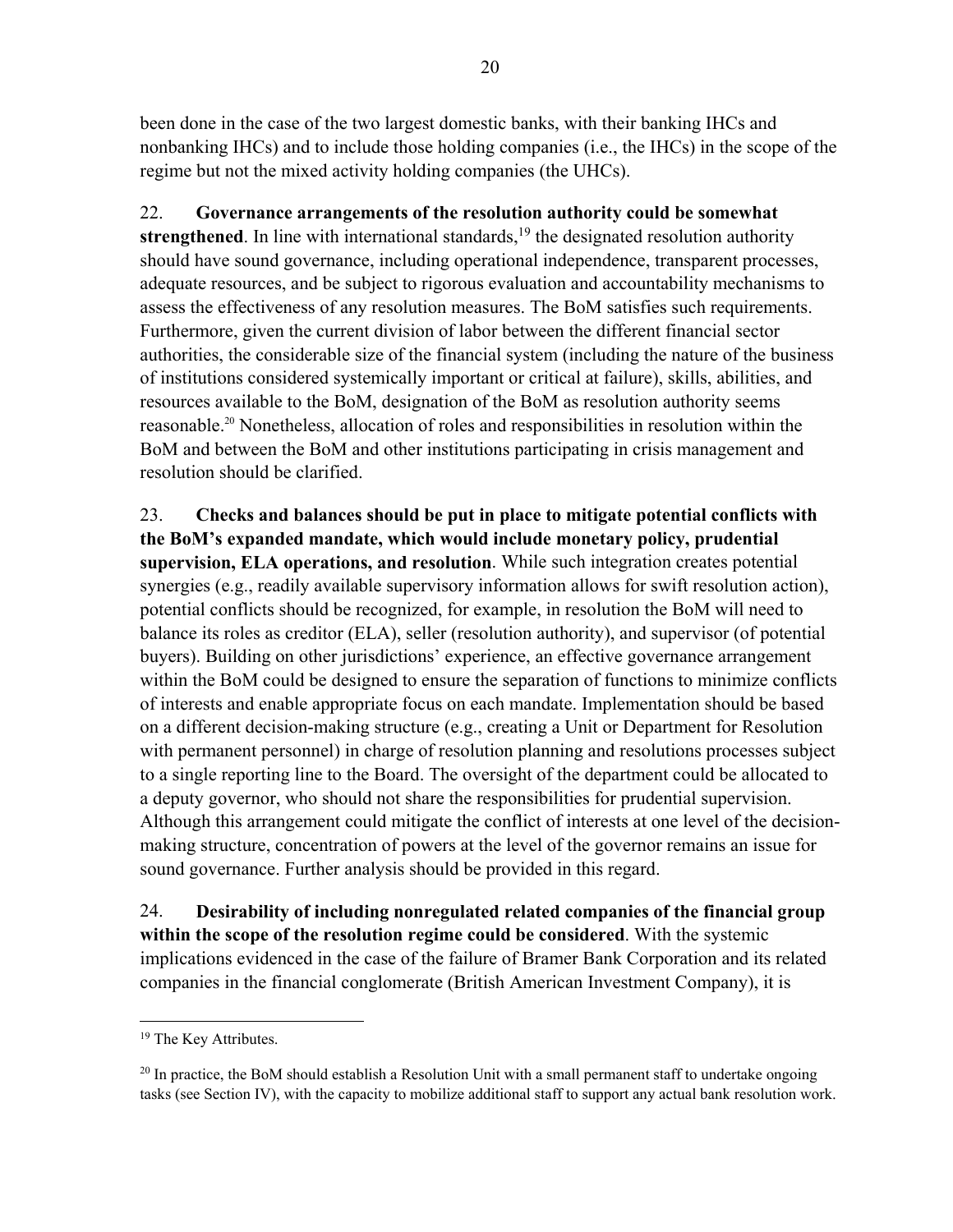recommended that the resolution regime is applicable to these entities to the extent to which they provide essential services or are otherwise necessary for the continuity of critical functions carried out by the bank under resolution or group-wide (e.g., the provision of IT services, payment systems, etc.).

25. **Of particular concern are the recent amendments to Sections 110 of the Insurance Act**. Under the newly enacted Section 110(b), in the event an insurer is put under official administration under Part XI of the Insurance Act, the appointed administrator may, with the authorization of the Financial Services Commission (FSC), proceed to the "transfer of undertakings" in whole or in part of any of the related companies of the insurer under administration. The following observations can be made:

- i. This provision would allow the FSC to require the transfer of assets of a licensed bank to the related insurer under official administration to satisfy the payout.
- ii. Furthermore, Subsection 2 establishes that the transfer of undertakings will not be subject to prior approval of shareholders, creditors, or any stakeholder of the related company suffering the unilateral transfer. It remains unclear whether the approval of the BoM as regulator and supervisor of an affected banking institution would be necessary.
- iii. Similarly, Subsection 3 mandates that no competing winding-up proceeding could be initiated against the related company before the FSC performs the transfer of undertakings. It is the mission's understanding that this provision would also preclude the initiation of a resolution procedure of a bank under the authority of the BoM in case its related insurer is already under official administration.
- iv. The authorities communicated to the mission that this provision was enacted as an emergency measure for the resolution of the British American Insurance in 2015. To date there are no more cases of banking and insurance institutions within the same financial group.
- v. Recent amendments to Section 3 of the B A (September 2016) have reaffirmed the supremacy of the Insurance Act over the BA in the explicit provision previously cited. The amendments explicitly assert that Compulsory Liquidation under the BA does not prevail over Sections 110(a) and 110(b).

26. **The Insurance Act and Banking Act should be revised to clarify resolution in the event of regulated entities within a group**. Revisions of Sections 110 (a) and 110 (b) of the Insurance Act, are necessary, at least to establish the carve-out that banking entities cannot be compelled to transfer their assets and liabilities without the express authorization of the BoM. Notwithstanding the authorities' remarks on the provisional character of the sections, the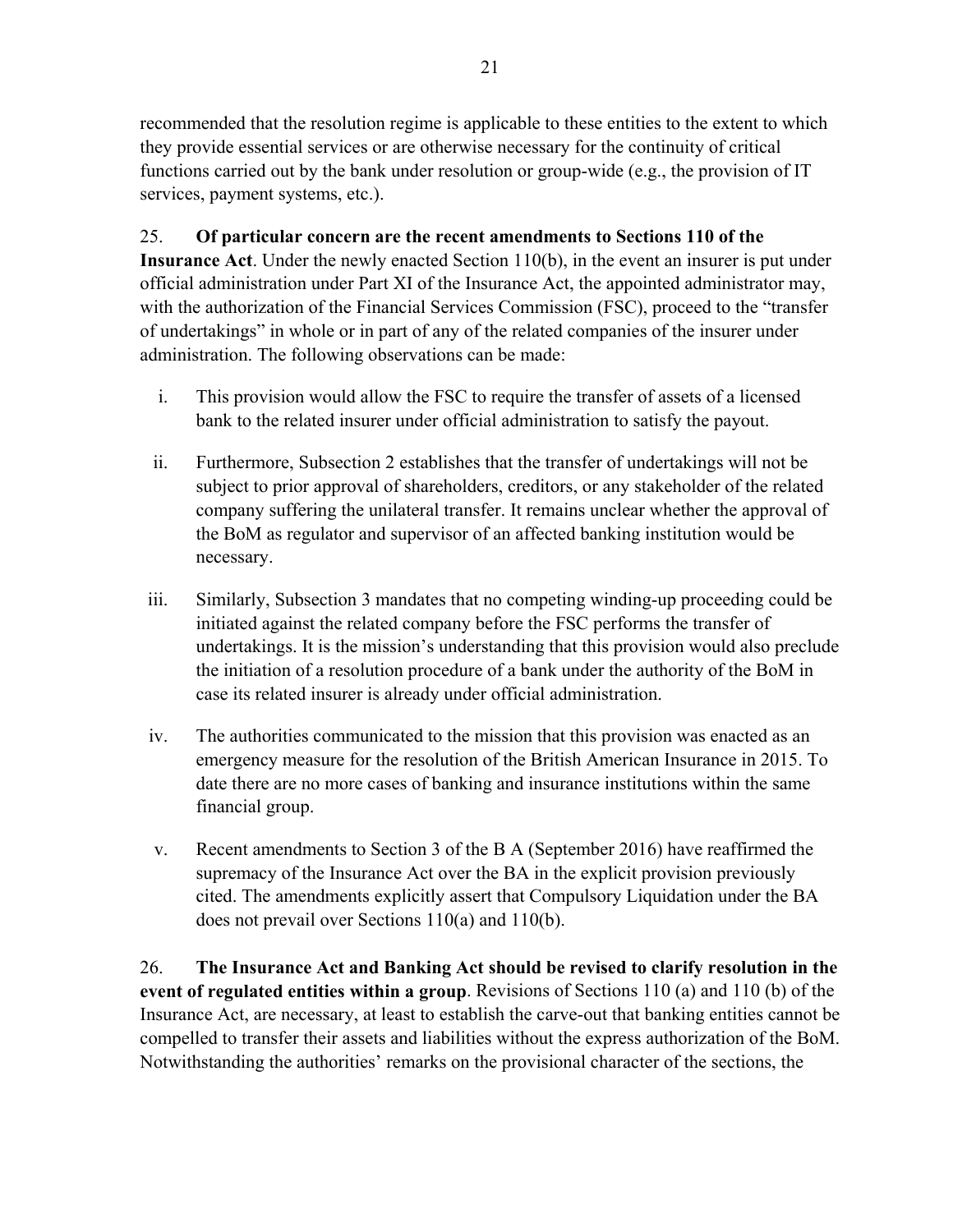mission expressed its concern for the permanency of the rule.<sup>21</sup> Additionally, the framework could clarify the lead resolution authority and/or coordination of proceedings should one or more regulated entities are resolved within the same group.

#### *Entry into resolution, powers, and tools*

 $\overline{a}$ 

27. **Of particular importance for an effective resolution regime is the determination of the appropriate conditions for the entry into resolution**. Enabling the use of special powers by the resolution authority must be supported by: (i) clear triggers that permit action before the bank is insolvent and before all equity has been fully absorbed; and (ii) the adequate checks and balances to ensure there is no adverse effect on constitutionally protected shareholders' and creditors' property rights.

28. **Clear criteria for entry into resolution comprising a combination of qualitative and quantitative indicators should be adopted**. Quantitative triggers, based usually on prudential requirements, although more rigid, provide better transparency and clarity in the resolution process for stakeholders. They also have the virtue of diminishing opportunities for regulatory forbearance, as they operate as a mandatory trigger to enable the resolution authority to initiate resolution (e.g., capital falls below "x" percent of applicable requirements, liquidity ratio requirement is breached by more than "x" percent, etc.). On the other hand, qualitative triggers, based commonly on supervisory judgment, grant the resolution authority the flexibility to adjust different responses to the circumstances. They may also restrict moral hazard through the introduction of a constructive ambiguity providing a wider scope for intervention and encouraging thorough monitoring and vigilance from the authorities (e.g., unsafe and unsound practices, loss of confidence of depositor or imminent loss of market access, continuous violations of the law, or administrative regularities as defined by the supervisor, etc.). Careful consideration should be given to determine the appropriate indicators for the prompt and timely action, giving due regard to the type, size of supervised entities, and business models. Deployment at an early juncture is fundamental.

**Constitutionally protected shareholders' and creditors' rights that can enter into conflict with the resolution regime will need to be reconciled**. The authorities expressed their concern about possible legal challenges against the resolution authority regarding the implementation of resolution measures. The mission was informed that property rights protected under Sections 3 and 8 of the Constitution of Mauritius to be lawfully affected (i.e., expropriation) would need to be justified by a public interest necessity and be granted

<sup>&</sup>lt;sup>21</sup> See TA Report on "Bank and Insurance Resolution, and Deposit Insurance" of May 2016 for specific recommendations for strengthening the insurance resolution regime.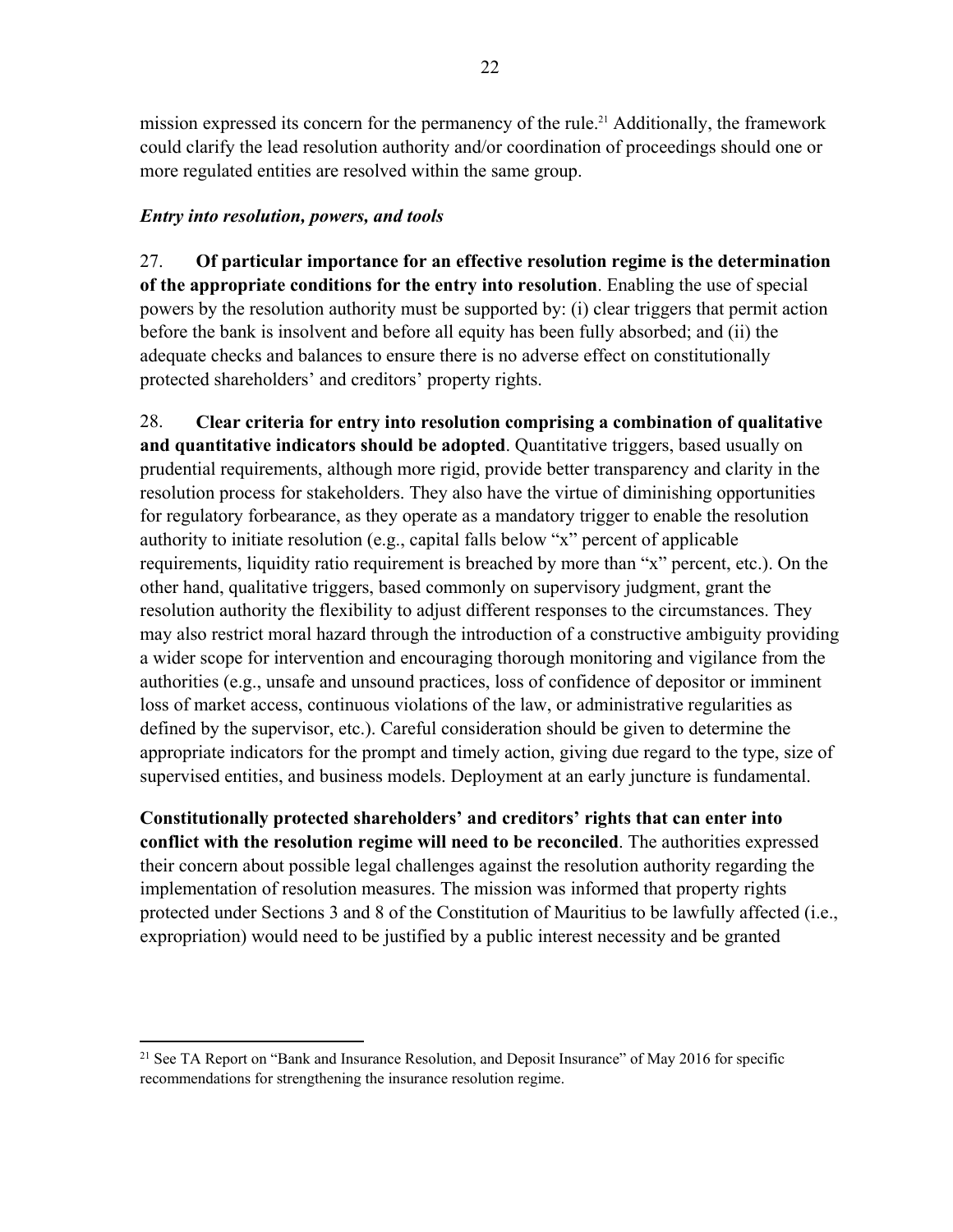the right of a just and adequate compensation.<sup>22</sup> Such interference with property rights, under the local legal system, should abide to the principle of proportionality. Additionally, under the Constitution any person having an interest in or right over the property has a right of access to the Supreme Court, whether direct or on appeal for the determination of his interest or right, the legality of the taking of possession or acquisition of the property, interest or right, and the amount of any compensation to which he is entitled.

29. **It was acknowledged that several jurisdictions require a determination as to whether bank resolution is in the public interest and/or that the use of resolution powers is necessary and proportionate before resolution can be commenced**. Three different approaches can be distinguished:

- In some jurisdictions, "financial stability" has been recognized as a matter of public interest, thus justifying the need to impinge upon, in some cases, individual interests for the initiation of resolution proceedings. Where this has been a long-standing practice, the public interest test in case of bank resolution is practically implied (e.g., Canada, Japan, and the United States). This is justified in the fragility of banks' balance sheets and their susceptibility to runs, as even the occurrence of a small bank failure could give rise to contagion.
- Other jurisdictions require the public interest test to be met on a case-by-case basis, taking into account different considerations such as protection of financial stability, protection of depositors, etc.
- Lastly, other jurisdictions require a determination that the exercise of resolution powers is necessary and proportionate, commonly requiring demonstrating that; (i) there are no reasonable prospects that an alternative private sector solution is feasible; (ii) there are no other supervisory measures, other than resolution, that would prevent the failure or restore viability in a reasonable time; or (iii) that insolvency proceeding would not satisfy public interest considerations.

30. **The mission discussed with the authorities the advisability of introducing the concept of public interest in the banking resolution regime**. The mission shared examples of other common-law jurisdictions addressing conditions related to public interest test and proportionality and recommended the introduction of explicit statutory objectives of resolution that could guide not only the decision-making processes of the authorities, but also provide a legal anchor for the application of the resolution powers and tools in the public interest. This would include in general terms; (i) maintaining financial stability;

 $\overline{a}$ <sup>22</sup> The authorities may want to analyze if a "no creditor worse off" safeguard with adequate framework of compensation established in the law (including independent evaluation, value base for the compensation, state responsibility for the payment of the compensation, and timeline for payment of the compensation) could satisfy the constitutional protection.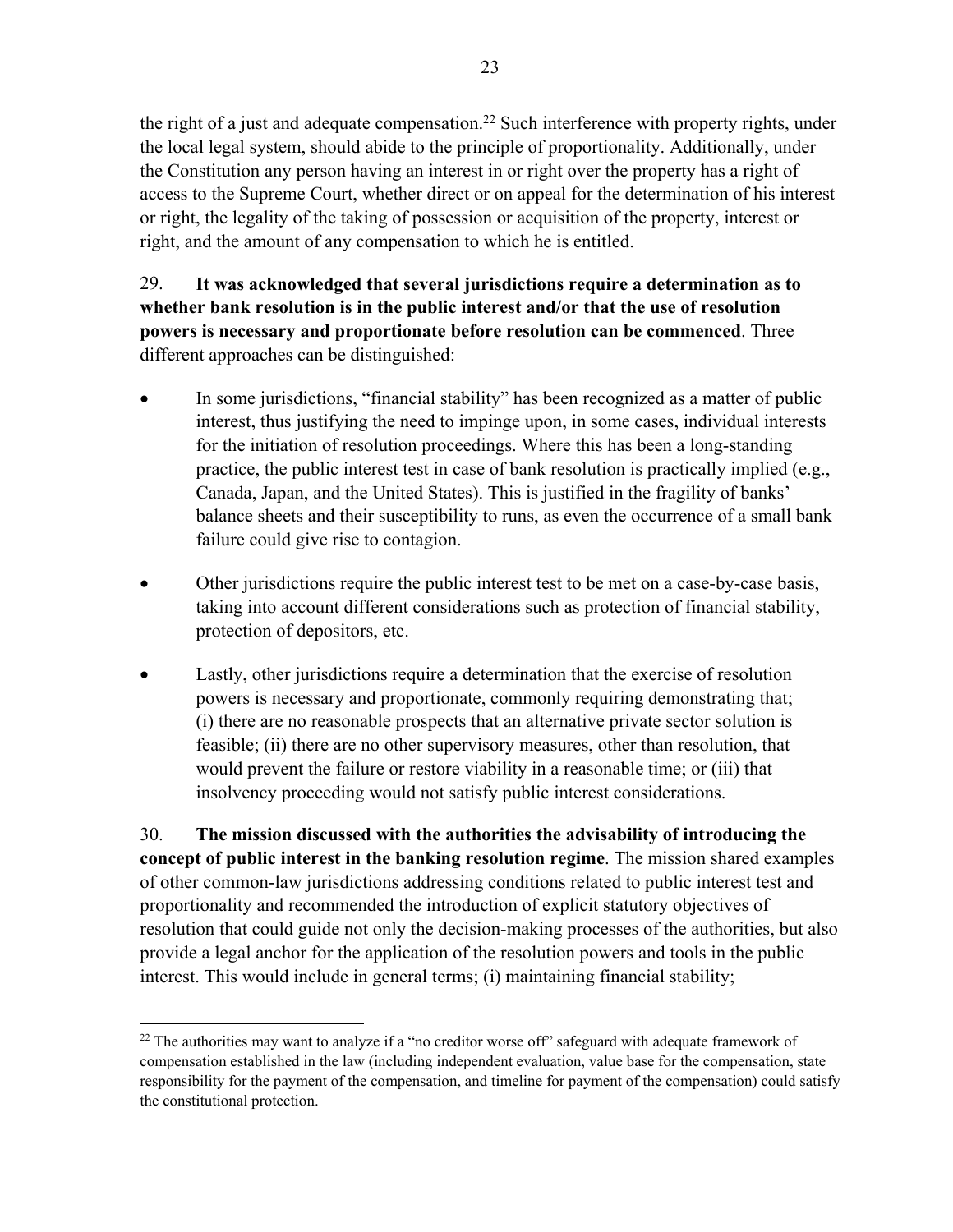(ii) protecting and enhancing public confidence in the banking system; and (iii) ensuring continuity of critical economic and financial services and functions.

31. **The supervisory and resolution authorities must be able to exercise their legal powers with adequate flexibility and speed, while ensuring due process and legal remedies for injured parties as provided by law**. It is frequently the case that resolution action will be subject to legal challenges that could impede the timely use of resolution powers, with potential risks to financial stability. In this regard, international good practice suggests that a proper balance be struck between the public interest and individual rights to due process. More specifically, the international standards advocate that "legislation […] should not provide for judicial actions that could constrain the implementation of, or result in a reversal of, measures taken by resolution authorities acting within their legal powers and in good faith. Instead, it should provide for redress by awarding compensation, if justified."23 Each of these elements was discussed at length with the authorities. The mission was informed that most of these principles of the common-law are recognized in the Mauritian legal system for ex post judicial review of administrative actions. Codifying those principles in the Banking Law is advisable, if appropriate and constitutionally permitted under the local legal system, as that would promote legal certainty for the exercise of the resolution powers. Examples of jurisdictions that have taken this approach were discussed with the authorities.

32. **Of equal importance is limiting the possibility of injunctive measures once a resolution proceeding has been initiated**. The authorities are encouraged to analyze whether, in their legal system, there are injunction orders or other precautionary measures available to depositors and creditors that could potentially prevent a resolution decision being implemented by the resolution authority, and, if so, under what conditions and with what consequences. Also, the possibility that the law might restrict these measures (e.g., the United States) could be analyzed, in particular since it seems that injunction orders are frequently used to suspend the implementation of certain supervisory decision of the BoM (e.g., license revocation).

# 33. **In accordance with best practices, the resolution regime should allow the BoM to implement any or several of the following resolution measures in those cases when the BoM has determined that the resolution triggers have been met**:

- Recapitalize the financial institution by unilaterally restructuring its debt or writing down existing capital and issuing new shares.
- Conclude mergers and acquisitions without shareholder consent.

 $\overline{a}$ <sup>23</sup> Key Attribute 5.5.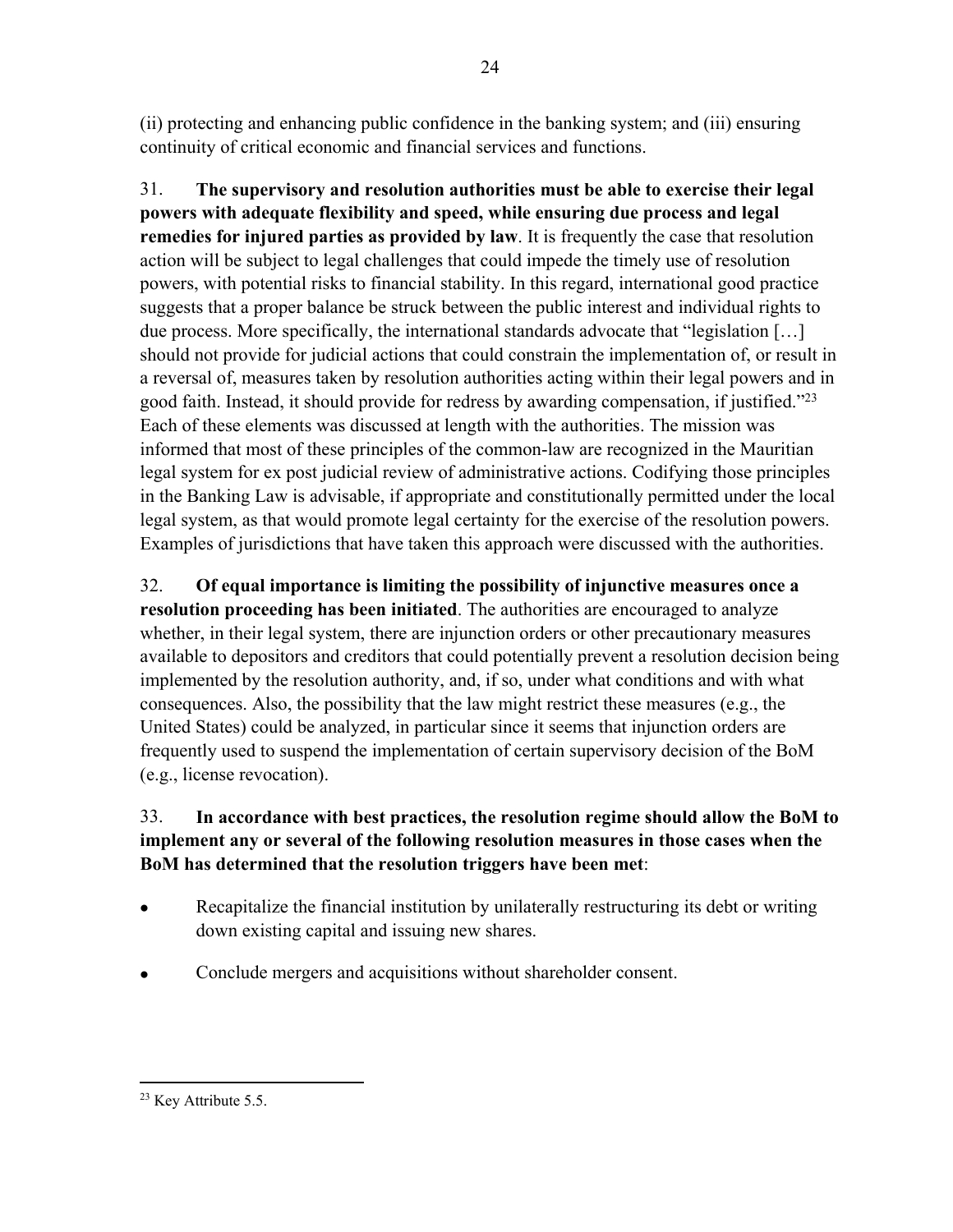- Transfer assets and liabilities to other institutions, including a bridge bank that would be established for this purpose, without the need to obtain the consent of shareholders or third parties.
- Activate the government's authority to provide bridge-financing to facilitate the transactions described above.
- Assume public ownership of the institution on a temporary basis once the shareholders and unsecured creditors have absorbed the necessary losses.

34. **The resolution regime should also provide the BoM, as resolution authority, auxiliary powers to support effective resolutions**. These should include the power to impose a stay on creditor actions; power to ensure continuity of services and functions in resolution to the bank under resolution or a successor entity by an entity of the same financial group; power to impose a temporary stay on the exercise of contractual acceleration or early termination rights that may arise under financial contracts; powers to recover monies form responsible persons (shareholders, managers), including claw-back of variable remuneration, terminate contracts, etc.

# 35. **Equally important is to provide adequate safeguards to protect creditors and shareholders of a bank in resolution:**

- The resolution authority should be required to exercise resolution powers in a way that respects the hierarchy of creditor claims under the applicable insolvency regime (Section 86 of the BoMA). While the resolution authority has the duty to observe the principle of equal (pari passu) treatment of creditors of the same class, it will be allowed to depart from that principle where it is necessary for either of the following purposes: (i) to protect financial stability by containing the potential systemic impact of the firm's failure; or (ii) to maximize the value of the firm for the benefit of all creditors.
- Where a bank is resolved under a special resolution framework, compensation ought to be available to creditors to ensure that they are not left worse off in the resolution than if the bank had been allowed to fail and lapsed into liquidation ("no creditor worse off" safeguard with adequate compensation).
- Where resolution powers permit transfers of property, resolution regimes need to provide sufficient safeguards to stakeholders by protecting customer property rights, security interests, and financial collateral arrangements in financial contracts (including set-offs and netting rights).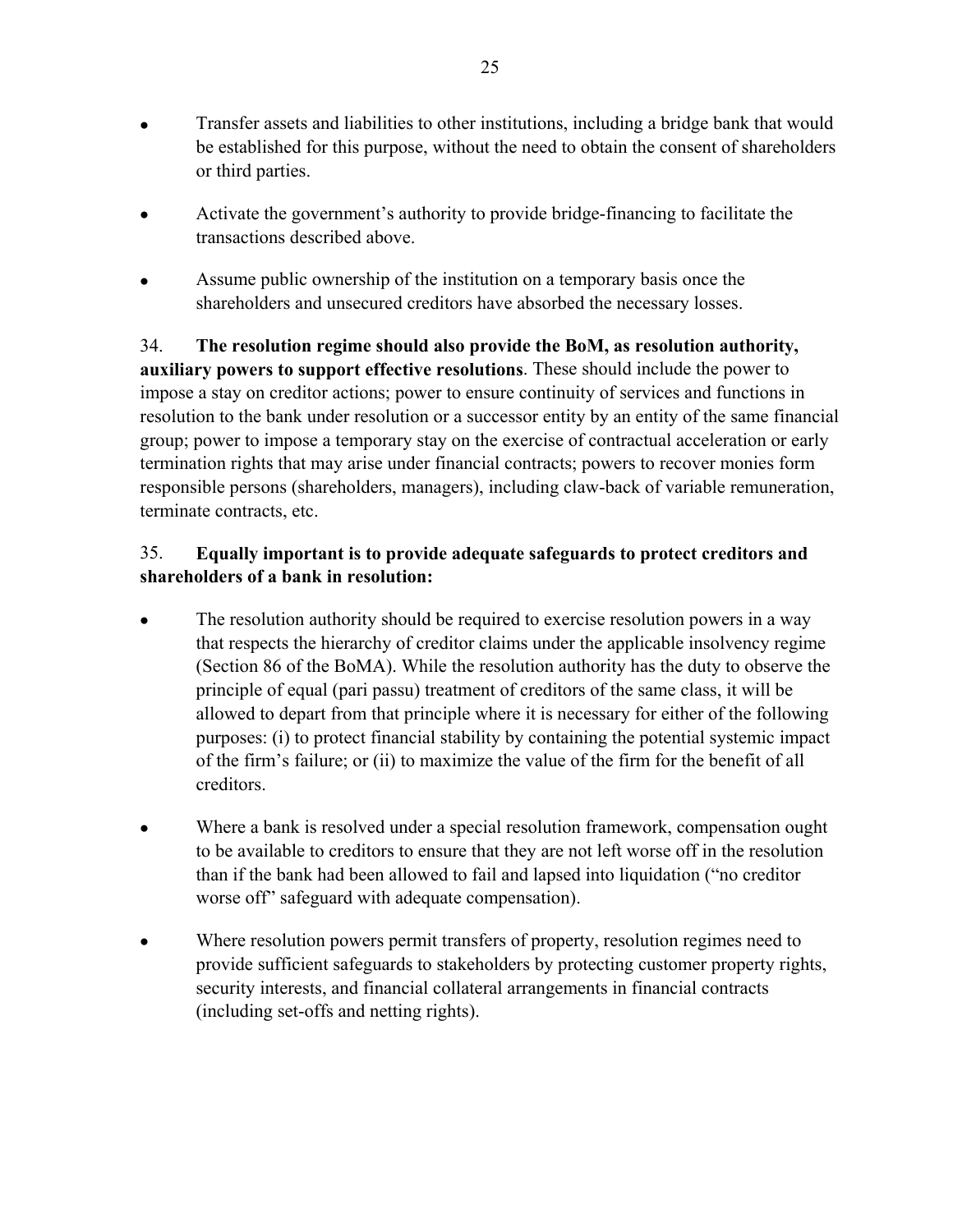#### *Funding for resolution*

36. **The legal framework should provide the legal basis for financing mechanisms to facilitate the implementation of the resolution scheme defined by the resolution authority**. The main principle should be that losses are first borne by the shareholders and unsecured creditors of the failing bank, thus promoting market discipline and preserving the interest of the public purse. However, there are cases in which the temporary use of public funds may be needed to prevent systemic risk (i.e., in cases where application of a resolution measure other than receivership is needed to preserve financial stability and minimize the impact on the economy). The law should clearly state that this is a fiscal responsibility. Any loss incurred by the state should be fully recouped, ex-post, from the industry.

37. **It is recommended that the authorities explore the possibilities within the constitutional and legal framework to establish mechanisms that would allow the public financial support to be provided promptly and efficiently**. The authorities may want to consider establishing a standing budgetary authorization, with robust ex post transparency requirements toward the legislature to avoid undue delays that may hamper the ability of MoFED to provide the needed support in a timely manner.<sup>24</sup> Also, the authorities may want to analyze to what extent the issuance of government guarantees and government bonds will be limited by the public-sector debt ceiling and procedures established under the Public Debt Management Act.

38. **In line with the FSB's Key Attributes, public funding should only apply for systemic banks or situations**. For non-systemic banks that are failing or likely to fail, the appropriate options include P&A or liquidation.

#### **IV. CRISIS PREVENTION AND MANAGEMENT TOOLS**

#### **A. Recovery and Resolution Planning**

#### *Recovery planning*

 $\overline{a}$ 

39. **Draft guidance to banks on a requirement to prepare recovery plans was initiated by the BoM in 2015, but remains incomplete and should be finalized**. Since that time, a large body of material addressing good practices in recovery planning has become publicly available. For example, the European Banking Authority (EBA) has issued

<sup>&</sup>lt;sup>24</sup> To establish adequate safeguards for the use of public money and avoid moral hazard, public support for resolution measures must be coupled with the requirement that its use will only be granted in systemic cases, when financial stability is threatened, and as last resort when private solutions have been exhausted or are impracticable and alongside loss-sharing of bank owners.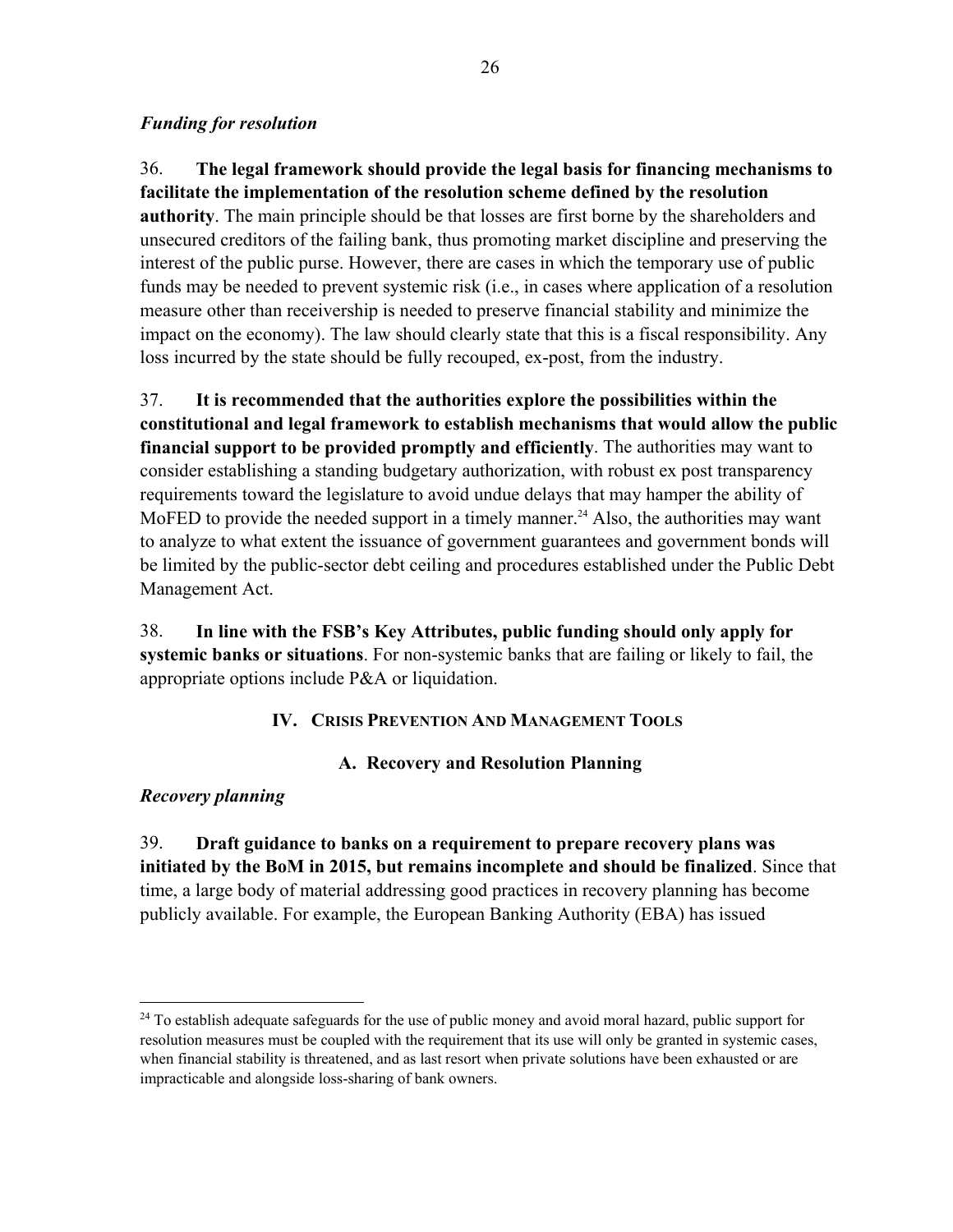guidelines on developing recovery planning scenarios<sup>25</sup> on the treatment of critical functions and core business lines in banks' recovery plans, <sup>26</sup> and on identifying minimum qualitative and quantitative indicators that banks should include in their recovery plan to identify when to trigger escalation processes and assess whether recovery actions should be taken.<sup>27</sup> National authorities have provided guidance to banks on their expectations for the content of recovery plans, including the U.K. Prudential Regulatory Authority<sup>28</sup> and the Hong Kong Monetary Authority.<sup>29</sup> Other national authorities have issued consultative documents on legislative and policy changes related to recovery planning, including the Monetary Authority of Singapore.<sup>30</sup> The BoM should define its expectations for banks' recovery plans and draft comprehensive guidance to banks on those expectations, especially for large- and medium-sized banks and the NBDTIs. The material in the public domain will prove useful in that effort.

#### 40. **The BoM will also need to establish internal procedures for the supervisory**

**review and assessment of recovery plans**. The review of banks' initial plans is likely to reveal scope for improvement, and the BoM will need to provide feedback to banks on the supervisor's views on the adequacy of the plans. For these processes, too, guidance is available in the public domain.<sup>31</sup> It is anticipated this will be an iterative process over several years until all banks have adequately incorporated recovery planning into their internal risk management functions.

 $\overline{a}$ 

<sup>25</sup> *Comparative report on the approach taken on recovery plan scenarios* at: http://www.eba.europa.eu/documents/10180/950548/Report+on+benchmarking+scenarios+in+recovery+plans. pdf.

<sup>26</sup> *Comparative report on the approach to determining critical functions and core business lines in recovery plans* at: https://www.eba.europa.eu/documents/10180/950548/EBA+Report+- +CFs+and+CBLs+benchmarking.pdf.

<sup>27</sup> *Guidelines on the minimum list of qualitative and quantitative recovery plan indicators* at: https://www.eba.europa.eu/documents/10180/1064487/EBA-GL-2015- 02+GL+on+recovery+plan+indicators.pdf/4bf18728-e836-408f-a583-b22ebaf59181.

<sup>28</sup> *Supervisory Statement on Recovery Planning* which sets out expectations for all banks regardless of size at: http://www.bankofengland.co.uk/pra/Documents/publications/ss/2015/ss1813update.pdf.

<sup>29</sup> *Supervisory Policy Manual: Recovery Planning* at: http://www.hkma.gov.hk/media/eng/doc/keyfunctions/banking-stability/supervisory-policy-manual/RE-1.pdf.

<sup>30</sup> *Proposed Legislative Amendments to Enhance the Resolution Regime for Financial Institutions in Singapore* at:

http://www.mas.gov.sg/~/media/MAS/News%20and%20Publications/Consultation%20Papers/Proposed%20Le gislative%20Amendments%20to%20Enhance%20Resolution%20Regime%20for%20FIs%20in%20Singapore.pdf.

<sup>31</sup> See for example EBA's *Technical standards on the assessment of recovery plans* at: http://www.eba.europa.eu/documents/10180/760181/EBA-RTS-2014-

<sup>12+</sup>Draft+RTS+on+assessment+of+recovery+plans.pdf/27342de8-24f0-4d0e-a531-ec21f61f10f4.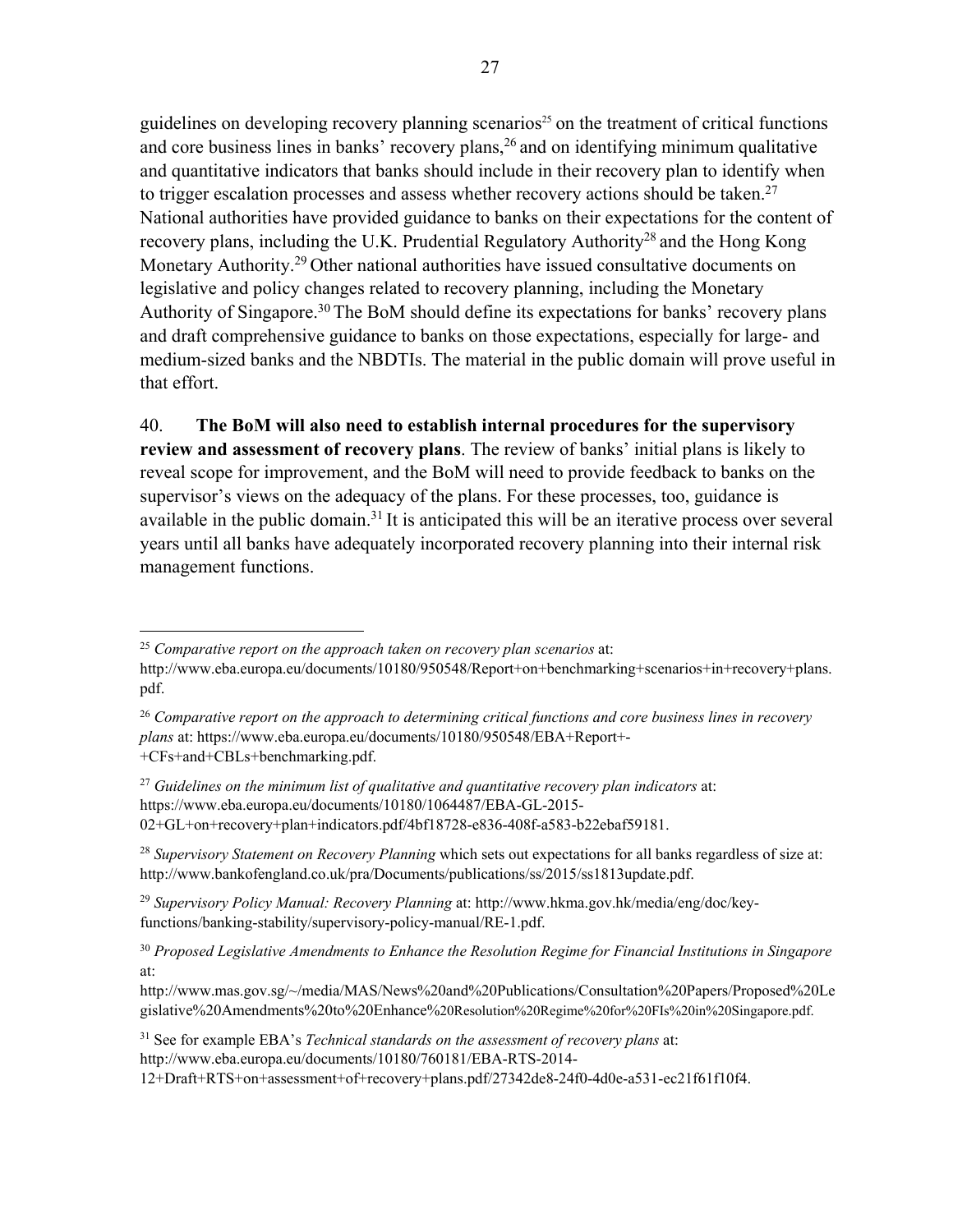#### *Resolution planning*<sup>32</sup>

41. **No progress in resolution planning has been made, and this work should be initiated as soon as possible**. 33 Should a bank failure suddenly be imminent, the authorities will likely be in a reactive mode. They will not be in a position to benefit from the steps identified in the course of resolution planning, which could have been taken in advance to facilitate their analysis and decision making, improve the effectiveness of their actions, and reduce potential costs to taxpayers and the economy. On the assumption that MoFED will designate the BoM as the resolution authority at least for banks, NBDTIs and bank IHCs; the BoM should begin preparing resolution plans for banks, and likely by necessity, for bank IHCs.

42. **The resolution planning process initially will involve a bank-by-bank assessment of its systemic importance**. The goal of the assessment by the BoM (likely in consultation with MoFED and FinStab) is to determine which banks could be put into compulsory liquidation (receivership) under the BA (accompanied by an insured deposit payout or transfer once the DIS is in effect) without having systemic consequences. For other banks, the use of the extraordinary resolution powers described above will need to be contemplated by resolution planners. These decisions will require policy agreement on which bank activities (including those of domestic banks, and foreign subsidiaries and branches) constitute critical financial and economic functions in the context of the Mauritian economy, such that they must be maintained undisrupted as ongoing operations (i.e., not placed into receivership).

#### 43. **Resolution plans may need to be developed for a large number of banks**.

Resolution plans need to be developed for domestic banks where there are concerns regarding potentially adverse systemic consequences of receivership. Resolution plans also will need to be developed for foreign bank subsidiaries engaged in critical functions, where the home resolution authority has not developed a resolution plan deemed to adequately protect critical economic functions in Mauritius. To the extent any foreign branches are deemed to be engaged in critical functions, and are not subject to an adequate resolution plan, the BoM will need to consider whether a plan for potential stand-alone resolution is required.

## 44. **Resolution plans should address how the BoM will apply its legal powers to resolve a bank failure without disruption to its critical functions, and at least cost, including potential costs to taxpayers**. The fundamental guidance on the nature of

 $\overline{a}$ 

 $32$  See recommendations on additional operational aspects of resolution planning in the reports of the 2015 MCM TA missions cited earlier.

<sup>&</sup>lt;sup>33</sup> As noted, MoFED has not yet designated a bank resolution authority.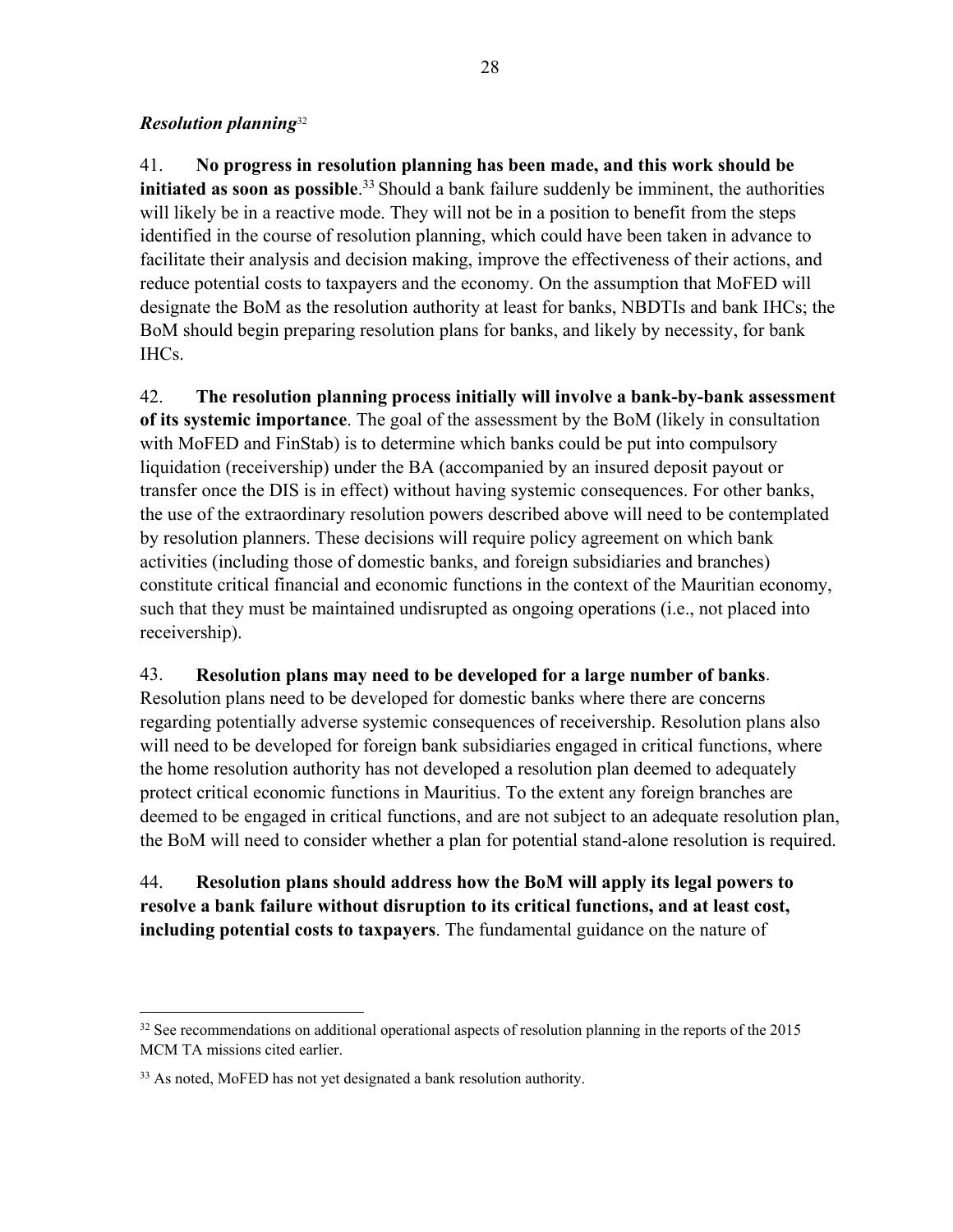resolution plans is set out in KA 11.6 of the Key Attributes.<sup>34</sup> Appendix I, Annex 4 of the Key Attributes provides additional guidance on the components of resolution plans.<sup>35</sup> The Assessment Methodology for the Key Attributes<sup>36</sup> provides further insight as to expectations regarding resolution plan requirements and the resolution planning function.<sup>37</sup> The BoM should designate staff to become familiar with this guidance.

45. **The first step in any resolution consists on imposing losses on shareholders and creditors**. Shareholders' equity should be written down to the extent necessary to absorb losses in resolution (including to zero). Any remaining losses should be borne by creditors to the extent practical. Resolution planners thus need to contemplate the bank's liability structure and determine which classes of liabilities could be subject to imposition of losses. At least, subordinated debt should bear full loss.<sup>38</sup>

46. **Resolution planners may need to address potential resolution of parent entities and other financial institutions in groups**. One means to help ensure that a failing systemic bank can continue in operation is to require, in advance, that it issues to its parent holding company (such as its IHC) subordinated debt that could be written off to recapitalize the bank, should the bank incur losses that causes it to breach its CAR requirement. In effect, losses of the bank are passed to its parent. (The same effect on a parent will be inherent in any form of resolution in that equity held by the parent is written off and losses are potentially imposed on debt instruments issued by the bank and held by the parent.) This may, however, cause the failure of the parent, with potential implications for other of its subsidiaries and any parent of the parent (UHCs in the case of IHCs). These potential implications will need to be addressed in bank resolution plans, and the BoM will need to work with the FSC to plan for effective group-wide resolution where FSC-regulated entities are part of the group.

47. **Resolution planners will need to assess the scope and advisability to transfer critical functions to another entity**. The goal of resolution is to protect such functions and not necessarily the entire failing bank. Some of the bank's operations likely will be deemed not critical. Resolution planning should entail an assessment as to whether the bank's critical functions (and the associated assets and liabilities) can be segregated (in advance or at the

 $\overline{a}$ <sup>34</sup> *Key Attributes of Effective Resolution Regimes for Financial Institutions* at: http://www.fsb.org/2014/10/keyattributes-of-effective-resolution-regimes-for-financial-institutions-2/.

<sup>&</sup>lt;sup>35</sup> As well as recovery plans to be prepared by the banks.

 $36$  The Assessment Methodology is a guide to national authorities in conducting a self-assessment of their adherence to the KAs, and for the IMF and WB to use in the conduct of FSAPs (Financial Stability Assessment Program, periodic reviews of member-jurisdictions' financial systems).

<sup>37</sup> *Key Attributes Assessment Methodology for the Banking Sector* at: http://www.fsb.org/2016/10/keyattributes-assessment-methodology-for-the-banking-sector/.

<sup>&</sup>lt;sup>38</sup> In principle, after all losses have been absorbed, some liabilities could be subject to conversion into equity to help recapitalize the bank.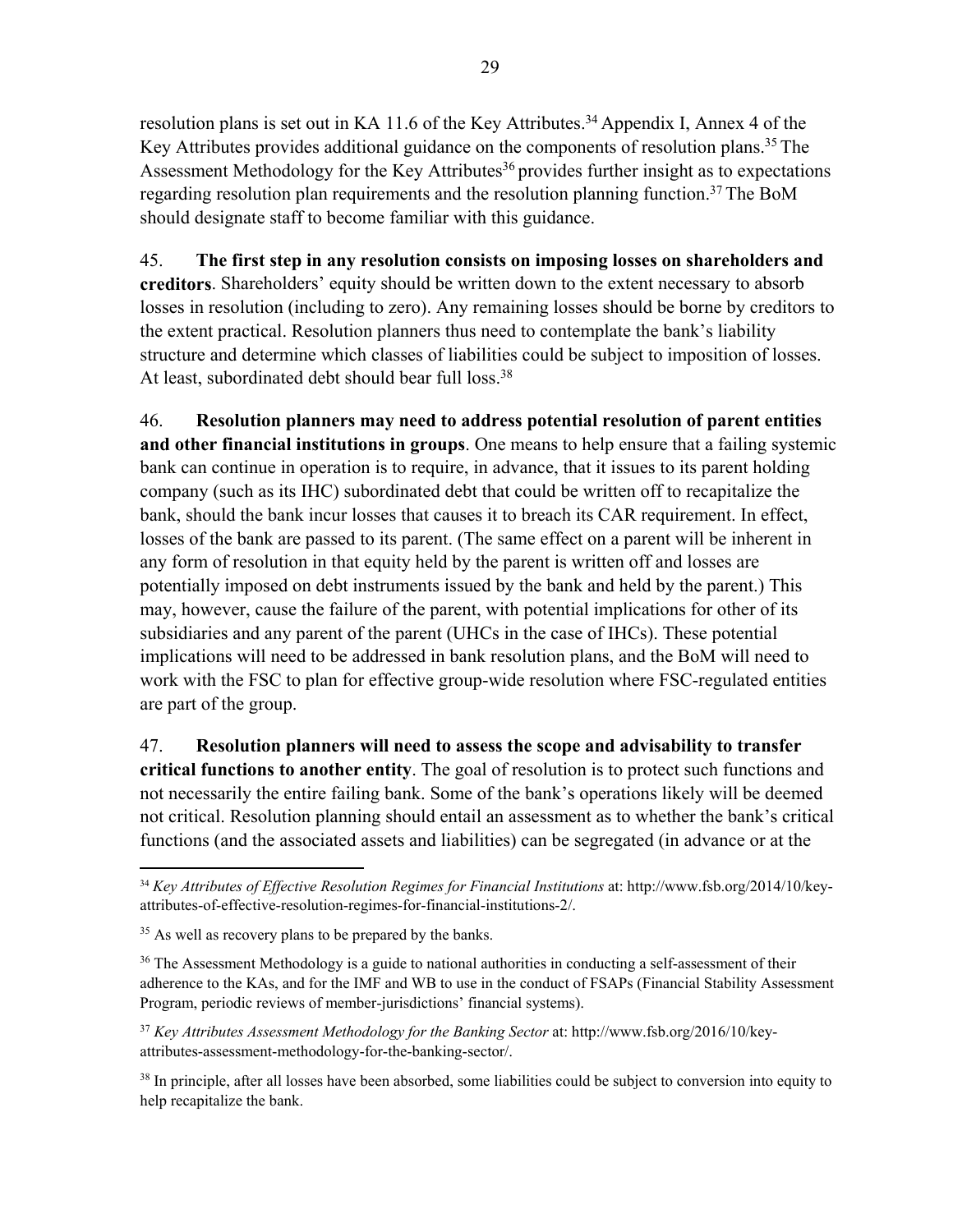time of resolution) and transferred to a third-party acquirer or a bridge bank. The residual assets and liabilities would be put into receivership and liquidation.

48. **Resolution planners will need to address the means by which the government could assume temporary ownership of a failing systemic bank**. As a last resort, if other resolution options are not feasible, and after imposing losses on shareholders and on creditors to the extent necessary and possible, the government needs to be prepared to take ownership and recapitalize the bank.

49. **Regardless of which resolution powers are envisioned to be used, resolution plans must define in detail how the envisioned resolution actions will be executed**. This will necessarily involve an assessment of potential impediments to execution of the resolution actions and the use of the relevant resolution powers.<sup>39</sup> There may be a range of legal, structural, operational, and financial impediments to swift and effective resolution action. Once identified, resolution planners—likely in collaboration with the supervisors need to work to eliminate such impediments, or if they cannot be eliminated, to find an alternative resolution plan or suitable work-arounds. The legal entity restructuring imposed on the two largest domestic banks is one example of steps that can be taken to eliminate structural impediments to resolution, and could be considered in the case of the third largest domestic bank, at least.

50. **The BoM will need to have the capacity to assess the resolution plans of home resolution authorities**. To the extent, the Mauritian subsidiaries and branches perform critical functions, resolution planners will need to gain an understanding of the implication of the home authorities' resolution plans for the banks' Mauritian operations. Any concerns will need to be addressed with the home authorities.<sup>40</sup> Concerns that cannot be resolved may imply the need for the BoM to develop its own fallback plan.

# **B. Deposit Insurance Scheme**

51. **A draft DIS Bill was tabled by the BoM with MoFED in early 2016**. 41 Under the draft Bill, the DIS would be a BoM subsidiary governed by a six-member Board, with at least one full-time staff (the Chief Executive Officer (CEO)) appointed by the Board. The Bill provides that other staff could be seconded from the BoM.<sup>42</sup> DIS funds would be held in an

 $\overline{a}$ 

 $39$  This is referred to as a "resolvability assessment" in the Key Attributes and other materials.

<sup>&</sup>lt;sup>40</sup> And with the relevant G-SIB Financial Stability Board-sponsored Crisis Management Groups. See section on Cross-Border Arrangements.

 $41$  The BoM has been iterating the DIS Bill since 2011 with the support of the IMF.

 $42$  The Bill also provides that DIS staff could be seconded to the BoM.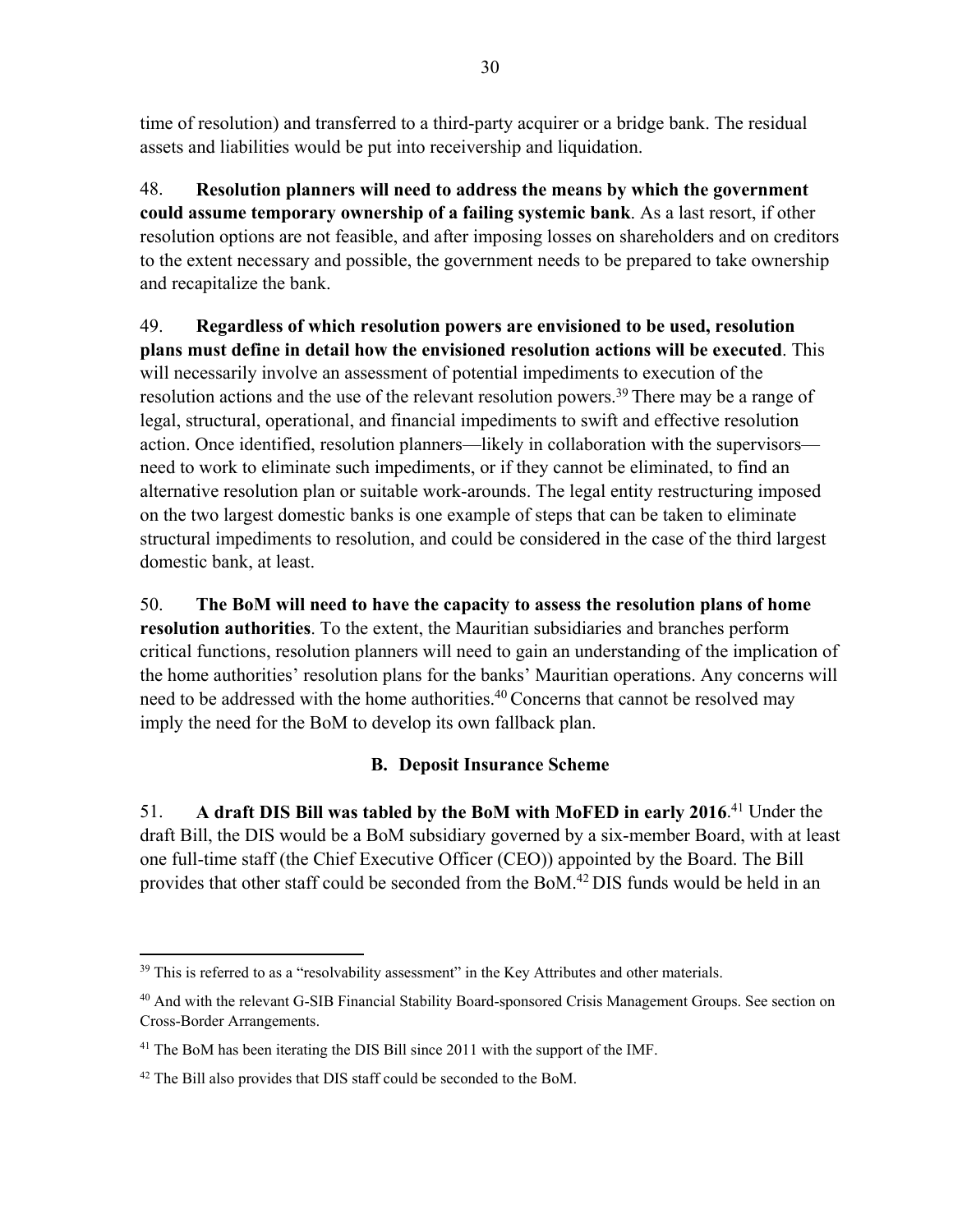account in the BoM and invested per an investment policy approved by the Board. The DIS would have a "paybox plus" mandate.<sup>43</sup>

52. **The draft DIS Bill envisions the protection of local and foreign currency deposits, in Mauritius, of natural-person residents of Mauritius, with the level of protection yet to be determined but to be set by regulation**. 44 Thus, legal persons are not eligible for protection with the exception of sole proprietors (SMEs), nor are natural-person depositors in overseas branches of Mauritian banks or nonresident depositors in Mauritius. Any payouts would be in local currency and must be initiated within 20 days and completed within 60 days. The Bill provides for the power to conduct a purchase (of assets) and assumption (of deposits) (P&A) transaction, but is silent on the mechanics. An initial annual premium of 30 bps would be charged against insurable deposits (i.e., total deposits held by eligible depositors). The premium would be subject to annual review and potential change by the Board subject to the minister's approval. Back-stop funding is provided for in that the BoM would be authorized to lend to the DIS. The Bill includes a provision that no payment can be made during the first five years. The draft Bill does not provide for the power to charge an extraordinary premium and does not specify a target fund balance.<sup>45</sup>

53. The draft Bill is largely consistent with the MCM TA recommendations,<sup>46</sup> IADI **Core Principles and deemed appropriate for the Mauritian context, although certain modifications should be considered**. The Board is envisioned to be comprised of the BoM governor (as chairperson), a BoM deputy governor other than the one assigned responsibility for bank supervision, a retired banker appointed by the governor, two "representatives from non-governmental organizations" (NGOs) having relevant qualification and experience appointed by the governor, and the DIS CEO. In anticipation of establishing the functions of a resolution authority within the BoM, the Bill should specify that the deputy governor accountable for the resolution function should be a Board member.<sup>47</sup> The restriction limiting two members to be drawn from representatives of NGOs could be reconsidered as being unnecessarily restrictive. The Bill could be clearer in ensuring that the DIS's overhead costs be minimized, including by providing that the CEO might be part-time, and a presumption that most if not all staff functions could be undertaken by BoM staff. The 20-day period to initiate payout should be reduced to seven days at most. The provision that no payment can be made during the first five years should be dropped. Lending by BoM to the DIS should be fully collateralized, and any required loss backstop should be provided by MoFED. The Bill

1

 $43$  A mandate in which the Deposit Insurer has additional responsibilities, such as certain resolution functions (e.g., financial support).

<sup>&</sup>lt;sup>44</sup> Preliminary analysis suggested a level of coverage of Rs 300,000, roughly equivalent to US\$8,500 or 90 percent of per capita GDP.

<sup>46</sup> See TA report "Bank and Insurance Resolution, and Deposit Insurance," D. Parker (MCM), May 2016.

<sup>&</sup>lt;sup>47</sup> At present, there are only two deputy governors. If that arrangement is retained, one would be responsible and accountable for the supervision function (as now), and the other for the resolution function.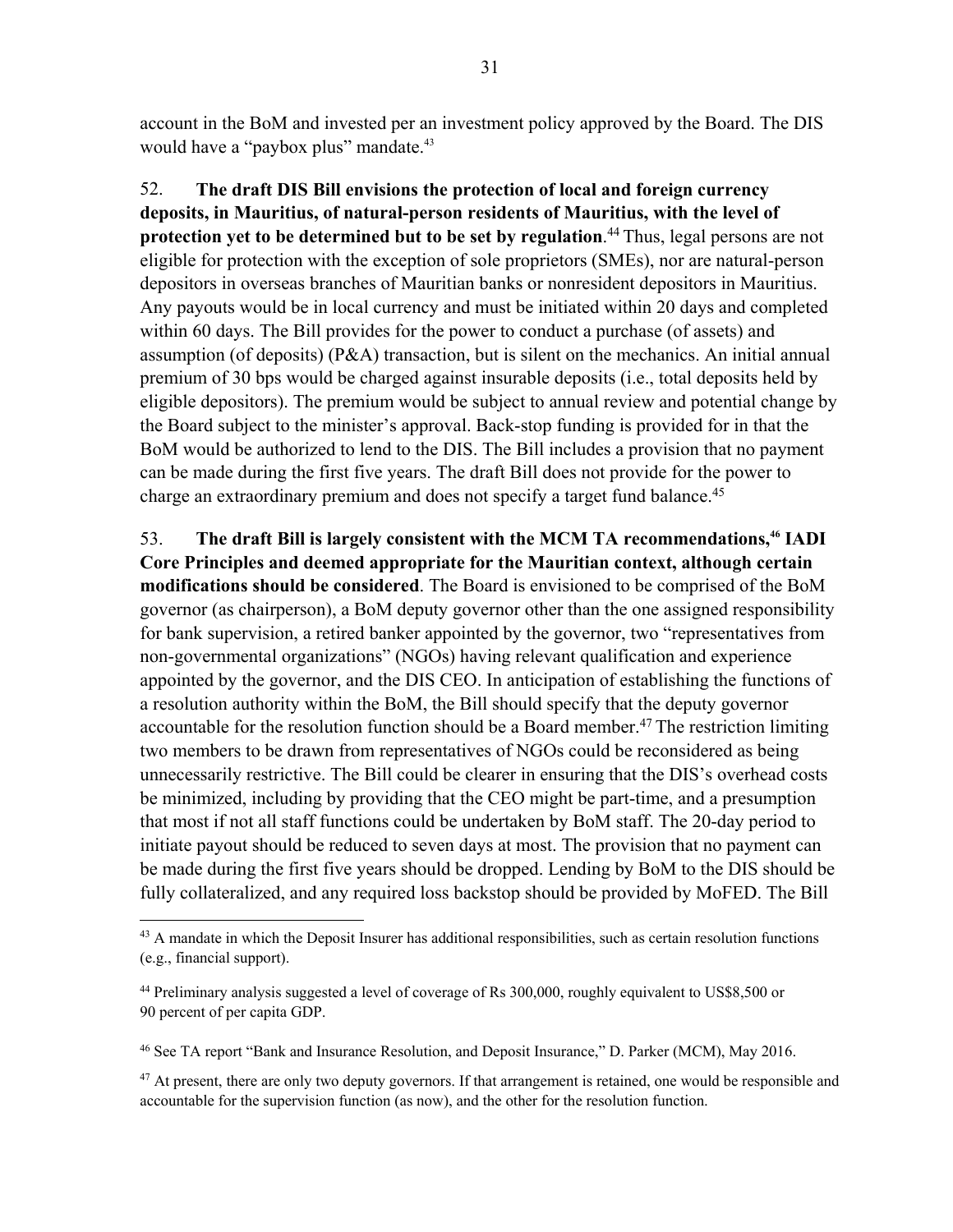should only be introduced after, or in conjunction with, establishment of the new bank resolution framework.

#### **C. Emergency Liquidity Assistance and Other Forms of Financial Stability Lending**

54. **The statutory provisions on exceptional financial assistance could be further strengthened**. Section 6(1)(o) enables the BoM to "*in exceptional circumstances, grant advances to financial institutions and such other entities on such terms and conditions and against such securities as Government or the Bank may issue.*" Section 6(1)(p) enables BoM to "*grant such advances as may be approved by the Board to the receiver, receiver and manager or liquidator of a bank in receivership, or in liquidation, as the case may be.*" While it is to be applauded that the law includes specific provisions on these two grounds for exceptional assistance, the wording of the law can be improved. The wording of Section  $6(1)(o)$  is too broad and covers two very different cases: (i) emergency liquidity assistance *sensu stricto* to solvent but illiquid banks; and (ii) solvency support to actually or potentially insolvent banks. In regard to the former, the provision is overly wide and provides for explicit governmental interference with what is essentially a core central bank task that should be exercised autonomously. In regards of the latter, the provision is not protective enough of the central bank's financial stability. In a similar vein, Section 6(1)(p) does not protect the central bank sufficiently when engaging in such unconventional, quasi-fiscal activity.

55. **On the one hand, robust conditions and procedures for ELA could be specified in the law to eliminate moral hazard**. In accordance with good practice, a BOMA section for the provision of ELA could include the following elements: (i) ELA should be provided in exceptional circumstances, to solvent, viable institutions; (ii) at BoM's absolute discretion; (iii) against collateral to the satisfaction of the BoM; (iv) against prevailing penalty interest rates; (v) for limited periods of time; and (vi) in case the liquidity problem is caused by bank-specific weaknesses, on the basis of a program specifying the remedial measures the recipient bank would be taking to restore or improve its liquidity. Together, these conditions should signal to market participants that liquidity support is not guaranteed.

56. **On the other hand, to the extent that this role of the BoM is to be maintained, the law should further specify the conditions under which the BoM can engage in solvency support and resolution funding**. In an ideal situation, such exceptional assistance should be provided by the fiscal authorities and not the central bank. In case the authorities determine that, given the state of institutional development in Mauritius, this function should for the time being remain with the BoM (which is a choice of policy and not law), the legal framework for such function should be enhanced to protect the BoM. Specifically, statutory conditions should include a governmental decision that such lending is absolutely necessary for financial stability, and with an automatic and explicit governmental guarantee in case the BoM were to suffer losses. Of course, such lending should also be approved by the competent decision-making body of the BoM.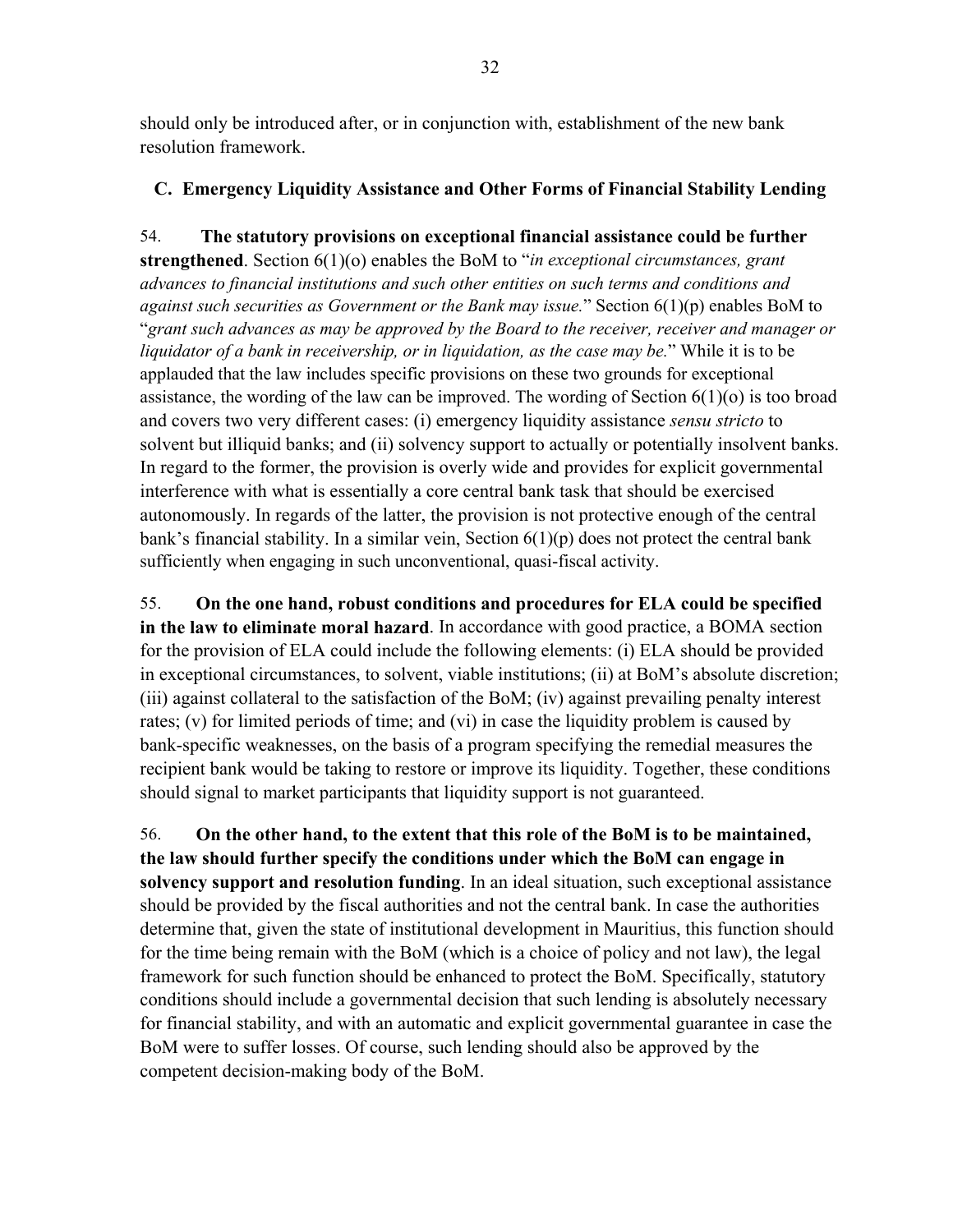57. **A formal policy and operational framework for ELA should be adopted, taking into account the above-mentioned principles**. This should clearly define the limited circumstances eligible for ELA provision (e.g., in the context of resolution operations and as a last-resort solution after other funding solutions have been fully explored). First, guidance for assessing the entity's solvency and viability should be specified, as should be the collateral policy. For the latter, the creation of a registry of collateral that could be used in emergency situations is recommended. Second, the terms and conditions should be designed to minimize moral hazard. Third, ELA recipients should be subject to oversight and conditionality, including with respect to the use of ELA funding. Exceptions to these general principles should be defined, in particular in systemic cases where ELA can be provided to insolvent banks or against insufficient collateral; for example, in the context of implementing a credible resolution scheme, but with a government guarantee. This framework should make a clear distinction between liquidity provision for monetary policy and financial sector stability purposes.

58. **The size and the heavy reliance on foreign exchange (FX) funding of the Mauritius financial sector poses challenges for securing FX liquidity in times of stress**. Consideration should be given to entering into swap arrangements with international authorities and other central banks in order to have access to sufficient FX. The BoM should also revise the current framework for reserve requirements for foreign currency deposits as recommended by the 2016 Article IV Consultation and explore possible mechanisms (commitment letters and others) to incentivize the foreign parent bank to provide the necessary liquidity to its subsidiaries and branches. Prudential and macroprudential tools also should be used to reduce the risks for large FX demands.

# **D. Coordinating Arrangements**

59. **Mauritius has in place FinStab to facilitate effective action in a crisis situation**. Established under the BOMA Section 55A, FinStab is chaired by the Minister of Finance and Economic Development and composed of the Minister for Financial Services, the governor of the BoM, the CEO of the FSC, the Director of the Financial Intelligence Unit, and the Financial Secretary. It assumes the general function to "regularly review and ensure the soundness and stability of the financial system." However, FinStab has been largely inoperative, although it met once in November 2016.

60. **The responsibilities of FinStab could be further detailed**. To this end, an MoU could be signed among the BoM, MoF and FSC that prescribe procedures for key crisis preparedness activities, such as:

 FinStab's objectives are to prevent, manage, and resolve financial crises, where possible, at minimum economic and social cost, and to minimize moral hazard; preventing bank failures is explicitly excluded as an objective;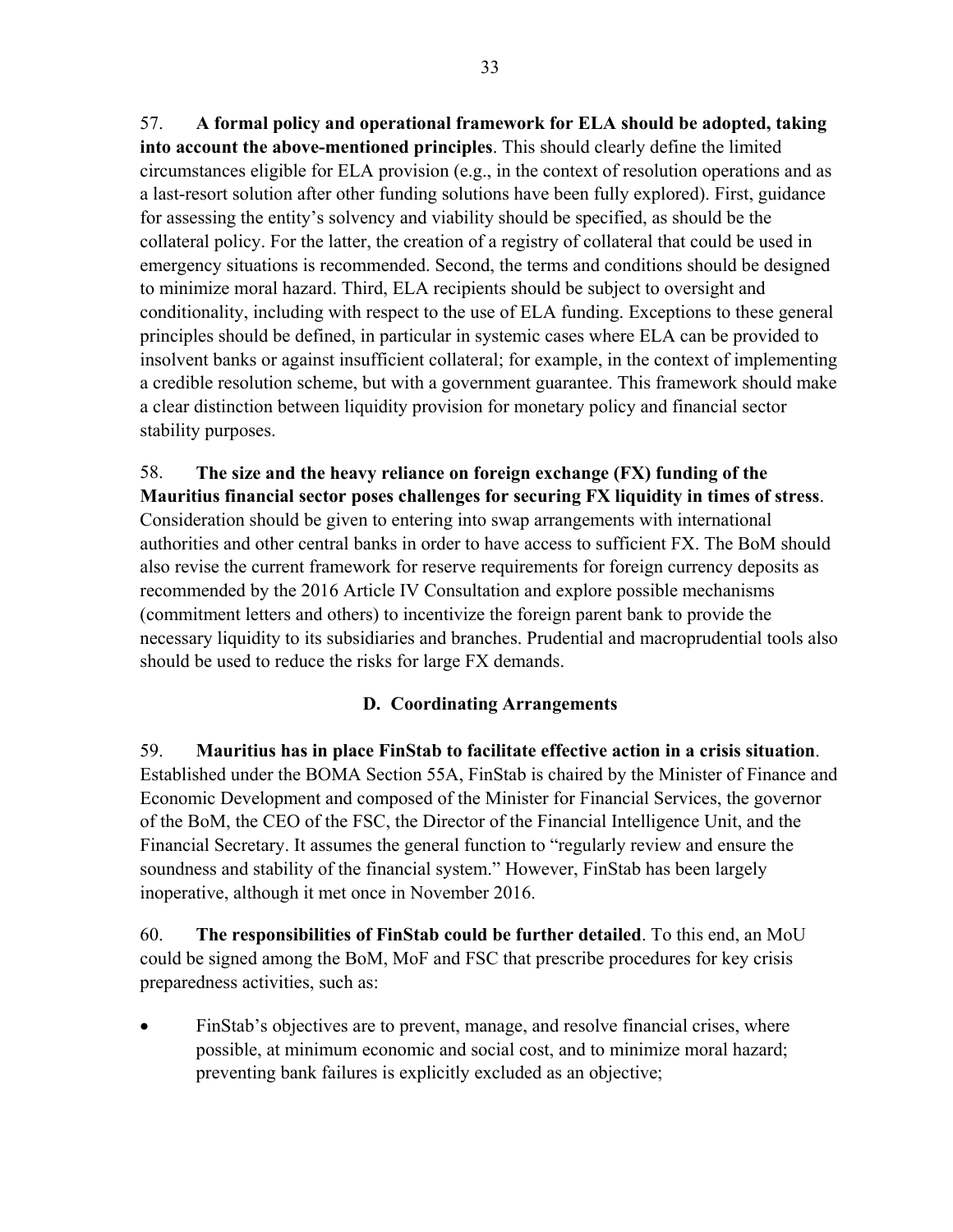- The signatories of the MoU share responsibility for crisis preparation and management through FinStab, with each relying on their existing legal powers and without prejudice to the BoM's autonomy provided by the BOMA;
- The signatories commit to continuous collaboration for: (i) information exchange; (ii) analysis of potential threats to financial stability; (iii) contingency planning through stress testing and crisis simulation; and (iv) communication plans. FinStab is enabled to involve other domestic and foreign authorities where relevant;
- The primacy of private sector solutions for bank recovery and resolution is emphasized, with consideration of the potential use of public funds only as a last resort and in systemic situations;
- FinStab should meet at least quarterly;
- Crisis communication plans should be coordinated, and any public communication shared among members before release; and
- The BoM's responsibilities in support of FinStab include: (i) alerting FinStab to potentially systemic threats and providing relevant information; and (ii) adopting corrective actions in accordance with the Banking Act.

61. **A permanent secretariat needs to be set up to provide the necessary logistical and technical support to FinStab**. The permanent secretariat's main duties would be to organize the exchange of information between relevant agencies, prepare meeting agendas, follow up on agreed action items, and coordinate the development of contingency plans prepared by relevant BoM and FSC departments. These plans should include, inter alia, the identification of key responsibilities and key personnel in different departments of the BoM, the FSC, and MoFED to tackle all aspects of an unfolding crisis, clear rules on public support, coordination mechanism with foreign supervisors, legal basis for measures contemplated, and method of communication with the public.

# **E. Cross-Border Arrangements**

62. **There are no cross-border arrangements in place to address recovery and resolution planning or the coordinated implementation of resolution schemes**. While two of the five D-SIBs are subsidiaries of G-SIBs, the local operations are small relative to the banks' global business, and the BoM—as host authority—has not participated in the recovery and resolution planning work undertaken by the Financial Stability Board-sponsored Crisis Management Groups (CMGs).<sup>48</sup> As noted, the BoM has not yet initiated recovery or

 $\overline{a}$ <sup>48</sup> Two other smaller banks in Mauritius also are subsidiaries of G-SIBs.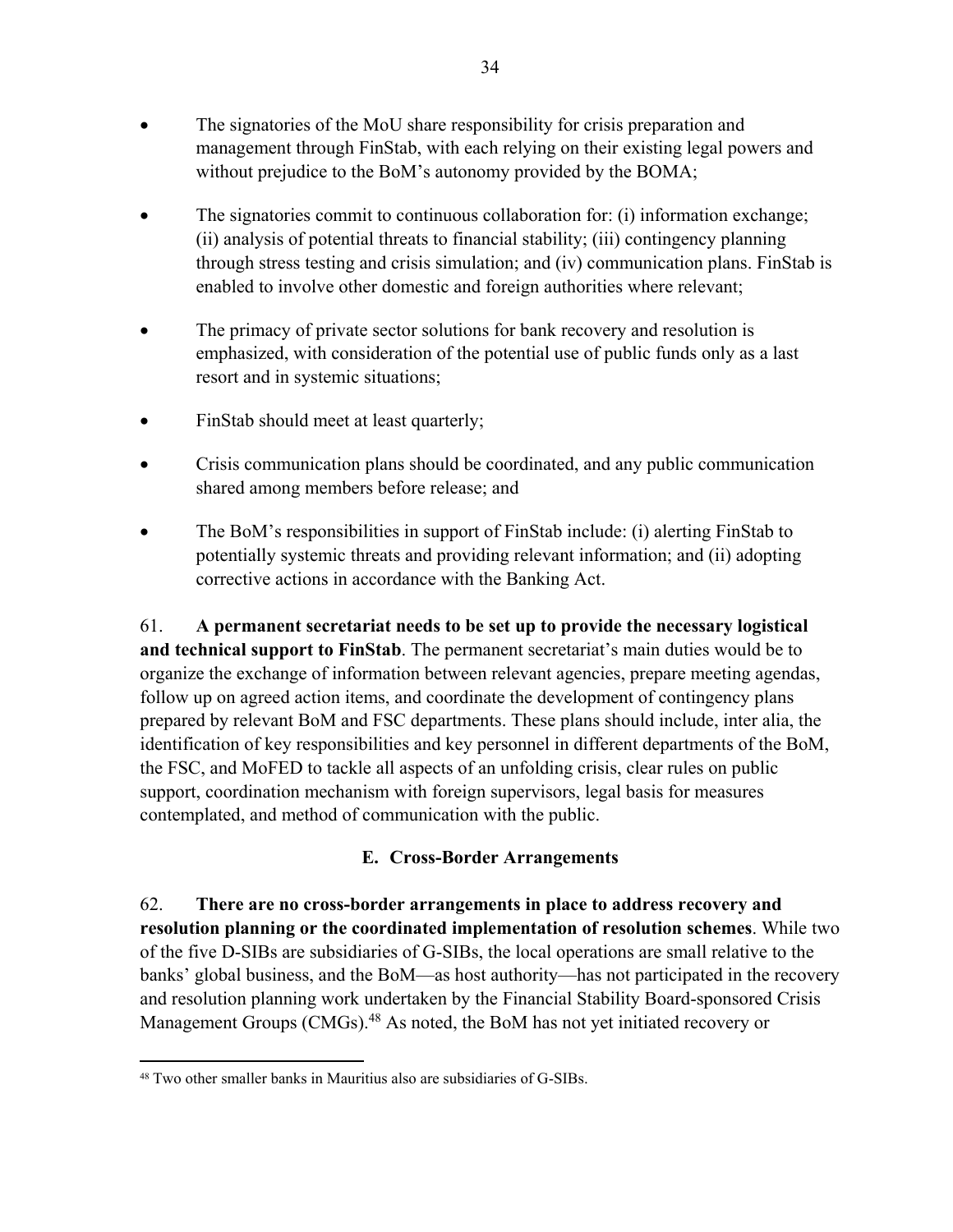resolution planning, and, thus, has not sought to engage with other relevant host jurisdictions, either as supervisory authority with respect to recovery plans or as resolution authority with respect to resolution plans and resolvability assessments.<sup>49</sup> There is currently no legal impediment for the BoM to enter into such cross-border agreements with foreign authorities.<sup>50</sup>

63. **The BoM should take steps to engage with relevant home and host authorities in the context of recovery and resolution planning**. As host authority, it should give priority to gain an understanding of the implications of the recovery and resolution plans of the two D-SIBs that are G-SIB subsidiaries. Information on the banks' recovery plans (and perhaps resolution plans) could be obtained initially through the local subsidiaries, with follow-up as appropriate with the home authorities and/or CMGs. Information regarding the resolution plans and their implications for the Mauritian subsidiaries should, in principle, be obtained from the CMGs. The BoM could pursue such engagement by, in part, relying on relevant FSB guidance.<sup>51</sup> As the home authority, and for the promotion of cross-border coordination, it is advisable that the BoM keeps relevant host supervisory and resolution authorities apprised of information relevant to recovery and resolution of Mauritian banks' foreign subsidiaries and branches. This should be kept in mind as the BoM begins to implement recovery planning requirements and resolution planning. The effectiveness of the BoM's ability to resolve the failure of a Mauritian bank with overseas operations will depend on good cooperation with relevant host authorities.

 $\overline{a}$ <sup>49</sup> To be certain, the BoM has not yet been formally designated as resolution authority, though this is anticipated, and as such has not taken steps to set-up the function.

<sup>50</sup> Section 64 of the BA.

<sup>51</sup> See *Guidance on Cooperation and Information Sharing with Host Authorities of Jurisdictions where a G-SIFI has a Systemic Presence that are Not Represented on its CMG* at http://www.fsb.org/wpcontent/uploads/Guidance-on-cooperation-with-non-CMG-hosts.pdf.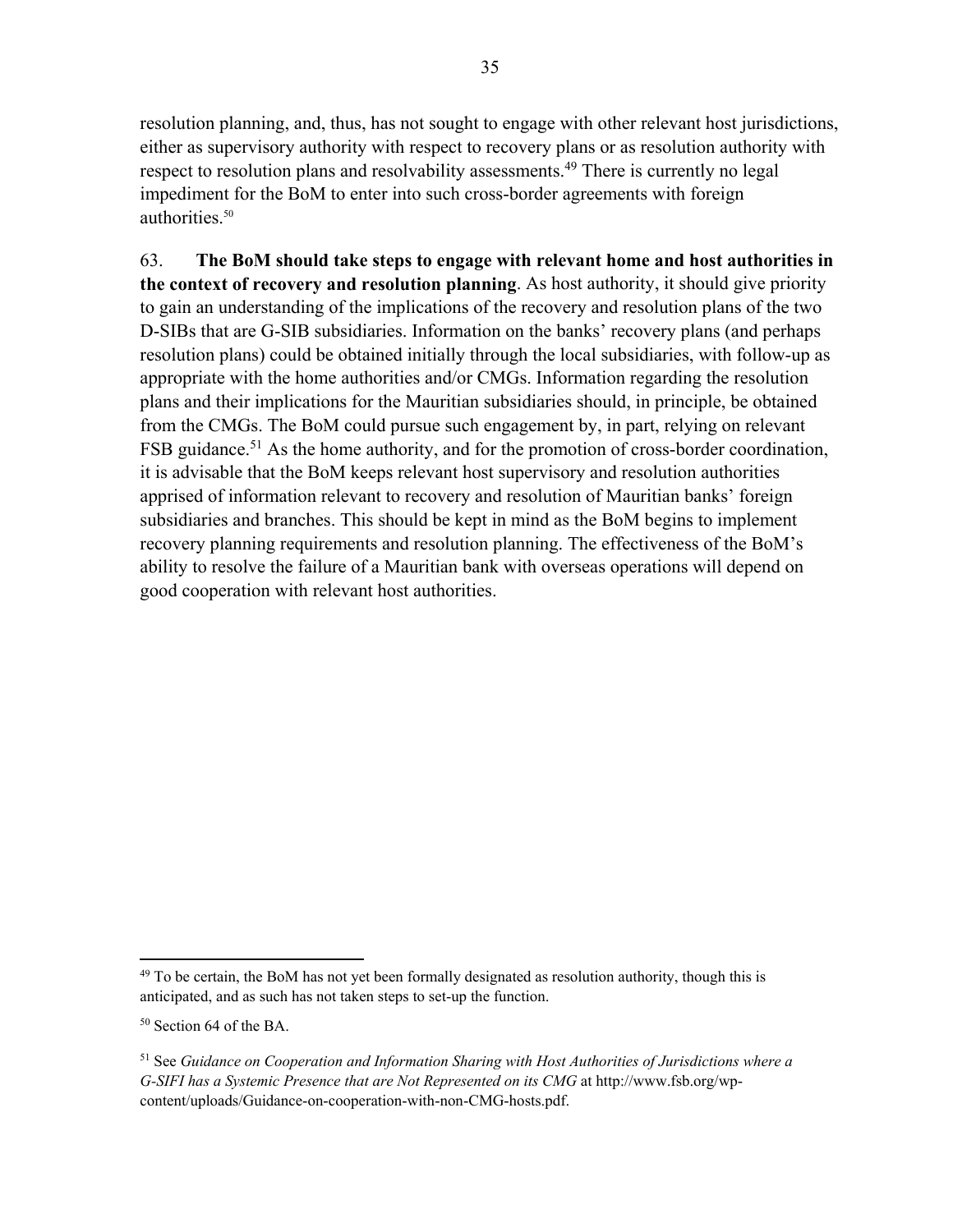| (End of period, in percent, unless indicated otherwise)            |        |       |       |       |       |
|--------------------------------------------------------------------|--------|-------|-------|-------|-------|
|                                                                    | 2012   | 2013  | 2014  | 2015  | 2015  |
| <b>Capital Adequacy</b>                                            |        |       |       | June  | Dec.  |
| Regulatory capital to risk-weighted assets <sup>2</sup>            | 17.1   | 17.3  | 17.1  | 17.6  | 18.4  |
| Regulatory Tier I capital to risk-weighted assets                  | 15.5   | 15.1  | 15.1  | 15.2  | 17.0  |
|                                                                    | 8.5    | 8.8   | 9.3   | 10.3  | 10.5  |
| Capital to total assets                                            |        |       |       |       |       |
| <b>Asset composition and quality</b>                               |        |       |       |       |       |
| Sectoral distribution of loans to total loans                      |        |       |       |       |       |
| Residents                                                          | 54.0   | 57.8  | 54.6  | 56.6  | 59.4  |
| Central bank                                                       | 0.0    | 0.0   | 0.0   | 0.0   | 0.0   |
| General government                                                 | 0.0    | 0.0   | 0.0   | 0.0   | 0.0   |
| Deposit-takers                                                     | 0.2    | 0.3   | 0.3   | 0.1   | 0.1   |
| Other-domestic sectors                                             | 19.7   | 21.6  | 19.2  | 20.2  | 21.0  |
| Other financial corporations                                       | 1.2    | 1.2   | 1.5   | 1.5   | 1.5   |
| Nonfinancial corporations                                          | 32.9   | 34.7  | 33.6  | 34.8  | 36.8  |
| Nonresidents                                                       | 46.0   | 42.2  | 45.4  | 43.4  | 40.6  |
| Geographic distribution of loans to total loans                    |        |       |       |       |       |
| Domestic economy                                                   | 54.0   | 55.6  | 52.1  | 52.3  | 55.0  |
| Advanced economies, excluding China                                | 5.9    | 4.6   | 4.9   | 5.9   | 5.9   |
| Loans to other emerging market & developing countries, incl. China | 40.1   | 39.9  | 43.0  | 41.8  | 39.1  |
| <b>Real Estate Markets</b>                                         |        |       |       |       |       |
| Residential real estate loans to total loans                       | 7.9    | 8.7   | 6.2   | 8.7   | 9.1   |
| Commercial real estate loans to total loans                        | 7.4    | 6.9   | 5.0   | 5.6   | 5.8   |
| Nonperforming loans (NPLs) to total gross loans                    | 3.6    | 4.2   | 4.9   | 5.7   | 7.2   |
| NPLs net of provisions to capital                                  | 12.4   | 12.7  | 16.4  | 17.4  | 19.1  |
| <b>Earnings and Profitability</b>                                  |        |       |       |       |       |
| Return on assets                                                   | 1.4    | 1.3   | 1.4   | 1.1   | 1.2   |
| Return on equity                                                   | 18.1   | 15.3  | 15.2  | 11.4  | 12.1  |
| Interest margin to gross income                                    | 74.0   | 66.8  | 49.0  | 62.0  | 68.5  |
| Noninterest expenses to gross income                               | 48.5   | 44.8  | 36.9  | 40.6  | 44.3  |
| Personnel expenses to noninterest expenses                         | 49.6   | 51.5  | 40.8  | 48.5  | 50.5  |
| Trading income to total income                                     | $-0.6$ | 14.1  | 35.4  | 15.0  | 10.0  |
| <b>Liquidity</b>                                                   |        |       |       |       |       |
| Liquid assets to total assets                                      | 19.1   | 22.5  | 24.1  | 25.1  | 27.1  |
| Liquid asset to total short-term liabilities                       | 27.5   | 31.0  | 30.2  | 31.7  | 34.5  |
| Foreign-currency-denominated loans to total loans                  | 56.5   | 55.9  | 58.8  | 58.2  | 55.9  |
| Foreign-currency-denominated liabilities to total liabilities      | 52.4   | 53.1  | 54.5  | 53.8  | 52.7  |
| Customer deposits to total (noninterbank) loans                    | 128.7  | 137.0 | 133.2 | 142.3 | 146.8 |
| <b>Sensitivity to market risk</b>                                  |        |       |       |       |       |
| Net open positions in foreign exchange to capital                  | 2.1    | 2.1   | 2.4   | 2.8   | 3.0   |
| Source: Mauritian authorities.                                     |        |       |       |       |       |

# **ANNEX I. FINANCIAL SOUNDNESS INDICATORS**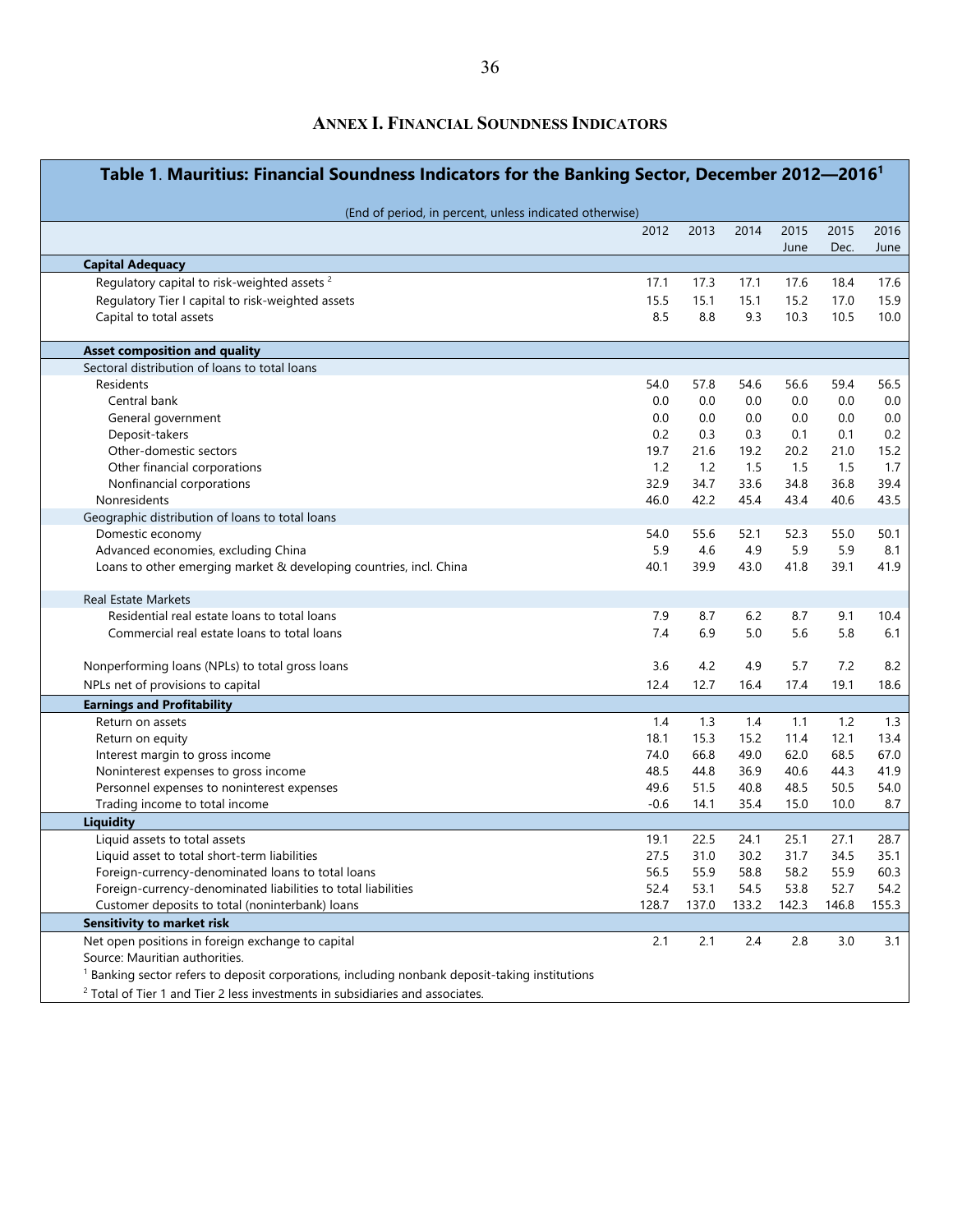|                | <b>Recommendations</b>                                                                                                                                                                                                                                                                 | <b>Status</b>                                                                                                                                                                                                                                                                                                                                                                                                                      | <b>Deadline for</b><br>implementation |
|----------------|----------------------------------------------------------------------------------------------------------------------------------------------------------------------------------------------------------------------------------------------------------------------------------------|------------------------------------------------------------------------------------------------------------------------------------------------------------------------------------------------------------------------------------------------------------------------------------------------------------------------------------------------------------------------------------------------------------------------------------|---------------------------------------|
|                | A. Banking Supervision and Regulation                                                                                                                                                                                                                                                  |                                                                                                                                                                                                                                                                                                                                                                                                                                    |                                       |
| 1              | Establish framework for conglomerate supervision.<br>Institute, for each mixed/financial conglomerate, a:<br>"lead" or "group" supervisor;<br>$\circ$<br>robust corporate governance framework; and<br>$\circ$<br>comprehensive risk management framework.<br>$\circ$                  | A framework for consolidated<br>and conglomerate supervision<br>has been discussed at the<br>level of the Joint Coordination<br>Committee between the Bank<br>of Mauritius (Bank) and the<br>FSC. The lead/group<br>supervisor has not yet been<br>identified.                                                                                                                                                                     | Medium term                           |
| $\overline{2}$ | Review and revise the framework for consolidated<br>supervision.<br>To fully use the authority to undertake on-site<br>$\circ$<br>examinations at banks' affiliates, both locally and<br>cross-border for a more effective consolidated<br>supervision (Section 42 and 44 of BA 2004). | <b>Executive Summary of Onsite</b><br>Examinations by the Bank<br>have been the FSC are<br>exchanged. Joint<br>Examinations of some entities<br>that are regulated by both the<br>Bank and the FSC have been<br>carried out.<br><b>Hold Supervisory Colleges for</b>                                                                                                                                                               | Near term                             |
|                |                                                                                                                                                                                                                                                                                        | two of our local systemically<br>important banks.                                                                                                                                                                                                                                                                                                                                                                                  |                                       |
| 3              | Improve the supervisory reporting requirements and<br>analyses.<br>(to have a clearer view of banks' organizational<br>structures, intra-group transactions and the group<br>entities' risk profiles).                                                                                 | The Banking Act 2004 was<br>recently amended to make it<br>more explicitly for obtaining<br>information from group<br>entities. Furthermore, the law<br>was amended to allow<br>consolidated supervision of<br>financial groups which have<br>an interest in a banking entity<br>such that the bank can issue<br>guidelines and instructions to<br>the bank's intermediate and<br>ultimate holding company.<br>XBRL and BI portal. | Medium term                           |
| 4              | Develop a more intensive supervisory framework for<br>D-SIBs.                                                                                                                                                                                                                          | A Guideline on D-SIBs has<br>been issued since June 2014,<br>and capital surcharge is<br>applicable in a phased<br>manner starting January 2016.<br>A risk-based supervision<br>framework is in process. This                                                                                                                                                                                                                      | Medium term                           |

# **ANNEX II. STATUS OF 2015 FSAP RECOMMENDATIONS**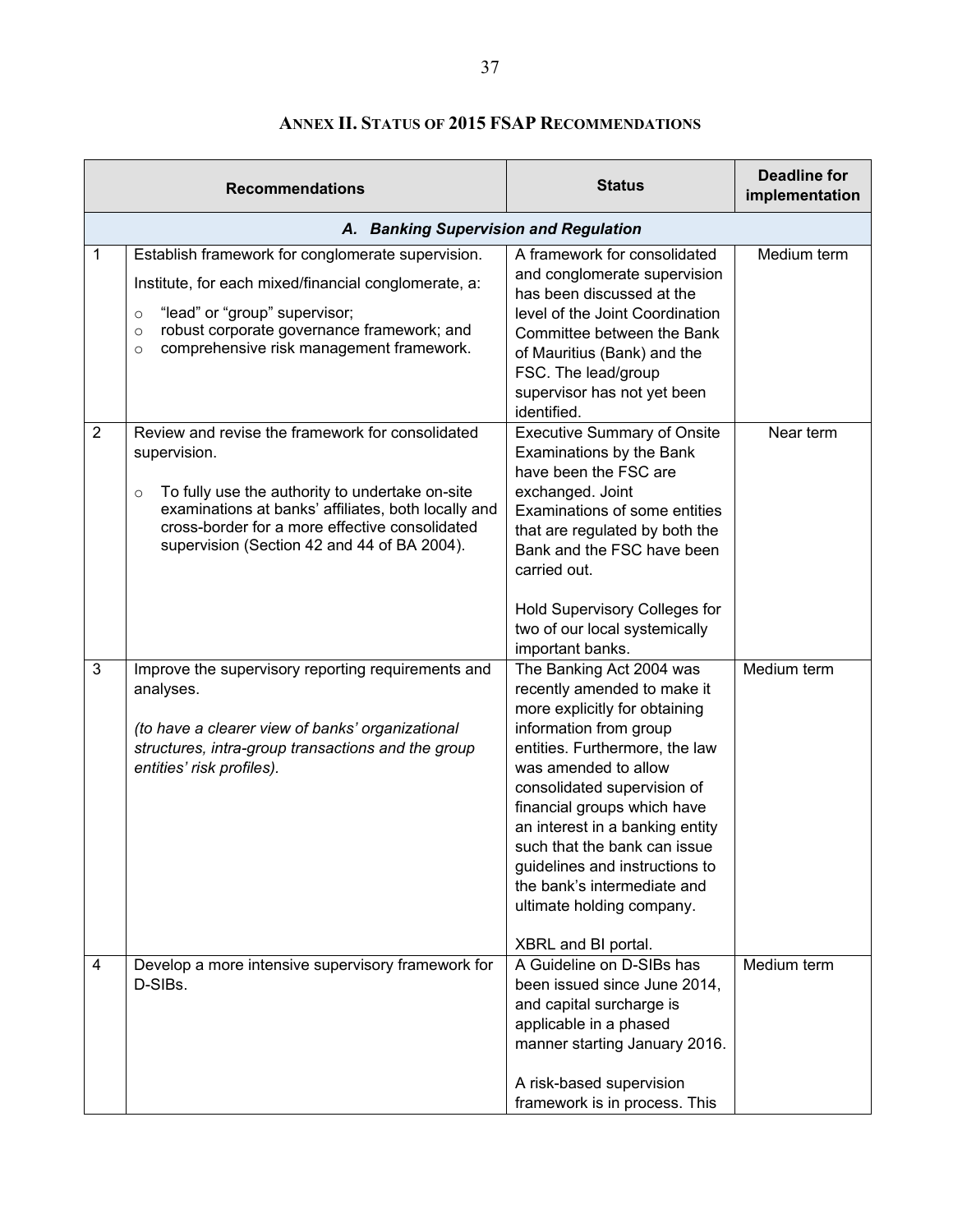|                | <b>Recommendations</b>                                                                                                                                   | <b>Status</b>                                                                                              | <b>Deadline for</b><br>implementation |
|----------------|----------------------------------------------------------------------------------------------------------------------------------------------------------|------------------------------------------------------------------------------------------------------------|---------------------------------------|
|                |                                                                                                                                                          | will involve heightened<br>oversight of DSIB.                                                              |                                       |
| 5              | Develop a more comprehensive remedial action<br>program.                                                                                                 | Early Warning Signals is<br>currently in progress within the                                               | Medium term                           |
|                | Link it with triggers based on CAMEL rating and<br>$\circ$<br>capital level benchmarks; and                                                              | framework for risk-based<br>supervision, which is<br>underway. Triggers will be<br>identified accordingly. |                                       |
|                | Additional enforcement tools to enhance timely<br>$\circ$<br>corrective action:                                                                          |                                                                                                            |                                       |
|                | Promptness of remedial actions to prevent a<br>worsening situation (early warning signals);                                                              | CAMEL framework is being<br>reviewed as part of the risk-<br>based supervision framework.                  |                                       |
|                | More formal communication to the bank's<br>٠<br>board (formal agreement signed by the<br>bank's senior management and board<br>members);                 |                                                                                                            |                                       |
|                | Elimination of procedural delays;<br>٠                                                                                                                   |                                                                                                            |                                       |
|                | Review Bank's Guide on Intervention in<br>٠<br>Financial Institutions; and                                                                               |                                                                                                            |                                       |
|                | Publish remedial actions taken in BOM's<br>annual report.                                                                                                |                                                                                                            |                                       |
| 6              | Revise the CAMEL rating framework to make it more<br>risk-sensitive.                                                                                     | CAMEL framework is being                                                                                   | Near term                             |
|                |                                                                                                                                                          | reviewed as part of the risk-<br>based supervision framework.                                              |                                       |
|                | Increase linkages in supervisory actions;<br>$\circ$                                                                                                     |                                                                                                            |                                       |
|                | Increase benchmarks;<br>$\circ$                                                                                                                          |                                                                                                            |                                       |
|                | Make the rating more proactive by identifying<br>$\circ$<br>trends; and                                                                                  |                                                                                                            |                                       |
| $\overline{7}$ | Incorporate trigger points for supervisory action.<br>$\circ$<br>Amend Law(s) to:                                                                        | BOM Act 2004 and BA 2004                                                                                   | Medium term                           |
|                |                                                                                                                                                          | amended in September 2016                                                                                  |                                       |
|                | facilitate conglomerate supervision;<br>$\circ$<br>improve consolidated supervision; and<br>$\circ$<br>strengthen corrective actions toolkit.<br>$\circ$ | to facilitate conglomerate<br>supervision and improve<br>consolidated supervision.                         |                                       |
|                | Further,                                                                                                                                                 |                                                                                                            |                                       |
|                | The definition of 'control' should be extended to<br>$\Omega$<br>related non-financial institutions as well.                                             | Regarding the definition of<br>'control,' no amendment has<br>yet been made.                               |                                       |
| 8              | Revise prudential norms for large exposures<br>(to be in a better alignment with Basel norms):                                                           | The Guideline on Credit<br>Concentration Risk has been<br>reviewed, but has not yet                        | Near term                             |
|                | Definition of 'large exposure' and 'connected<br>O<br>counterparties';                                                                                   | been finalized.                                                                                            |                                       |
|                | Prudential limits; and<br>O                                                                                                                              | Reviewed by Supervision<br>Dept. and following changes                                                     |                                       |
|                | Prudential limit exemptions that are not in<br>O                                                                                                         | made:                                                                                                      |                                       |
|                | alignment with Basel norms.                                                                                                                              | Definition of large<br>$\circ$<br>exposure and connected                                                   |                                       |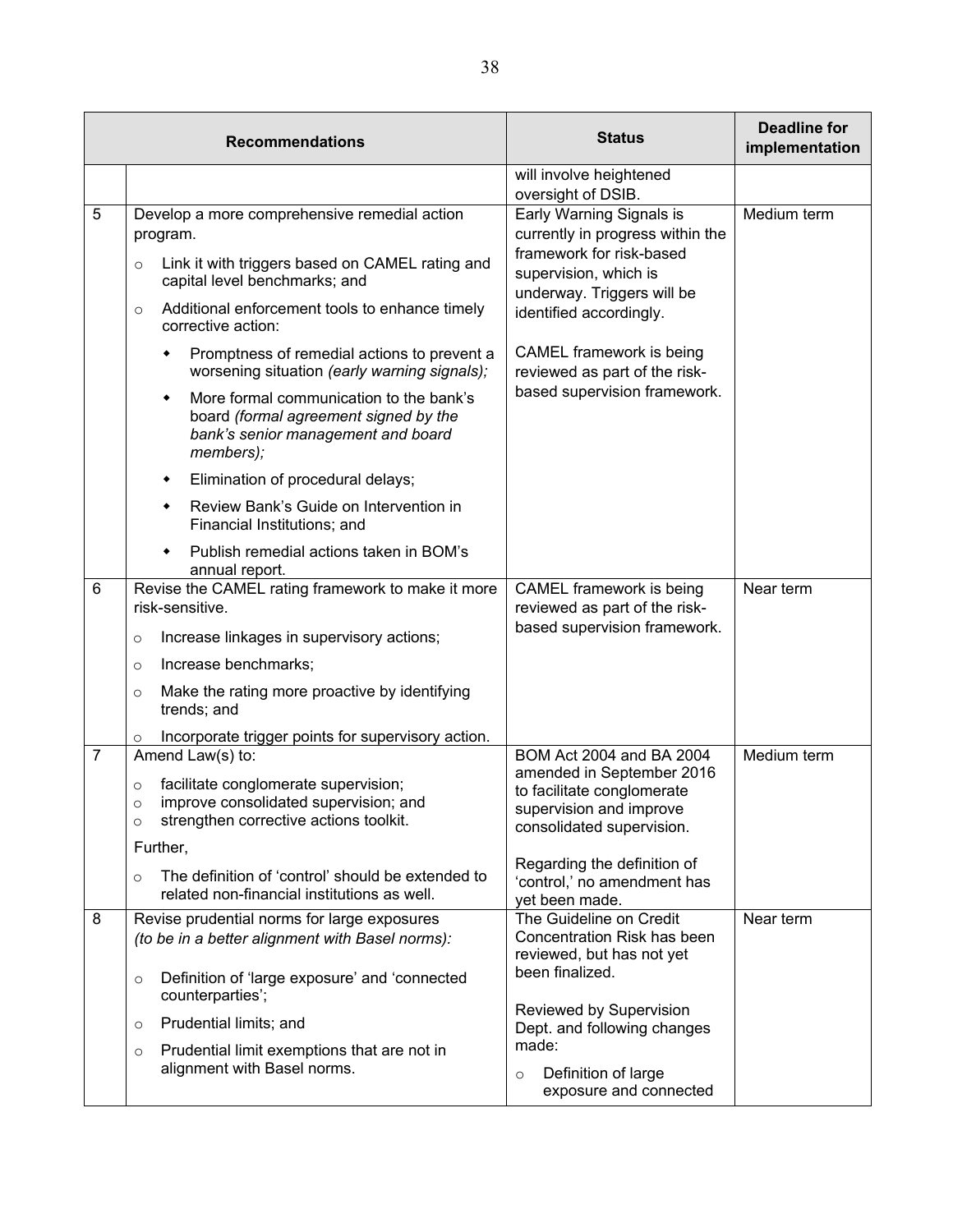|    | <b>Recommendations</b>                                                                                            | <b>Status</b>                                                                                   | <b>Deadline for</b><br>implementation |
|----|-------------------------------------------------------------------------------------------------------------------|-------------------------------------------------------------------------------------------------|---------------------------------------|
|    |                                                                                                                   | counterparties aligned<br>with BCBS norms; and                                                  |                                       |
|    |                                                                                                                   | Prudential limit is being<br>$\circ$<br>reviewed such that limit is<br>based on tier 1 capital. |                                       |
| 9  | Revise prudential norms for related party<br>transactions.                                                        | The Guideline on Related<br>Party Transactions is being<br>reviewed and has not yet             | Near term                             |
|    | Definition of 'related party' and 'transactions with<br>$\circ$<br>related parties';                              | been finalized.                                                                                 |                                       |
|    | Prudential limits;<br>$\circ$                                                                                     |                                                                                                 |                                       |
|    | Prudential limit exemptions that are not in<br>$\circ$<br>alignment with Basel norms; and                         |                                                                                                 |                                       |
|    | Review banks' related party exposures at both<br>$\circ$<br>gross and net levels.                                 |                                                                                                 |                                       |
| 10 | Revise regulatory and supervisory framework for<br>liquidity risk.                                                | A Guideline on Liquidity Risk<br>Management has been<br>reviewed. It incorporates               | Near term                             |
|    | Focus on the flow perspective with regard to<br>$\circ$<br>maturity mismatches;                                   | <b>Liquidity Coverage Ratio</b><br>(LCR). The draft Guideline                                   |                                       |
|    | Focus on liquidity risk with respect to significant<br>$\circ$<br>individual currencies; and                      | has been sent to the industry<br>for their comments.                                            |                                       |
|    | Revise/introduce prudential requirements and<br>$\circ$<br>supervisory benchmarks.                                |                                                                                                 |                                       |
| 11 | BOM cooperation and coordination with the FSC.                                                                    | <b>Joint Coordination Committee</b><br>between the BOM and the                                  |                                       |
|    | Two-way sharing of supervisory information for<br>$\circ$                                                         | FSC has been reinforced.                                                                        |                                       |
|    | useful analyses (consolidated supervision and<br>conglomerate supervision).                                       | Various subcommittees have                                                                      |                                       |
|    |                                                                                                                   | been set up, including<br>"Working Group on Financial                                           |                                       |
|    |                                                                                                                   | <b>Stability and Financial</b>                                                                  |                                       |
|    |                                                                                                                   | Conglomerates." Work is in<br>progress.                                                         |                                       |
| 12 | Introduce supervisory stress tests for banks                                                                      | A consultant has been                                                                           |                                       |
|    | (as a complement to banks' regular stress tests).                                                                 | appointed and he is training                                                                    |                                       |
|    | Undertake periodic supervisory stress testing<br>$\circ$<br>and use the outcome to inform its ongoing             | staff members to develop<br>stress test models.                                                 |                                       |
|    | supervision of banks; and                                                                                         | Not yet implemented. Will be                                                                    |                                       |
|    | Extend the scope of stress testing to market risk,<br>$\circ$<br>country and transfer risk, and operational risk. | done in a phased manner.<br>Currently focus is on credit                                        |                                       |
|    |                                                                                                                   | risk.                                                                                           |                                       |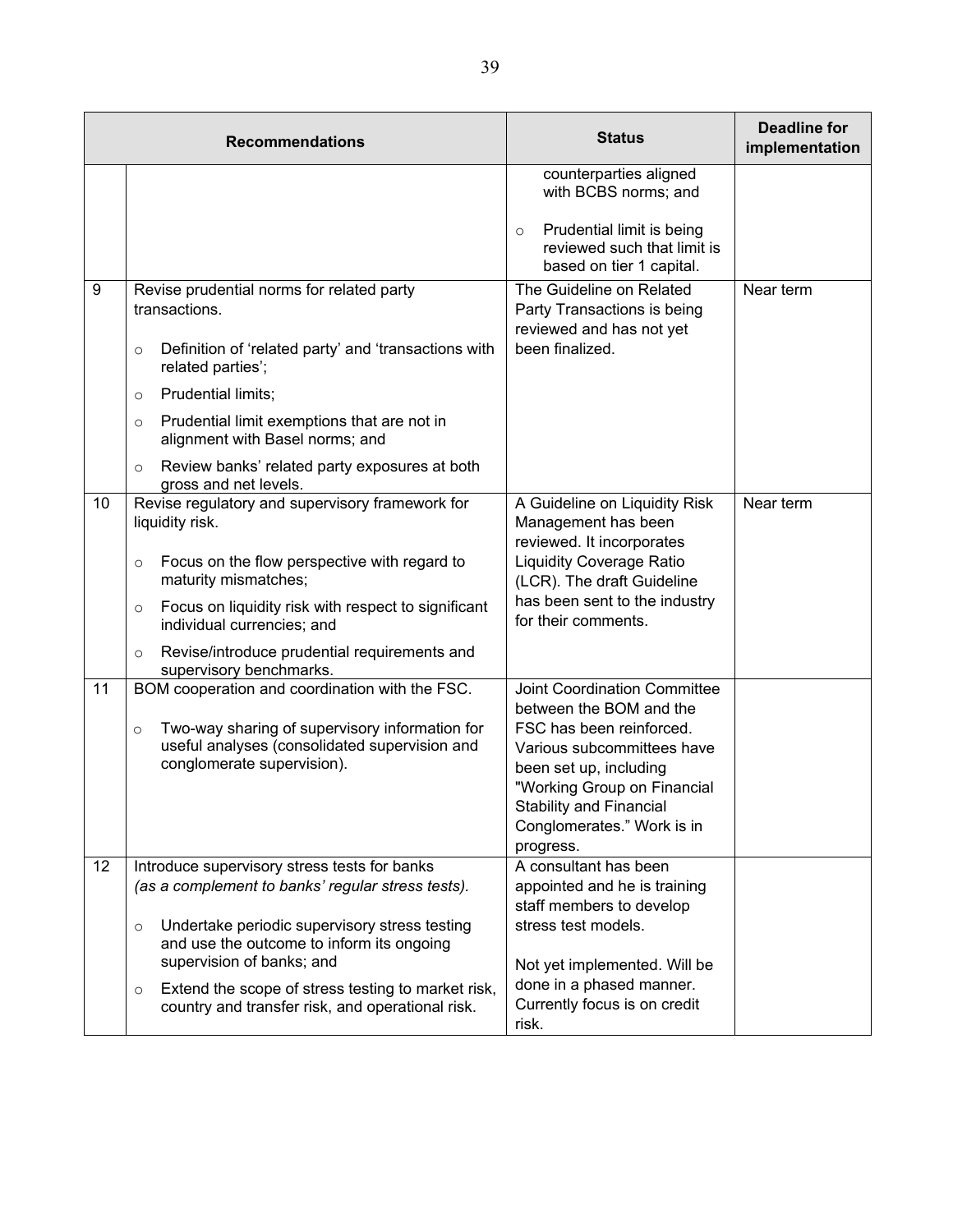|                | <b>Recommendations</b>                                                                                                                                                                                     | <b>Status</b>                                                                                                                                                                                          | <b>Deadline for</b><br>implementation |
|----------------|------------------------------------------------------------------------------------------------------------------------------------------------------------------------------------------------------------|--------------------------------------------------------------------------------------------------------------------------------------------------------------------------------------------------------|---------------------------------------|
| 13             | Enhance risk analysis.                                                                                                                                                                                     |                                                                                                                                                                                                        |                                       |
|                | Ongoing supervision through a blend of onsite<br>and offsite analysis. Important factors to consider:                                                                                                      | The process could be<br>enhanced through the<br>implementation of a Risk-                                                                                                                              |                                       |
|                | Inclusion of stress test results;<br>$\circ$                                                                                                                                                               | <b>Based Supervision framework</b>                                                                                                                                                                     |                                       |
|                | Enhance offsite analysis through data<br>$\circ$<br>collection improvements and augmented<br>granularity of cross-border exposure;                                                                         | which will take on board the<br>recommendations made.                                                                                                                                                  |                                       |
|                | Onsite supervision: Due to heavy reliance on<br>$\circ$<br>offsite monitoring, the accuracy of regulatory<br>reports should be verified onsite; increase<br>frequency of meetings with bank<br>management; | The returns are being<br>reviewed accordingly to<br>capture granular information.                                                                                                                      |                                       |
|                | Rapid growth-related risks;<br>$\circ$                                                                                                                                                                     |                                                                                                                                                                                                        |                                       |
|                | Reactions/adjustments of banks to a<br>$\circ$<br>deteriorating local economy as well as other<br>economies where the banks operate;                                                                       |                                                                                                                                                                                                        |                                       |
|                | Banks' management deficiencies;<br>$\circ$                                                                                                                                                                 |                                                                                                                                                                                                        |                                       |
|                | Banks' risk management deficiencies; and<br>$\circ$                                                                                                                                                        |                                                                                                                                                                                                        |                                       |
|                | Banks reporting higher yield on loans/deposit<br>$\circ$<br>interest than other banks should be<br>monitored.                                                                                              |                                                                                                                                                                                                        |                                       |
|                | <b>B.</b> BOM initiatives in the Pipeline                                                                                                                                                                  |                                                                                                                                                                                                        |                                       |
| $\mathbf{1}$   | Expanding the scope of financial information                                                                                                                                                               | XBRL and BI portal.                                                                                                                                                                                    |                                       |
|                | collected through regulatory reporting and                                                                                                                                                                 |                                                                                                                                                                                                        |                                       |
|                | implementing analysis software.                                                                                                                                                                            | Returns will be extended to                                                                                                                                                                            |                                       |
|                |                                                                                                                                                                                                            | entities within the group for<br>capture of more information.                                                                                                                                          |                                       |
| $\overline{2}$ | Increased use of targeted inspections to address                                                                                                                                                           | Special Examinations are                                                                                                                                                                               |                                       |
|                | risks identified through offsite analyses.                                                                                                                                                                 | normally conducted for that<br>purpose.                                                                                                                                                                |                                       |
|                |                                                                                                                                                                                                            | However, the framework would<br>be improved on<br>implementation of Risk-Based<br>Supervision.                                                                                                         |                                       |
| 3              | Update of examination procedures and report of<br>examination process.                                                                                                                                     | Will be updated when the Risk<br>Based Supervision will be<br>implemented.                                                                                                                             |                                       |
| 4              | Review of existing guidelines to update,<br>rationalize and address risks that are not already<br>covered.                                                                                                 | Guidelines on Information<br><b>Technology Risk Management</b><br>and LCR have been issued to<br>the industry for comments.<br>Guideline on Recovery<br>Planning is in the process of<br>finalization. |                                       |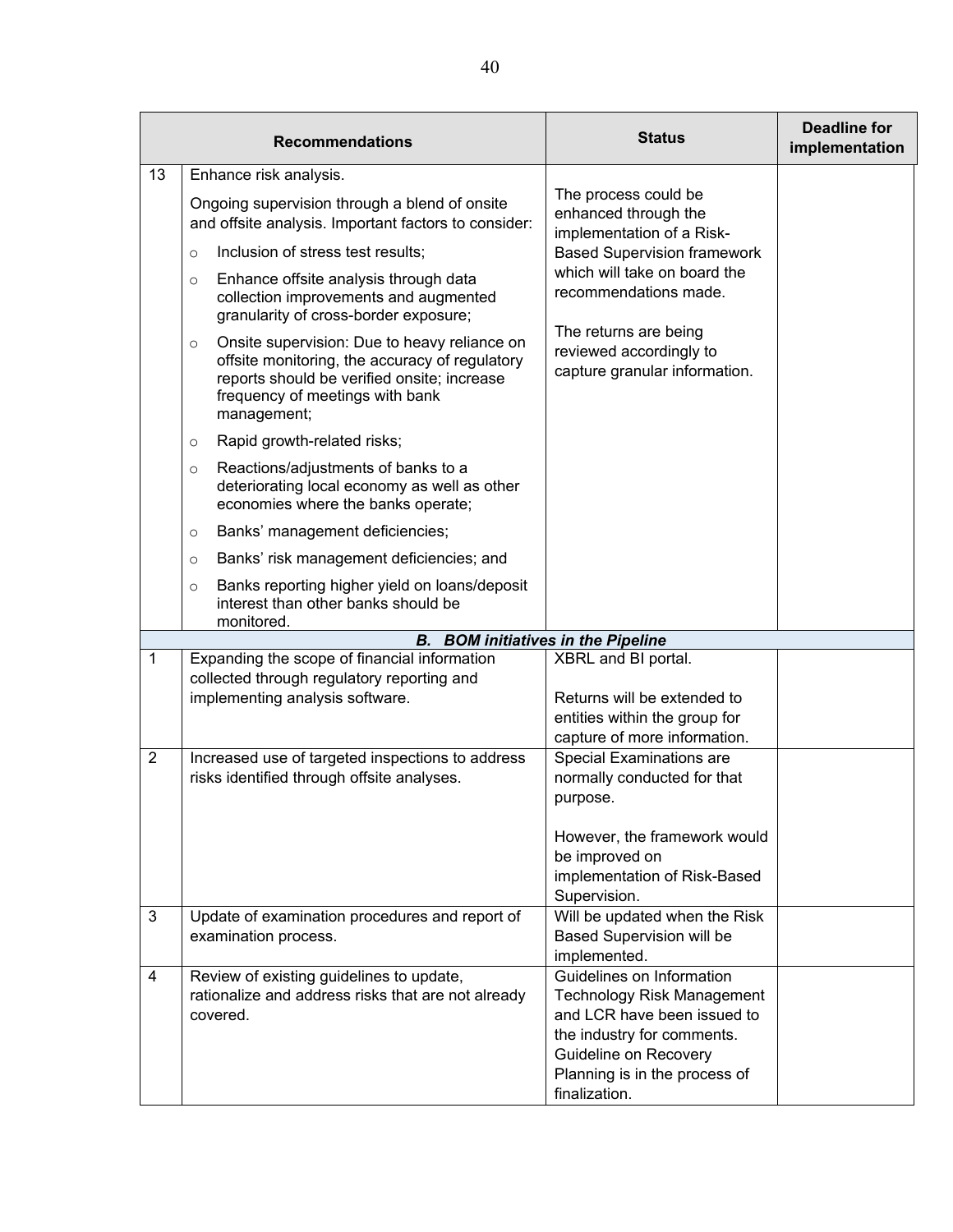|                | <b>Recommendations</b>                                                                                                                                                                                                                                                                                                                                                              | <b>Status</b>                                                                                                                                                                                                | <b>Deadline for</b><br>implementation |
|----------------|-------------------------------------------------------------------------------------------------------------------------------------------------------------------------------------------------------------------------------------------------------------------------------------------------------------------------------------------------------------------------------------|--------------------------------------------------------------------------------------------------------------------------------------------------------------------------------------------------------------|---------------------------------------|
| 5              | New/separate laws for Deposit Insurance<br>Scheme.                                                                                                                                                                                                                                                                                                                                  | DIS Bill prepared and sent to<br>Ministry of Finance for<br>enactment.                                                                                                                                       |                                       |
|                | C. Macroprudential Oversight                                                                                                                                                                                                                                                                                                                                                        |                                                                                                                                                                                                              |                                       |
| 1              | The Financial Stability Unit of the BOM should be<br>strengthened and FinStab, as it appears in the<br>law, should be made fully operational.                                                                                                                                                                                                                                       | <b>Financial Stability Division has</b><br>been restructured.<br>FinStab has met a few times.                                                                                                                |                                       |
| $\overline{2}$ | Establishment of a Macro-Prudential Policy<br>(MaPP) authority, which covers the entire financial<br>system with a prominent role for the BOM.                                                                                                                                                                                                                                      | Not yet implemented.                                                                                                                                                                                         |                                       |
| 3              | The Global Business sector requires close<br>scrutiny and strengthened oversight, since the<br>GBC sector has a major role in providing liquidity<br>to the banking system.                                                                                                                                                                                                         | More granular information will<br>be requested from banks in<br>this respect.                                                                                                                                | Priority                              |
| 4              | Amplified and better quality supervisory data and<br>information should be collected from banks for<br>enhanced analysis.                                                                                                                                                                                                                                                           | XBRL and BI portal.                                                                                                                                                                                          |                                       |
|                | D. Banking Resolution and Crisis Prevention and Management                                                                                                                                                                                                                                                                                                                          |                                                                                                                                                                                                              |                                       |
| $\mathbf{1}$   | Modify the BA 2004 in order to introduce an<br>effective resolution framework for financial<br>institutions, with:                                                                                                                                                                                                                                                                  | Technical assistance has been<br>sought from the IMF on this<br>matter.                                                                                                                                      | Near term                             |
|                | precise triggers;<br>$\circ$<br>clear and well-targeted resolution powers;<br>$\circ$                                                                                                                                                                                                                                                                                               |                                                                                                                                                                                                              |                                       |
|                | specific and well determined exceptional<br>$\circ$<br>actions applicable to cases with systemic<br>implications; and                                                                                                                                                                                                                                                               |                                                                                                                                                                                                              |                                       |
|                | strictly regulated temporary liquidity<br>$\circ$<br>assistance from the BOM.                                                                                                                                                                                                                                                                                                       |                                                                                                                                                                                                              |                                       |
| $\overline{2}$ | (In collaboration with MOFED.)<br>Receivership should be designed as an efficient<br>resolution tool; it should not be used to sell assets<br>and liabilities to the central bank or to create<br>bridge banks for an undetermined time financed<br>by the central bank. Exceptions to the above<br>should only be allowed in clearly-determined<br>cases of systemic implications. | Technical assistance sought<br>for review of the Banking Act.                                                                                                                                                | Near term                             |
| 3              | The Courts should not be able to revoke the<br>resolution actions taken by the regulatory<br>authority.                                                                                                                                                                                                                                                                             | Suitable proposals for<br>legislative amendments were<br>proposed for amendment to<br>the Ministry of Finance, but<br>they were not taken on board.<br>The matter is to be taken on<br>board with the TA for | Near term                             |